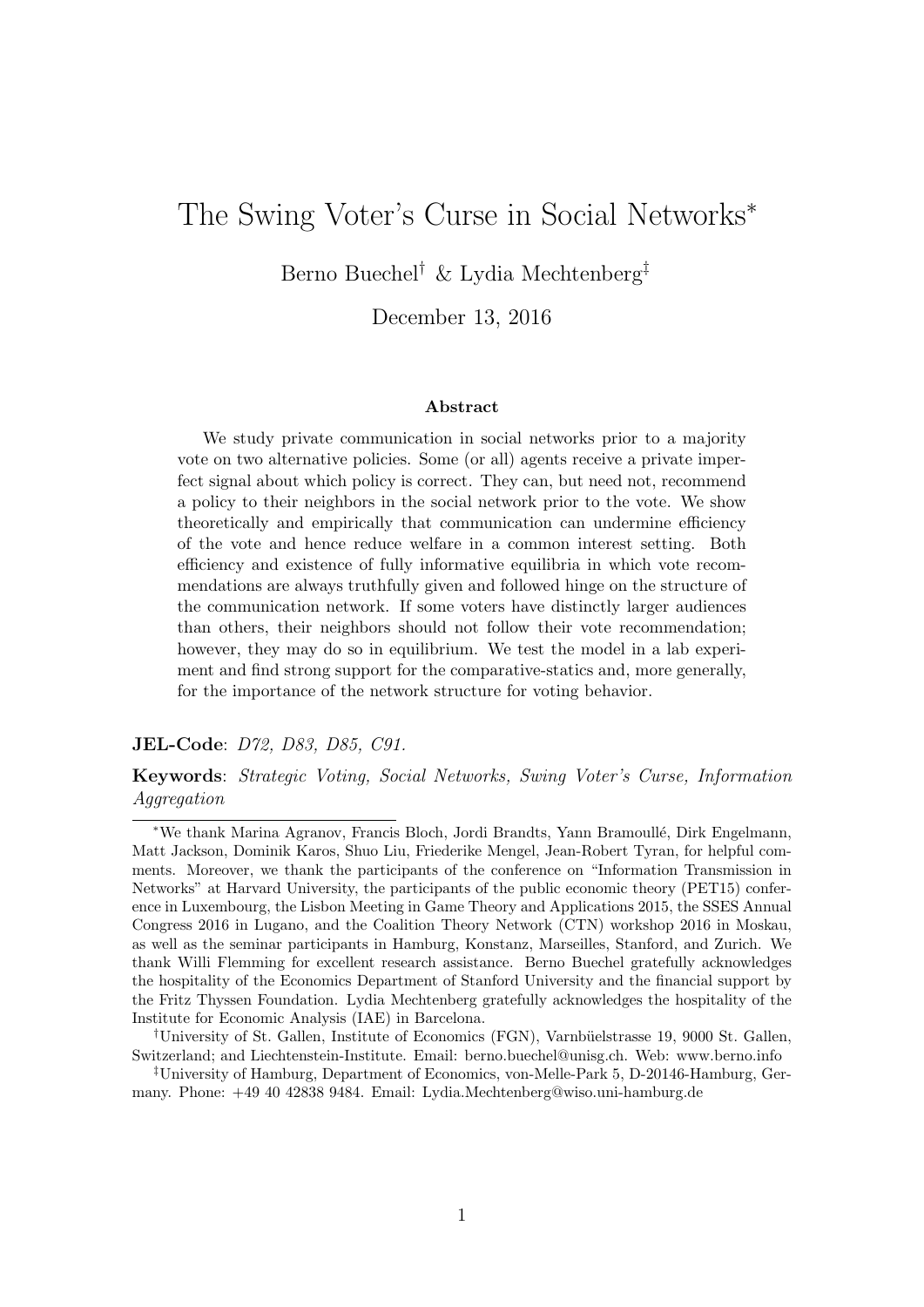# 1 Introduction

Motivation. Majority voting is a major form of collective decision making. As such, it is intensely studied in economics. However, the largest part of the literature ignores pre-vote communication, although in reality, people often receive advice before they vote. For instance, family members, neighbors or Facebook friends who are more deeply interested in politics or better informed might try to convince others to vote like them. Vote recommendations seem to be frequent: Approximately 30% of the U.S. population report that they give vote recommendations to their peers often or sometimes (see Carpini, Cook, and Jacobs, 2004, p. 323). Hence, the question arises whether decentralized pre-vote communication is harmless or even desirable, or whether such communication can be harmful. Surprisingly, the effects of (partly) private advice on voting are largely understudied. To our knowledge, we are the first addressing this issue.<sup>1</sup> We show that pre-vote communication in the form of vote recommendations can impede efficient information aggregation even if interests are perfectly aligned. We restrict our analysis to a common-interest setting to take the assumption to the extreme that voters' preferences are sufficiently aligned to allow for truthful communication. Thus, we demonstrate a negative effect of communication that is, other than in the cheap-talk literature, not due to limited degrees of truthfulness, but rather to the exogenous structure of the communication network. Hence, our setting predominantly applies to large elections, involving a high degree of uncertainty, and concerning a "common good" like national security or growth or, in the case of shareholder votes, the future of the company in question. However, we show that our results are robust to the introduction of propaganda by voters with extreme biases.

A negative effect of private pre-vote communication on efficiency can occur if the social network connecting voters who are imperfect experts on the issue at stake with other voters is not sufficiently balanced. In insufficiently balanced networks, one voter has a somehow larger audience than the other voters without having much better information. Since in some such networks it is an equilibrium strategy to follow the vote recommendations one receives, wrongly informed voters may get too much weight in the vote. Then, the voting outcome is less efficient than it would have been in the absence of pre-vote communication. We show that this result is robust: It even holds true if the number of informed voters goes to infinity.

We conducted two experiments to test our theoretical predictions. The laboratory data validate the comparative statics of our theory and reveal that in the lab, too, truthful communication sometimes impedes efficient information aggregation.

To better understand when pre-vote communication can be harmful and when it is harmless, consider communication networks in which imperfectly informed voters give vote recommendations to their neighbors. Such a communication stage is introduced into a standard common-interest voting game. Nature draws the binary state of the world and the signals that voters receive on the true state. Both states

<sup>&</sup>lt;sup>1</sup>Under general conditions, it has been shown that *public* communication leads to efficient information aggregation due to deliberation of private signals (Gerardi and Yariv, 2007, and Goeree and Yariv,  $2011$ ). However, pre-vote communication need not be public, but can also be – at least  $partlv$  – *private*, as illustrated by the examples above.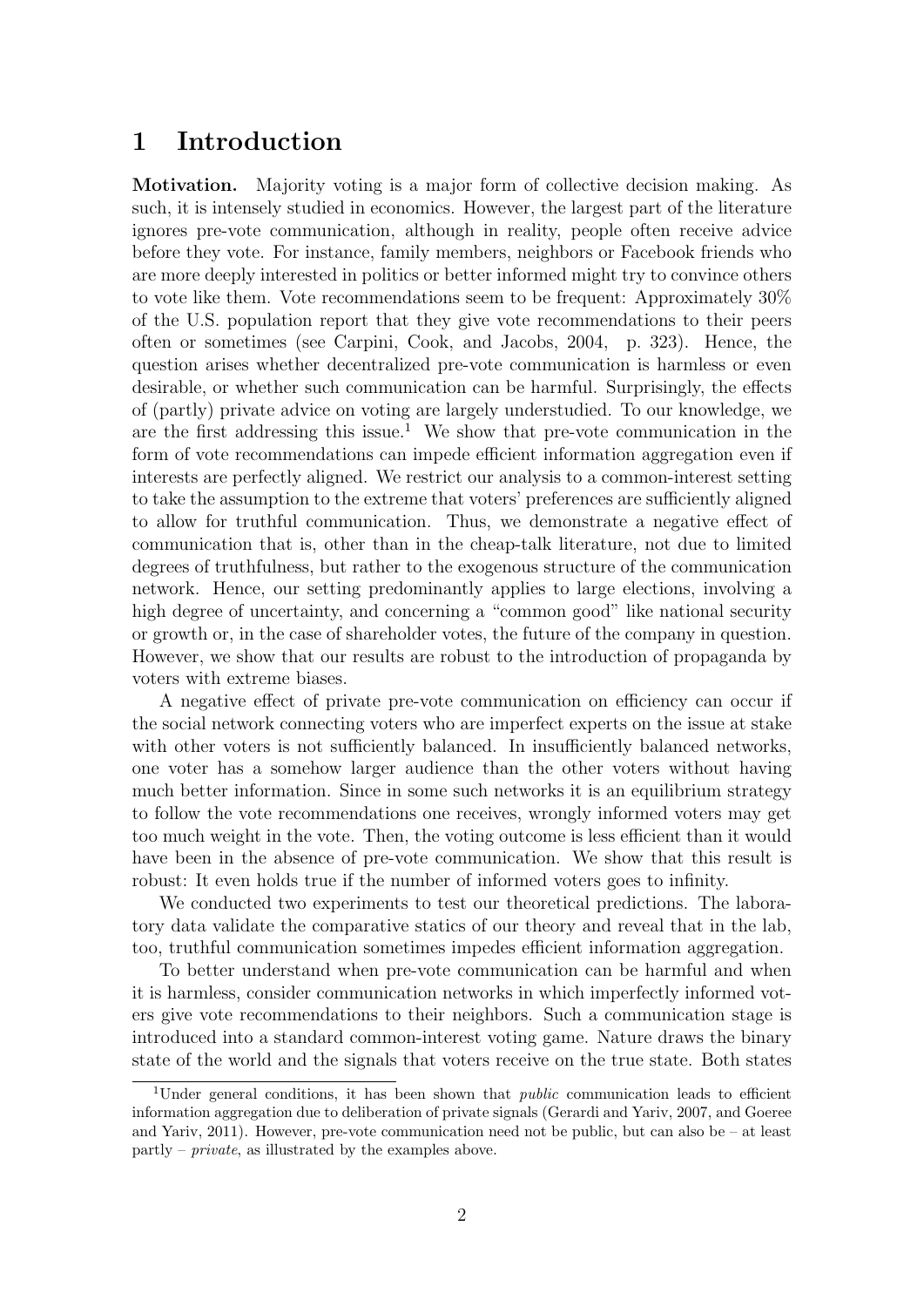of the world are equally likely. Each informed voter receives only one signal, and signals are independent across voters. Some voters have audiences of one or more other voters and can send one out of two possible messages to their audience or keep silent. Then, a vote takes place to decide which of two possible policies shall be implemented. Only the policy matching the true state of the world generates a strictly positive payoff for all individuals (the other policy generates a zero payoff for everyone). Voters individually and simultaneously decide between voting for one or the other policy and abstaining. Voting is costless.<sup>2</sup> The policy that gets a simple majority of votes is implemented. In case the voting outcome is a tie, the policy to be implemented is randomly drawn, where both policies have equal probability. Voters are strategic; i.e., they condition their behavior on pivotality.

A focal stragegy in this setting is to truthfully transmit one's own signal to one's neighbours in the social network and to vote according to one's updated belief about the "correct" policy. We call this strategy sincere behavior and investigate when it is an equilibrium and when efficient. Consider an informed voter whose audience – consisting of her neighbors – is a substantial part of the voting population and follows (only) her vote recommendation; i.e., this voter is an opinion leader. Being pivotal with a vote that follows the opinion leader's recommendation implies that many voters from the rest of the population voted for the opposite, which implies, in turn, that they had information contradicting the opinion leader's recommendation. Hence, conditioning on pivotality, it is more likely that the vote recommendation of the opinion leader is wrong rather than correct. More generally, in highly unbalanced networks in which the power to influence opinions is insufficiently justified by the expertise of the opinion leaders, sincere behavior is neither informationally efficient nor equilibrium behavior. However, we state as a main result that for "mildly unbalanced" communication networks sincere behavior is both an equilibrium and informationally inefficient; and neither existence nor inefficiency vanish in the limit.

An important feature of our model is that the exogenously given network structure only determines the system of communication channels that can potentially be used, while there is always an equilibrium without communication. Indeed, there is an alternative focal strategy: Voters who are better informed than others vote for the policy indicated by their signal and the others abstain. In line with the literature, we call this strategy "let the experts decide" (henceforth: LTED). Importantly, we show that LTED is always efficient in the limit, i.e., if the number of voters converge to infinity, independent of the network structure. Hence, in a class of "mildly unbalanced" networks the problem of efficiency becomes one of equilibrium selection between sincere behavior and LTED, which is essentially an empirical question.

Testing our theoretical predictions in two lab experiments, we find that (i) individually, uninformed voters are indeed more inclined to abstain when they listen to an overly powerful opinion leader, that (ii) collectively, LTED is more often chosen over sincere behavior if the network becomes more unbalanced, but that (iii) sincere behavior still occurs frequently even in highly unbalanced networks, causing a loss

<sup>2</sup>With costs of voting, the pivot probability which might change across equilibria in different networks would affect the willingness to abstain. Since we want to isolate the effects of communication on voting behavior, we abstract from voting costs. In the lab, costless voting makes the "willingness to delegate to the expert" harder to find and hence more surprising.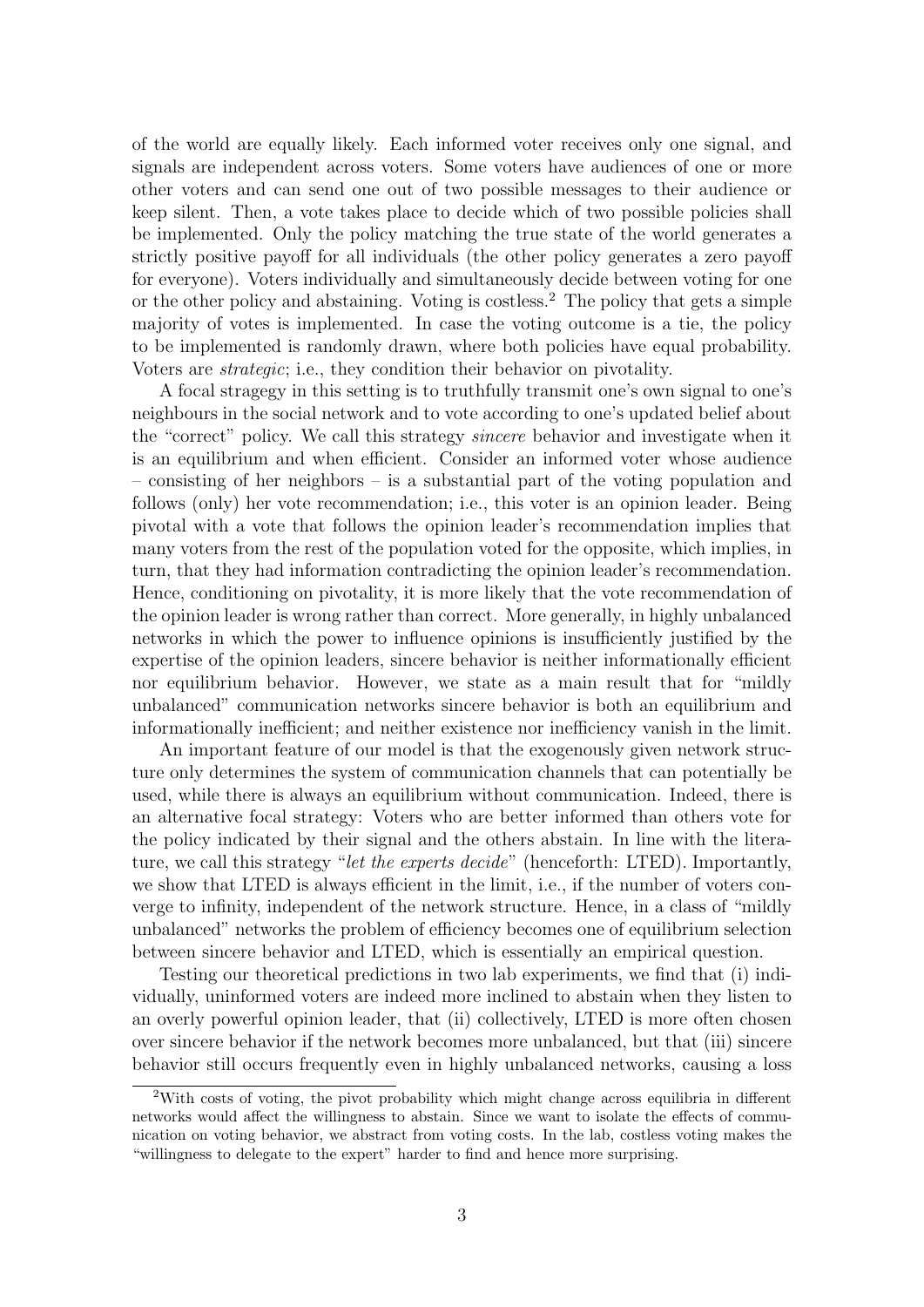in efficiency, compared to more balanced networks. (iv) Informed voters tend to pass on their signals to their audience whenever they feel well informed but become more reluctant to do so when they are in the position of an overly powerful opinion leader and feel not too well informed.

In the experiments, the loss in informational efficiency is the larger, the more unbalanced the communication network becomes. Intuitively, the more unbalanced the network structure, the less balanced is the power to influence opinions such that the final outcome is determined by the messages of a few agents, in contrast to the Marquis de Condorcet's original idea of aggregating information in the entire collective (De Caritat, 1785).

Related literature. Condorcet's argument that majority voting among independently informed voters efficiently aggregates private signals, i.e., his "Jury Theorem," is a cornerstone of the justification of the majority rule, and, even more generally, of making collective decisions by voting. His argument has been seriously challenged by Austen-Smith and Banks (1996) and Feddersen and Pesendorfer (1996, 1997, 1998) who study voters as strategic actors. As they show, to vote in line with one's private information, i.e., to "sincerely" cast the vote for the alternative that maximizes unconditional expected utility, is not automatically an optimal decision. When restricting attention to the cases in which one's own vote is decisive, the resulting conditional expected utility may be different. Hence, we assume strategic voting when solving our model, but also address the question when sincere and strategic voting lead to the same behavior.

In the absence of communication, Feddersen and Pesendorfer (1996) find that it is optimal for rational voters with common interests to abstain if they are uninformed and to vote in line with their independent private signal if they are informed.<sup>3,4</sup> This LTED behavior not only forms an equilibrium, but also exhibits informational efficiency. In their experimental study of the model of Feddersen and Pesendorfer (1996), Battaglini, Morton, and Palfrey (2010) find that this equilibrium provides a good prediction for real behavior. Morton and Tyran (2011) have extended the model of Feddersen and Pesendorfer (1996) to include heterogeneity in information quality among the informed voters and find that less well informed voters generally tend to abstain and delegate the collective decision to the better informed voters. Hence, the tendency to "delegate to the expert" seems quite strong in the lab. This suggests that the LTED equilibrium might be a good prediction even in more general models of information aggregation by majority votes. Accordingly, we consider it to be a benchmark equilibrium in our model, too.

However, the selection of this equilibrium hinges on the assumption that all participating voters enter the majority vote with independent private pieces of in-

<sup>&</sup>lt;sup>3</sup>Since Feddersen's and Pesendorfer's ingenious contribution, the finding that uninformed voters in a common interest setting are better off abstaining from the vote has been dubbed the swing voter's curse. More generally, a voter is "cursed" if his optimal strategy conditional on his pivotality differs from what he would deem optimal if he did not condition his strategy on being pivotal, i.e., what he would choose as a dictator. We adopt this way of speaking.

<sup>&</sup>lt;sup>4</sup>If one deviates from the assumption of common interests by introducing a number of "partisans" who always vote into a pre-specified direction, then abstention does no longer need to be the optimal strategy of the uninformed voters.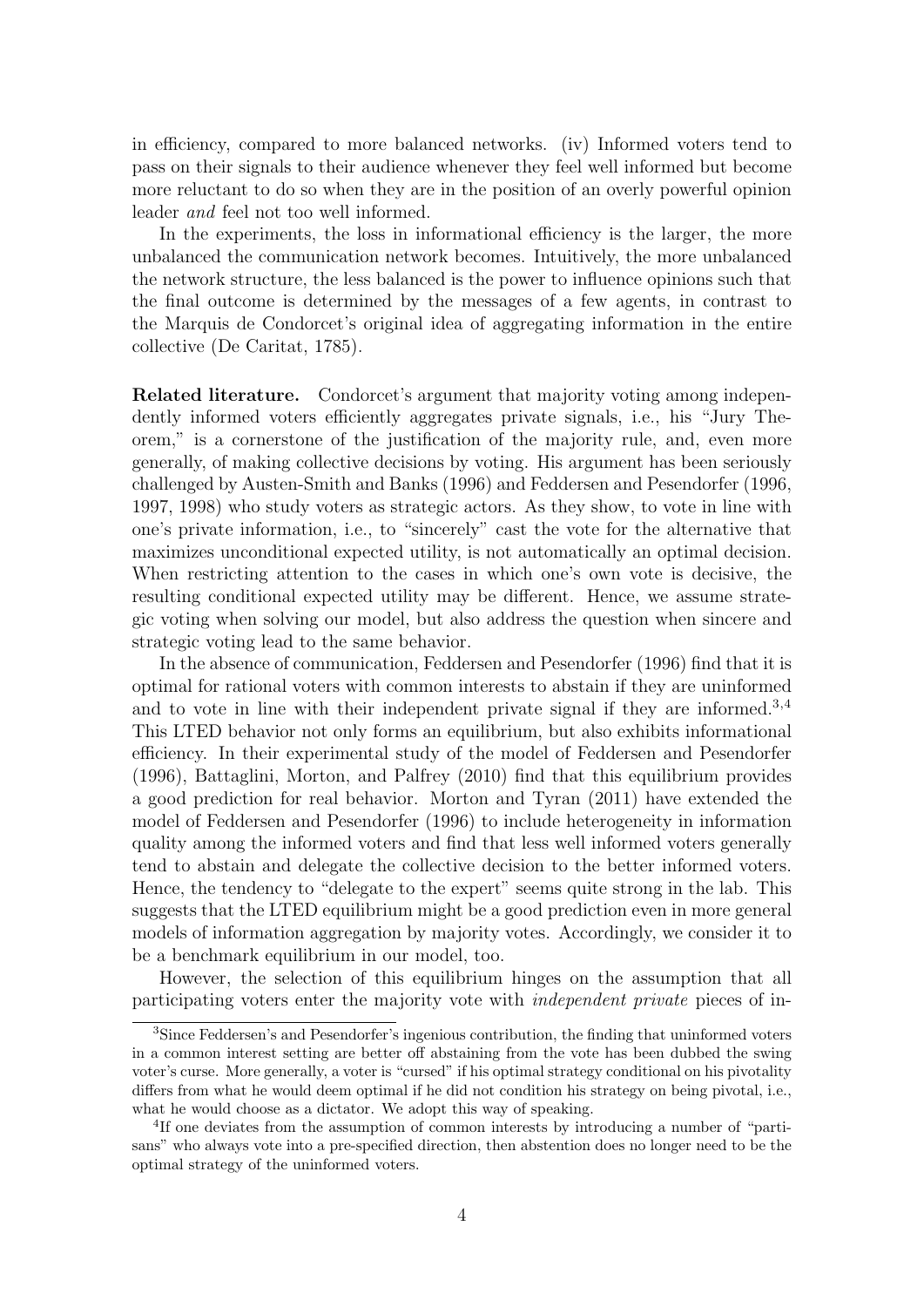formation – which is fulfilled in the standard model of common interest voting.<sup>5</sup> But the picture becomes more complicated when a mechanism is introduced that leads to *correlated* information among voters, despite their private independent signals. To our knowledge, the existing literature on common interest voting has considered two such mechanisms: Public communication (deliberation), and additional public signals.<sup>6</sup> Coughlan (2000) and Austen-Smith and Feddersen (2006) find that deliberation under the majority rule fosters efficiency. Gerardi and Yariv (2007) show that introducing public communication prior to the vote admits the same set of (sequential) equilibria for a whole set of voting rules. Intuitively, the information aggregation that the vote has to achieve in the standard model is shifted up the game tree and is now obtained in the communication stage already. Goeree and Yariv (2011) validate this insight experimentally and document that public communication fosters informational efficiency under general conditions. By contrast, introducing a public signal on the state of the world prior to the vote changes the picture dramatically. Kawamura and Vlaseros (2016) find that the presence of a public signal generates a new class of equilibria in which voters discard their private information in favor of the public signal and information aggregation is inefficient, even if voters condition their strategy on their pivotality.<sup>7</sup>

We introduce a third way of correlating voters' information into the standard model of common interest voting: private communication between voters. We show that the way in which private communication affects information aggregation is closer to the effects of a public signal than to the effects of public communication: Although efficient equilibria always exist (in particular, the LTED equilibrium), there are also equilibria (in particular, the sincere equilibrium) in which information is inefficiently aggregated. The latter equilibria and their corresponding "sincere" strategies are more frequently played in the lab than the former such that private communication indeed undermines informational efficiency if some voters are too powerful communicators. Our general model incorporates both private communication and public communication as a special case, and hence builds a bridge between the two.

Organization of the paper. The remainder of the paper is organized as follows: In the next section, we introduce a simple model of vote recommendations, restricting our analysis to a specific subset of communication networks and to homogeneous

<sup>5</sup>Levy and Razin (2015) provide a model on informed voting which includes heterogeneous preferences among voters, different sources of information for each voter and voters who neglect the correlation between their information sources. They show that correlation neglect may improve the informational efficiency of the vote since it makes voters put more weight on information than on the conflict of interest.

<sup>6</sup> In a recent theory paper, Battaglini (2016) allows for communication between citizens in separate audiences so that information becomes correlated among the citizens in one audience. However, in his model, citizens cannot vote on policies directly but coordinate on public protest instead, potentially signing a petition against the policy maker's default policy. Battaglini shows that communication in social media can improve information aggregation and transmission via public protests.

<sup>7</sup>Somewhat relatedly, the literature on hidden profiles reports that in group discussions prior to group decisions, information shared with other group members gets too much weight compared to unique private information. See, e.g., the meta-study by Lu, Yuan, and McLeod (2012).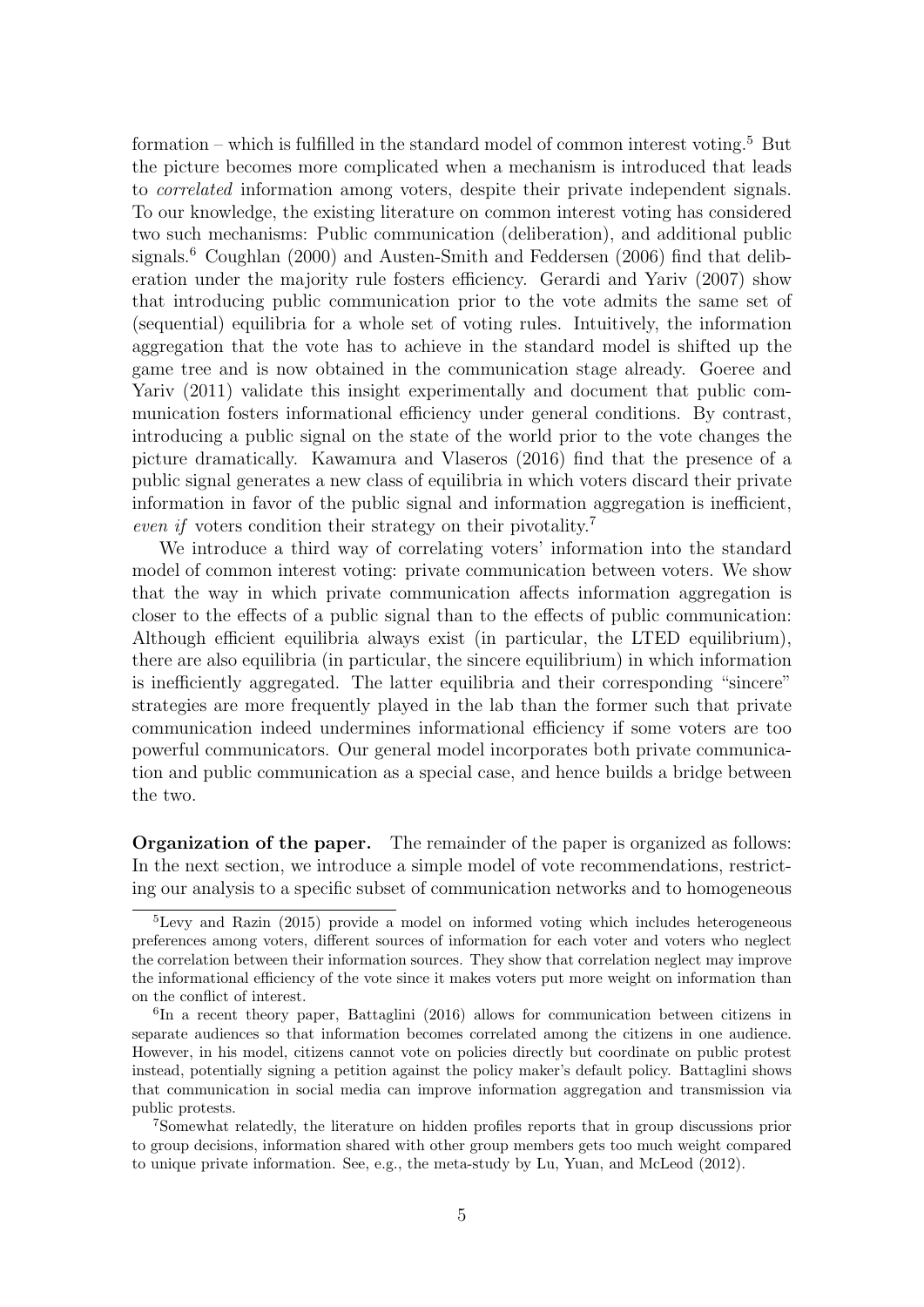signal qualities. We characterize conditions on the network structure under which the two focal strategy profiles, i.e., sincere behavior and LTED, are equilibria and compare them to the conditions under which they are efficient. In section 3, we present the design of the laboratory experiments and in section 4, we report the experimental results. In section 5, we study the general model with arbitrary networks and heterogeneous signal precisions. We report that our main results are robust in the general model and also hold true in the limit. All propositions of section 2 are generalized in section 5 and the corresponding proofs are collected in Appendix B. In section 6, we conclude.

# 2 A Simple Model of Vote Recommendations

#### 2.1 Set-Up

Nature draws one state of the world,  $\omega$ , which has two possible realizations, A and B, that occur with equal probability and are not directly observable. There is a finite set of agents partitioned into a group of experts  $M$  and a group of nonexperts N. Experts  $j \in M$  receive a private independent signal  $s_j \in \{A^*, B^*\}$ about the true state of the world. The signal is imperfectly informative with quality  $p_i = \Pr\{s_j = A^* | \omega = A\} = \Pr\{s_j = B^* | \omega = B\} \in \left(\frac{1}{2}\right)$  $(\frac{1}{2}, 1)$ . We preliminarily assume that  $p_i = p \,\forall i \in M$  and that non-experts  $i \in N$  do not receive a signal, but can potentially receive a message from an expert. A graph g represents the communication structure between non-experts and experts. We preliminarily assume that g is bipartite, consisting of links  $(i, j) \subseteq N \times M$  only. Degree  $d_i$  is the number of links of agent i. An expert j with  $d_i \geq 1$  is called sender and all non-experts linked to  $j$  are called the "audience of  $j$ ." Our final preliminary assumption is that different audiences do not overlap, i.e., the degree of each non-expert is at most one, such that no agent can access more than one piece of information.<sup>8</sup> We will drop our preliminary assumptions in section 4.

After receiving the signal, each sender may send message "A" or message "B" or an empty message  $\emptyset$  to her audience. Then, all agents participate in a majority vote the outcome of which determines which of two alternative policies,  $P_A$  or  $P_B$ , shall be implemented. Voters simultaneously vote for one of the two policies or abstain. If one policy obtains a simple majority, i.e. a plurality, of votes, it is implemented; otherwise, the policy to be chosen is randomly drawn with equal probability from the two alternatives.

All experts and non-experts are assumed to be unbiased in the sense that they want the policy to match the state of the world. More precisely, their utility is represented by  $u(P_A|A) = u(P_B|B) = 1$  and  $u(P_B|A) = u(P_A|B) = 0.9$ , 10

<sup>&</sup>lt;sup>8</sup>This assumption assures that information aggregation can only take place in the voting stage but not in the communication stage and hence is the natural counterpart to public communication and deliberation.

<sup>9</sup>Here, we follow the convention to define cardinal utility levels, although this assumption is not necessary.

<sup>10</sup>An extended model with heterogeneous preferences, in particular with biased agents who always favor one of the two alternatives, is studied in online Appendix C.1.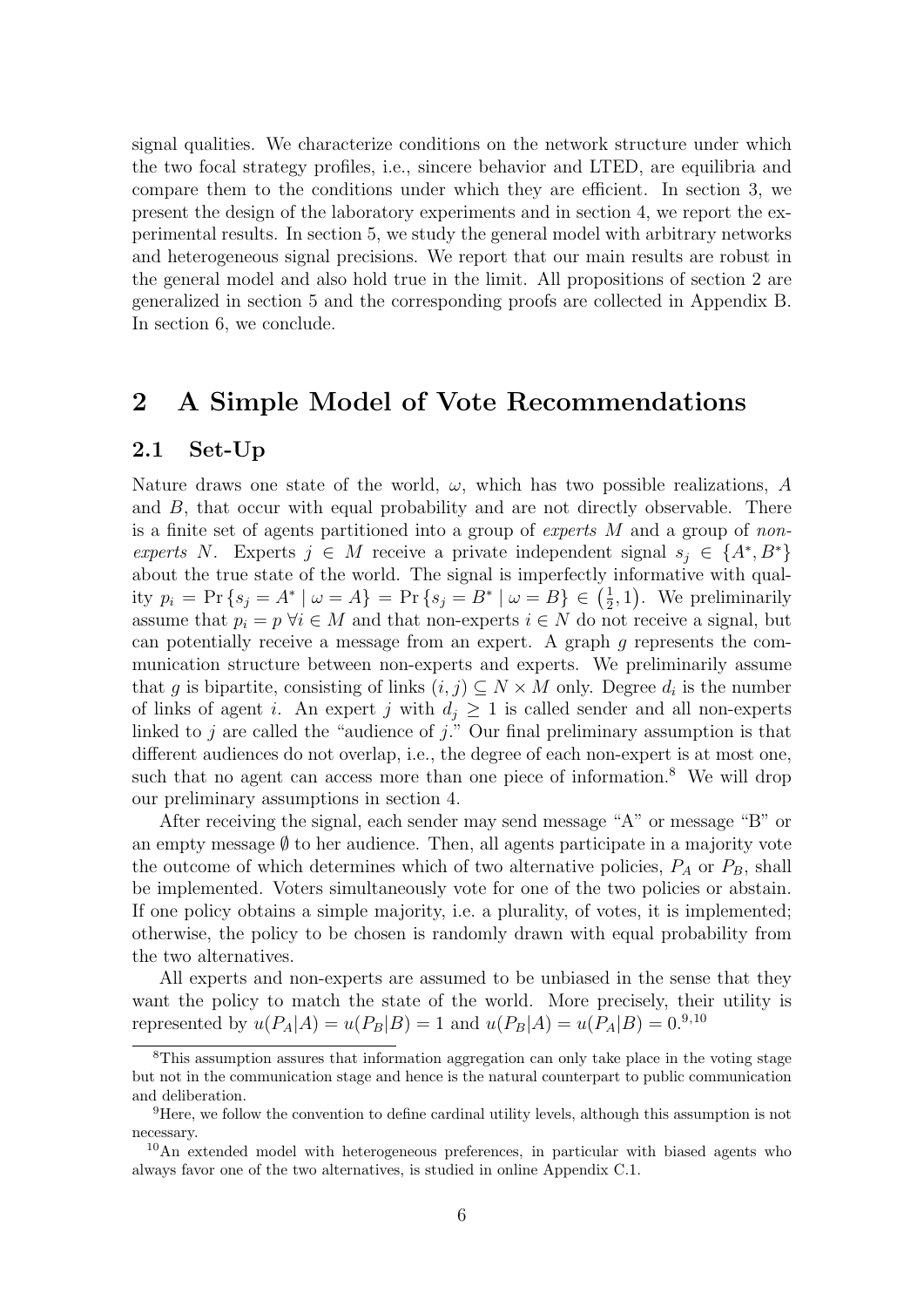The sequence of actions is as follows. First, nature draws the state of the world and the signals of the experts. Second, each sender decides which message to communicate to her audience, if any. Third, all agents vote or abstain and the outcome is determined by the simple majority rule. The full description of the game including the network structure is common knowledge.<sup>11</sup>

Strategies are defined as follows: A communication and voting strategy  $\sigma_j$  of a sender  $j \in M$  defines which message to send and whether and how to vote for each signal received, i.e.,  $\sigma_j$ :  $\{A^*, B^*\} \rightarrow \{A, B, \emptyset\} \times \{A, B, \emptyset\}$  if  $d_j \geq 1$  and  $\sigma_j : \{A^*, B^*\} \to \{A, B, \emptyset\}$  if  $d_j = 0$ . We can abstract from the timing of these two actions (communication and voting) here. A voting strategy of a non-expert  $i \in N$  with a link is a mapping from the set of messages into the voting action  $\sigma_i: \{A, B, \emptyset\} \to \{A, B, \emptyset\}$ , and a voting strategy of an agent  $i \in N$  without a link is simply a voting action  $\sigma_i \in \{A, B, \emptyset\}$ . A strategy profile  $\sigma$  consists of all experts' and all non-experts' strategies.

We analyze this model using the concept of perfect Bayesian equilibrium, i.e., agents use sequentially rational strategies, given their beliefs, and beliefs are updated according to Bayes' rule whenever possible. We focus on two strategy profiles, one with information transmission ("sincere") and one without information transmission ("let the experts decide", in short: LTED). These are the two strategy profiles predominantly discussed in the literature on voting. Still, social networks generally give rise to a multiplicity of equilibria, and focality of strategies is ultimately an empirical question. We address this question in our laboratory experiments. It turns out that exactly the two strategy profiles that we focus on are the only relevant ones in the lab.

Note that if all non-experts in a given audience choose not to condition their voting action on the message received, then the outcome of the game is as if communication was not possible at all ("babbling equilibrium"). Similarly, if all nonexperts in a given audience vote B if the message is A and vote A if the message is  $B$ , then the outcome of the game is as if their sender had chosen another communication strategy, where messages A and B are permuted ("mirror equilibria"). We will not differentiate between mirror equilibria, i.e., on the basis of the syntax of information transmission. Instead, we will identify equilibria via the semantics of information transmission, i.e., on the basis of the meanings that messages acquire in equilibrium.<sup>12</sup>

A desirable property of an equilibrium is informational efficiency which is defined as follows.

**Definition 2.1.** A strategy profile  $\sigma$  is **efficient** if it maximizes the ex ante probability of the implemented policy matching the true state of the world.

Observe that an efficient strategy profile  $\sigma$  maximizes the sum of ex ante expected utilities of all experts and non-experts since they are unbiased. Given efficient strategy profiles, the probability of matching the true state is maximized but not equal to one because it might always happen by chance that many experts receive the

<sup>11</sup>Knowing the network structure prevents potential inefficiencies due to imperfect information about the network structure.

<sup>&</sup>lt;sup>12</sup>This is standard in the cheap talk literature starting with Crawford and Sobel  $(1982)$ .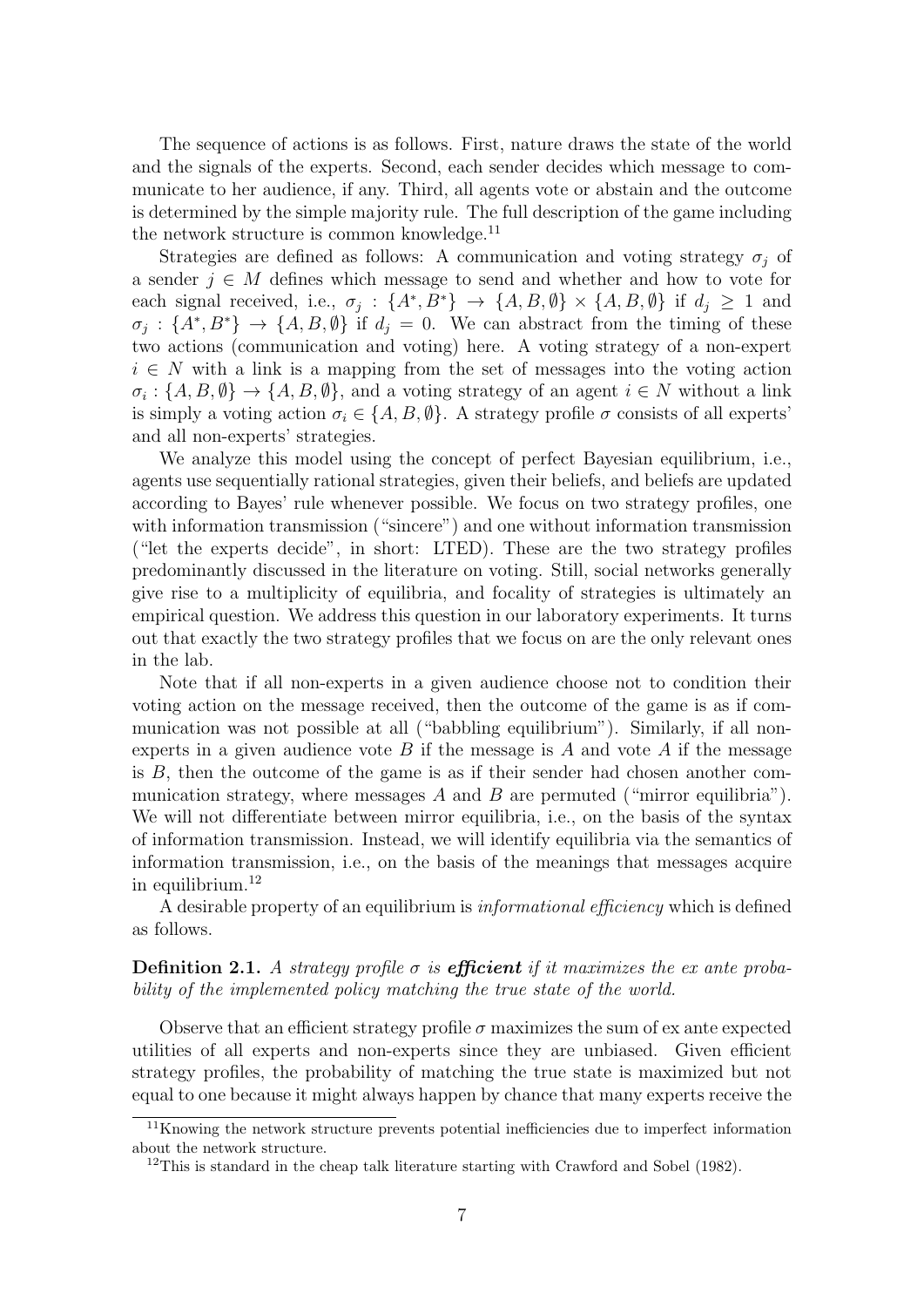wrong signal. Letting the number of experts grow, this probability approaches one as in Condorcet's Jury Theorem. Observe also that in this simple setting an efficient strategy profile is characterized by always implementing the policy indicated by the signal that has been received by most experts, which we call the *majority signal*. For convenience, we let the number of experts  $m := |M|$  be odd such that there is always a unique majority signal indicating the policy that *should* be implemented.<sup>13</sup>

While the definition of informational efficiency above is binary, strategy profiles can also be ranked according to their informational efficiency by comparing their corresponding ex ante probabilities of matching the true state.

Hereafter, we will slightly misuse notation by using " $A$ " and " $B$ " to denote the corresponding state of the world, message content, and policy, whenever the context prevents confusion.

### 2.2 "Let the Experts Decide"

One important feature of this simple model is that informational efficiency can always be obtained in equilibrium, regardless of the network structure. Consider for instance the strategy profile  $\sigma^*$  in which all experts vote in line with their signal and all non-experts abstain. Under the simple majority rule this LTED strategy profile  $\sigma^*$  is efficient since for any draw of nature the signal received by a majority of experts is implemented. Moreover, because preferences are homogeneous, efficient strategy profiles do not only maximize the sum of utilities, but also each individual agent's utility. Thus, there is no room for improvement, as already argued in McLennan (1998).

**Proposition 2.1.** There exist efficient equilibria for any network structure. For instance, the LTED strategy profile  $\sigma^*$  is efficient and an equilibrium for any network structure.

Importantly, while efficient strategies constitute an equilibrium, the reverse does not hold true: Existence of an equilibrium does not imply that it is efficient. On the contrary, there are (trivial and non-trivial) inefficient equilibria of the game. One non-trivial inefficient equilibrium will be discussed as Example 3 below.

Among the efficient equilibria, we consider the LTED equilibrium  $\sigma^*$  focal for two reasons. First, it is simple: All experts use the same type of strategy and all non-experts use the same type of strategy. Second, it is intuitive to abstain as a nonexpert and to vote in line with one's signal as an expert, as already argued by, e.g., Feddersen and Pesendorfer (1996) and experimentally shown by Morton and Tyran (2011). However, since it is also intuitive for experts to send informative messages and for receivers to vote according to their messages, it may nonetheless be difficult to coordinate on  $\sigma^*$ . In particular, consider the strategy profile  $\hat{\sigma}$  in which experts communicate and vote for the policy indicated by their signal and non-experts vote in line with their message and abstain if they did not receive any information. This strategy profile  $\hat{\sigma}$  is *sincere* in the sense that each agent communicates and votes

<sup>&</sup>lt;sup>13</sup>Admitting an even number of experts would not change the results qualitatively, but it would make the analysis cumbersome because more cases had to be distinguished.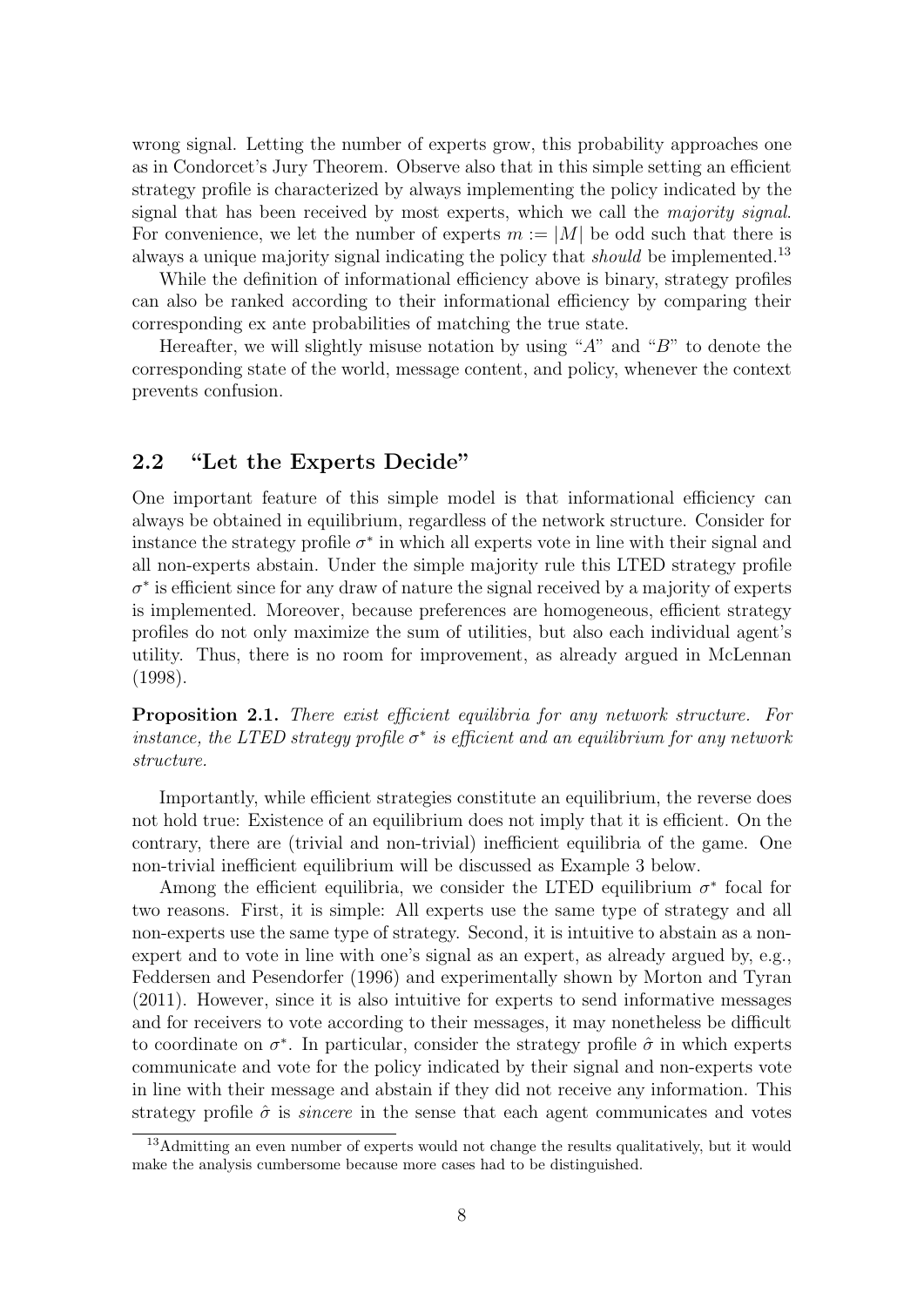for the alternative that she considers as most likely given her private information.<sup>14</sup> We now proceed by investigating the sincere strategy profile.

### 2.3 Sincere Voting

Balanced networks. To characterize under which conditions on the network structure the sincere strategy profile  $\hat{\sigma}$  is an equilibrium, we define two intimately related balancedness requirements. Both the content and the purpose of the following definition will be explained with the help of simple examples below.

- **Definition 2.2** (Balancedness). (a) Let  $M' \subset M$  denote the set of the  $m' = \frac{m+1}{2}$ 2 experts with the lowest degree.<sup>15</sup> A network is called "strongly balanced" if this set is involved in at least half of all links, i.e.  $\sum_{j \in M'} d_j \ge \sum_{k \in M\setminus M'} d_k$ .
	- (b) For an expert  $j \in M$ , let  $\mathcal{M}_j$  be the set of expert sets  $M'' \subseteq M$  that contain expert j and form a slight majority when adding their audiences of non-experts, *i.e.*  $\sum_{k \in M''}(d_k+1) - \sum_{l \in M\setminus M''}(d_l+1) \in \{0,1,2\}$ . A network is called "weakly balanced " if for every expert  $j \in M$ , non-emptiness of this set, i.e.  $\mathcal{M}_j \neq \emptyset$ , implies that there is at least one element consisting of a weak majority of experts, i.e.  $\exists M'' \in \mathcal{M}_j$  such that  $m'' \geq \frac{m+1}{2}$  $\frac{+1}{2}$ .

To illustrate strong and weak balancedness, we use the following two examples.

**Example 1.** Let  $n = 4$ ,  $m = 5$ , and the degree distribution of experts  $(d_1, d_2, d_3, d_4, d_5)$  $(1, 1, 1, 1, 0)$  as illustrated in the left panel of Figure 1. This network is strongly balanced since  $d_3 + d_4 + d_5 \geq d_1 + d_2$ ; and it is weakly balanced since every slight majority of voters in which a given expert  $j \in \{j_1, j_2, j_3, j_4, j_5\}$  partakes comprises a weak majority of experts, too.

**Example 2.** Let  $n = 4$ ,  $m = 5$ , and the degree distribution of experts  $(d_1, d_2, d_3, d_4, d_5)$  $(4, 0, 0, 0, 0)$  as illustrated in the right panel of Figure 1. This network violates weak balancedness. Indeed,  $\mathcal{M}_1 = \{\{j_1\}\}\$  such that there is no  $M'' \in \mathcal{M}_1$  with  $m'' \geq \frac{m+1}{2} = 3$ . Put differently, expert 1 can partake in a slight majority of voters that contains only a minority of experts (himself).

In general, strong balancedness requires that even the majority of experts with the smallest degrees, which is called  $M'$  in the definition, is involved in at least half of all links. This simply means that *every* majority of experts is involved in at least half of all links, which requires a rather even degree distribution. Weak balancedness restricts a related requirement to certain sets of experts  $\mathcal{M}_j$ . Indeed, strong balancedness always *implies* weak balancedness (since it implies for all j and all  $M'' \in \mathcal{M}_j$  that  $m'' \geq \frac{m+1}{2}$  $\frac{+1}{2}$ ). Networks violating weak balancedness also violate strong balancedness and will be called *unbalanced* hereafter.

<sup>&</sup>lt;sup>14</sup>The LTED strategy profile  $\sigma^*$ , in contrast, is not "fully sincere" for the following reason. The aspect that information is not transmitted either means that senders do not communicate their signal or that receivers do not follow their message.

<sup>&</sup>lt;sup>15</sup>If there are several of these sets, we can choose any one. If m was even, we would require  $m' = \frac{m+2}{2}$  in this definition.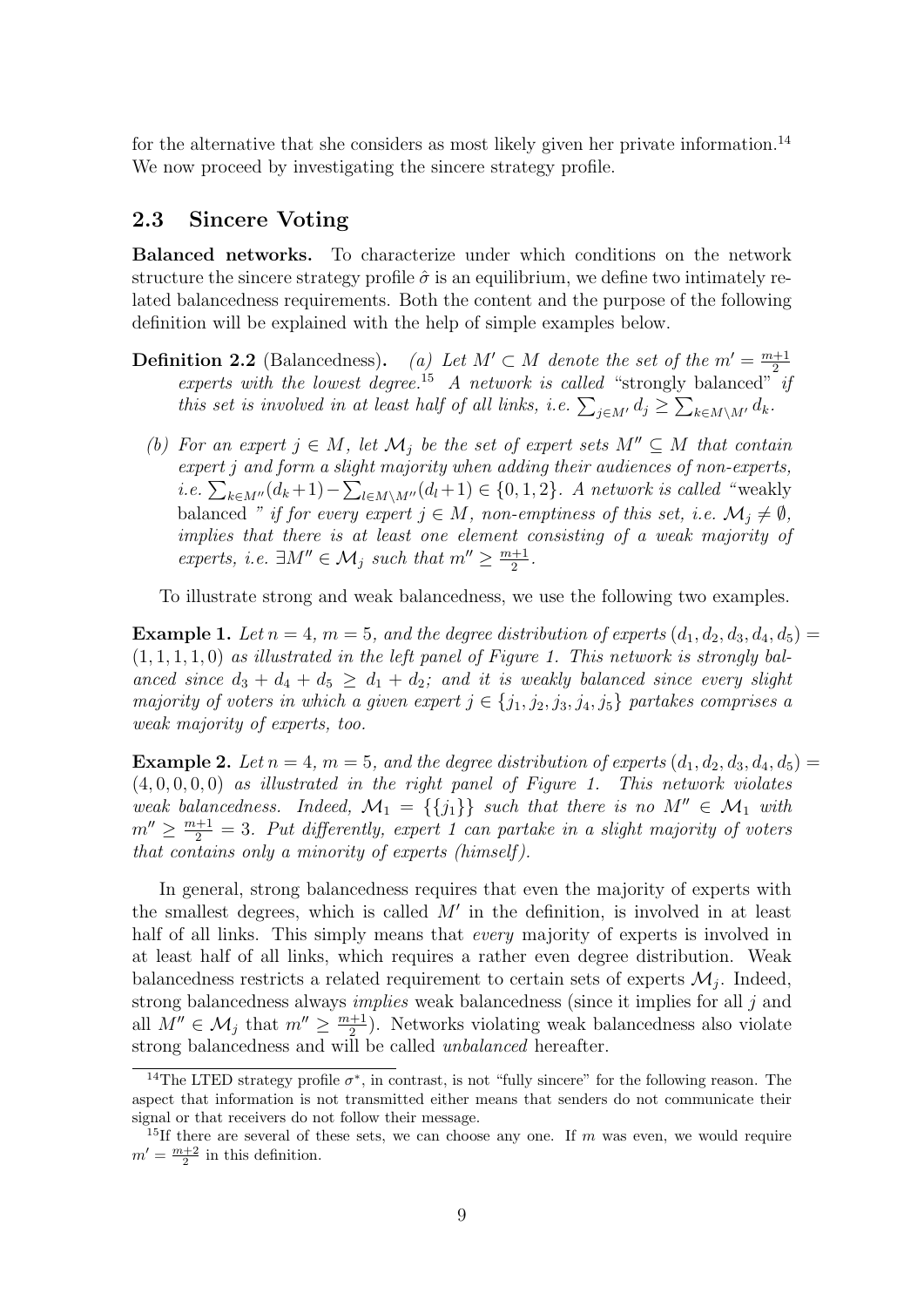The two properties capture some kind of balance between a group's expertise (which depends on the number of signals) and its power (which depends on the size of the audiences). For instance, in Example 1, experts are equally powerful, whereas in Example 2, expert 1 is overly powerful, compared to the other experts.<sup>16</sup>

**Proposition 2.2.** The sincere strategy profile  $\hat{\sigma}$  is efficient if and only if the network is strongly balanced. The sincere strategy profile  $\hat{\sigma}$  is an equilibrium if (a) the network is strongly balanced, and only if (b) the network is weakly balanced.

Applied to our two examples, Proposition 2.2 implies that the sincere strategy profile  $\hat{\sigma}$  is efficient and an equilibrium in Example 1 but neither efficient nor an equilibrium in Example 2. The intuition of Proposition 2.2 can be illustrated with these two examples.<sup>17</sup>

Consider first strong balancedness in Example 1. Observe that under the sincere strategy profile  $\hat{\sigma}$  any three experts who vote and communicate the same alternative determine the final outcome. Thus, for any draw of nature the policy indicated by the majority signal is implemented, which means that information is aggregated efficiently and hence  $\hat{\sigma}$  is an equilibrium. Likewise, in any strongly balanced network the majority signal receives a majority of votes since the set of experts who have received this signal has a majority of votes when considering their own votes and the votes of their audiences.

Consider now weak balancedness, which is violated in Example 2. To see why  $\hat{\sigma}$ is inefficient in Example 2, consider a draw of nature by which the most powerful expert, i.e., the expert  $j_1$  with the highest degree, receives the minority signal. Assume now, for the sake of argument, that the sincere strategy profile  $\hat{\sigma}$  is played. In this case the minority signal determines which policy is implemented; information is hence aggregated inefficiently. To see why  $\hat{\sigma}$  is not an equilibrium, consider the following two deviation incentives. First, the most powerful expert would want to deviate to not communicating, but still voting for, the policy indicated by her signal. This would lead to an efficient strategy profile that is outcome-equivalent to LTED since the non-experts then abstain. Second, the non-experts, too, can improve by deviating. In particular, consider a non-expert receiving message A. His posterior belief that A is true is  $p_i(A|A) = p > \frac{1}{2}$ . However, his posterior belief that A is true, given that he is pivotal, is  $p_i(A|A, piv) < \frac{1}{2}$  $\frac{1}{2}$  because in this simple example pivotality only occurs when all other experts have received signal B<sup>∗</sup> . Thus, abstention or voting the opposite of the message is a strict improvement for any non-expert.

Example 2 provides a simple illustration of the swing voter's curse. The argument, however, is much more general. Assume that all agents play according to the sincere strategy profile  $\hat{\sigma}$  and consider the receivers who belong to a large audience. These receivers know that their sender is very powerful. Hence, if they are pivotal in the vote, this implies that a considerable number among the other experts must have got a signal that contradicts the message they received. Thus, if following the

<sup>16</sup>A formal definition of power is given in online Appendix C.5. It relies on the cooperative framework of simple games, in which individual power is measured by the Shapley-Shubik index or the Banzhaf index, which both count the number of "swings" a voter has (cf., e.g., Roth, 1988).

<sup>&</sup>lt;sup>17</sup>Note that Proposition 2.2 provides one sufficient and one necessary condition for the sincere strategy profile  $\hat{\sigma}$  to be an equilibrium, but no condition that is both sufficient and necessary. For such a condition see Proposition C.4 in online Appendix C.2.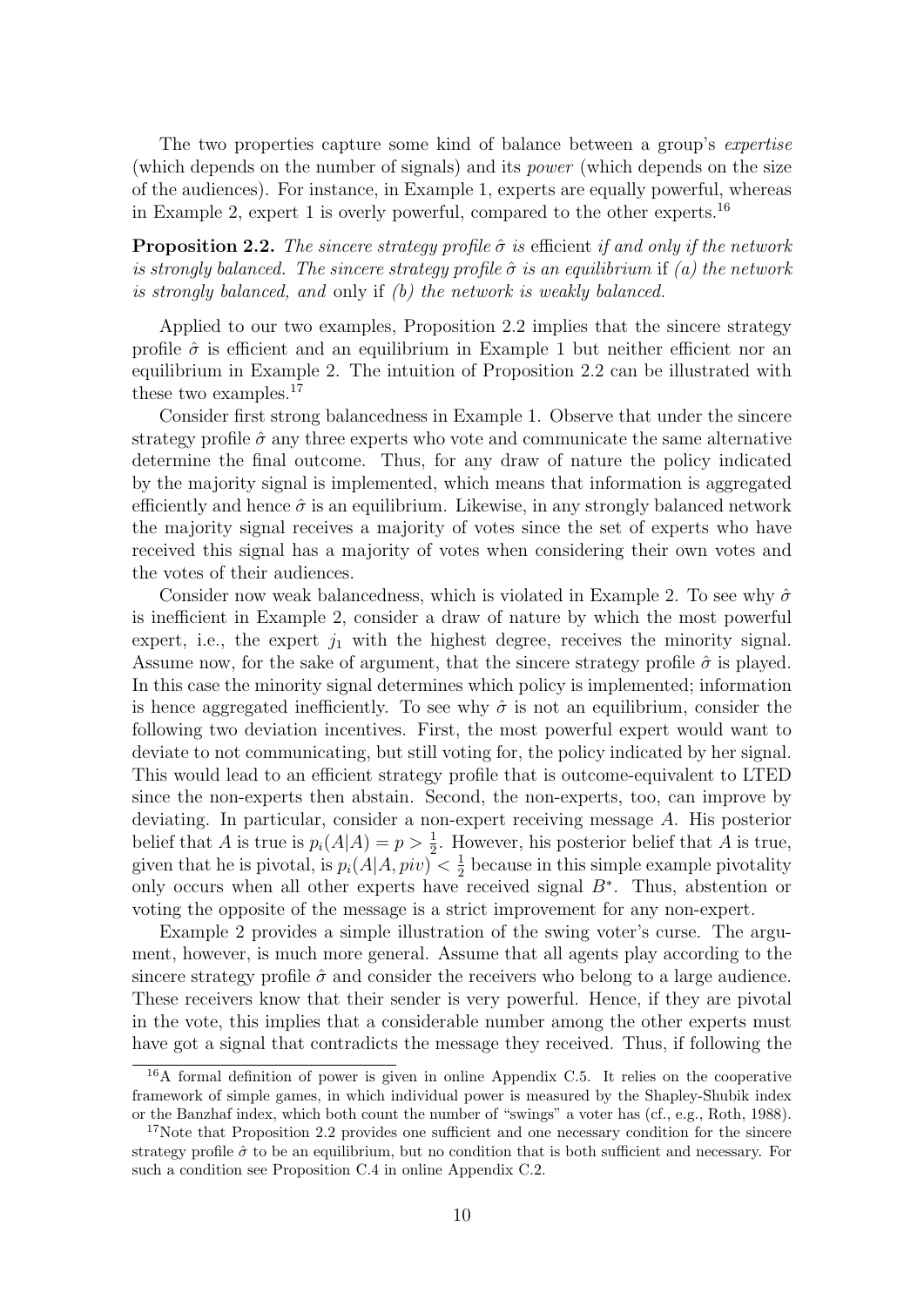

Figure 1: Left: Example 1, which is a network satisfying strong balancedness. Right: Example 2, the star network, which is an unbalanced network.

message has any effect on the outcome, it has most likely a detrimental effect. If a receiver realizes that he is "cursed" in this sense, he wants to deviate from the sincere strategy and prefers to abstain or to vote the opposite.

Inefficient equilibria. For networks that satisfy the necessary condition (weak balancedness), but violate the sufficient condition (strong balancedness) the sincere strategy profile  $\hat{\sigma}$  is inefficient but potentially still an equilibrium. More generally, the question arises whether there are equilibria with information transmission prior to the vote that are inefficient.

**Proposition 2.3.** There are networks in which the sincere strategy profile  $\hat{\sigma}$  is both an equilibrium and exhibits informational inefficiency.

One example demonstrating the above proposition is given below.

**Example 3** (weakly balanced). Let  $n = 4$ ,  $m = 5$ , and the degree distribution of experts  $(d_1, ..., d_5) = (2, 2, 0, 0, 0)$  as illustrated in Figure 2. In this network the sincere strategy profile  $\hat{\sigma}$  is inefficient because the network violates strong balancedness. However, the sincere strategy profile  $\hat{\sigma}$  is an equilibrium in this network (see proof of Proposition 5.3 in Appendix B).

Overall, we can conclude that communication need not, but can impair information aggregation in equilibrium, depending on the balancedness of the network structure. In strongly balanced networks (such as in Example 1),  $\hat{\sigma}$  is both efficient and an equilibrium. In weakly balanced networks that are no longer strongly balanced (such as in Example 3),  $\hat{\sigma}$  can still be an equilibrium, but is always informationally inefficient. Finally, in unbalanced networks (such as in Example 2) neither property holds. There the swing voter's curse occurs such that non-experts can profitably deviate from  $\hat{\sigma}$  by not following their message.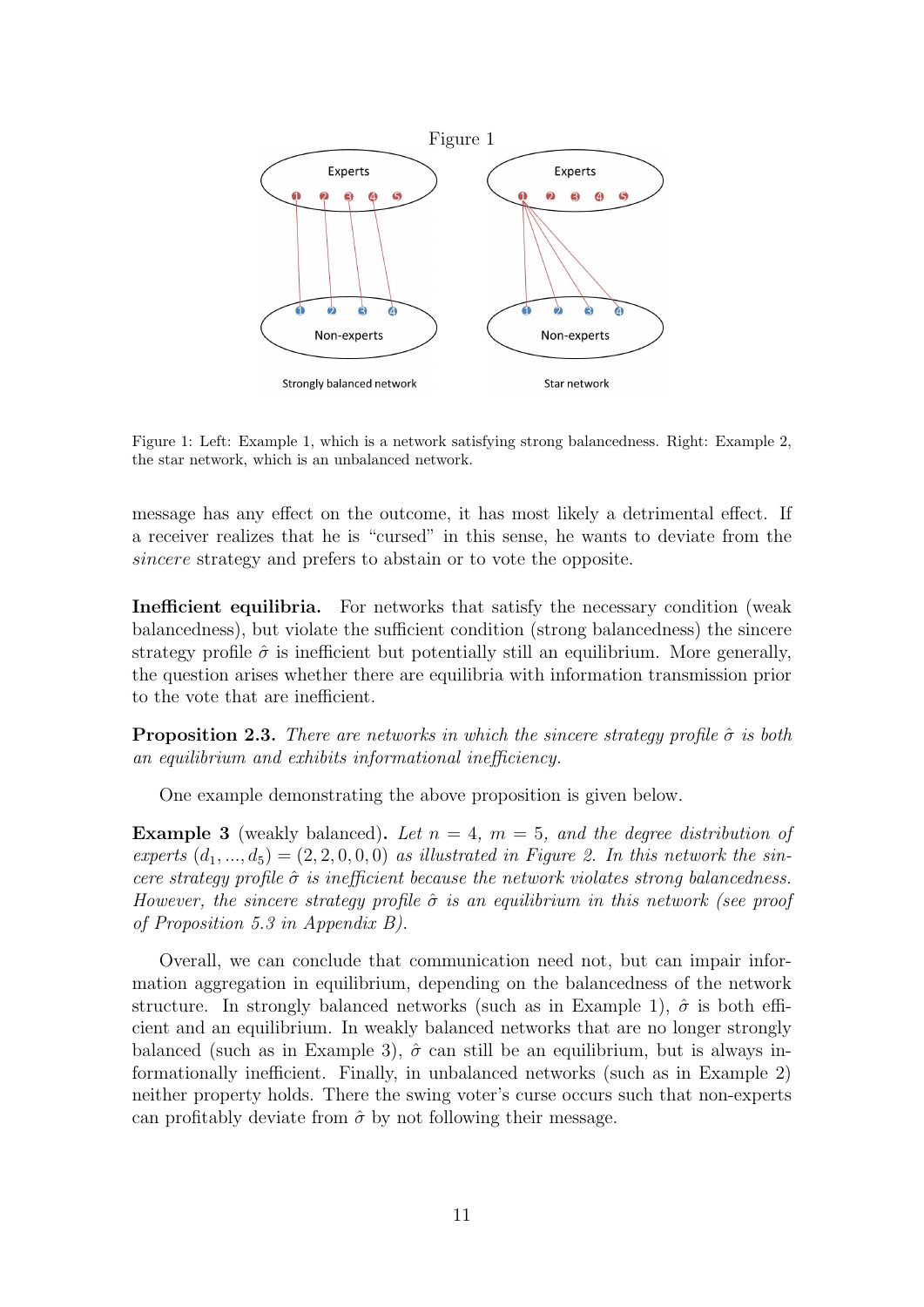

Figure 2: Example 3, a network in which the sincere strategy profile  $\hat{\sigma}$  is both inefficient and an equilibrium.

### 2.4 Equilibrium Selection

Whether real people, both individually and collectively, account for the swing voter's curse in unbalanced networks is an empirical question. Therefore, it may be helpful to bring the theory to the lab and find out how experimental subjects play the game in various networks that differ in the balancedness of their degree distribution. Hence, one purpose of the laboratory experiment is to test the comparative-statics of our theory. The other, equally important, purpose is to empirically study equilibrium selection. In particular, in the case of weakly balanced networks that are not strongly balanced the quality of information aggregation depends on whether the agents manage to coordinate on the efficient LTED equilibrium or whether they coordinate on the inefficient sincere equilibrium, or on other potential equilibria. This question is hard to answer theoretically, since both the LTED strategy profile  $\sigma^*$  and the sincere strategy profile  $\hat{\sigma}$  are intuitive and seem focal.

To theoretically prepare experimental equilibrium selection, we address the question of additional, non-focal equilibria. We extend the equilibrium analysis of our Examples 1, 2, and 3, which is particularly useful since these examples are also implemented in our experiment. In online Appendix C.3, we give a full characterization of all equilibria conforming to four selection criteria (Purity, Symmetry, Monotonicity, and Neutrality). It shows that one more strategy than considered so far contributes to equilibrium formation, namely a *delegation* strategy according to which experts with an audience delegate their vote to their audience by revealing their signal and abstaining themselves. Moreover, there are equilibria in which experts who are never pivotal abstain from voting without delegating their vote. However, there are no additional strategies that arise as composites of equilibria in these examples. All equilibria conforming to our selection criteria are composites of the LTED strategy profile, the sincere voting profile, and the delegation or abstention strategies of experts. Which of these equilibria are indeed focal will be assessed by the empirical frequency with which each of them is played in the laboratory experiments.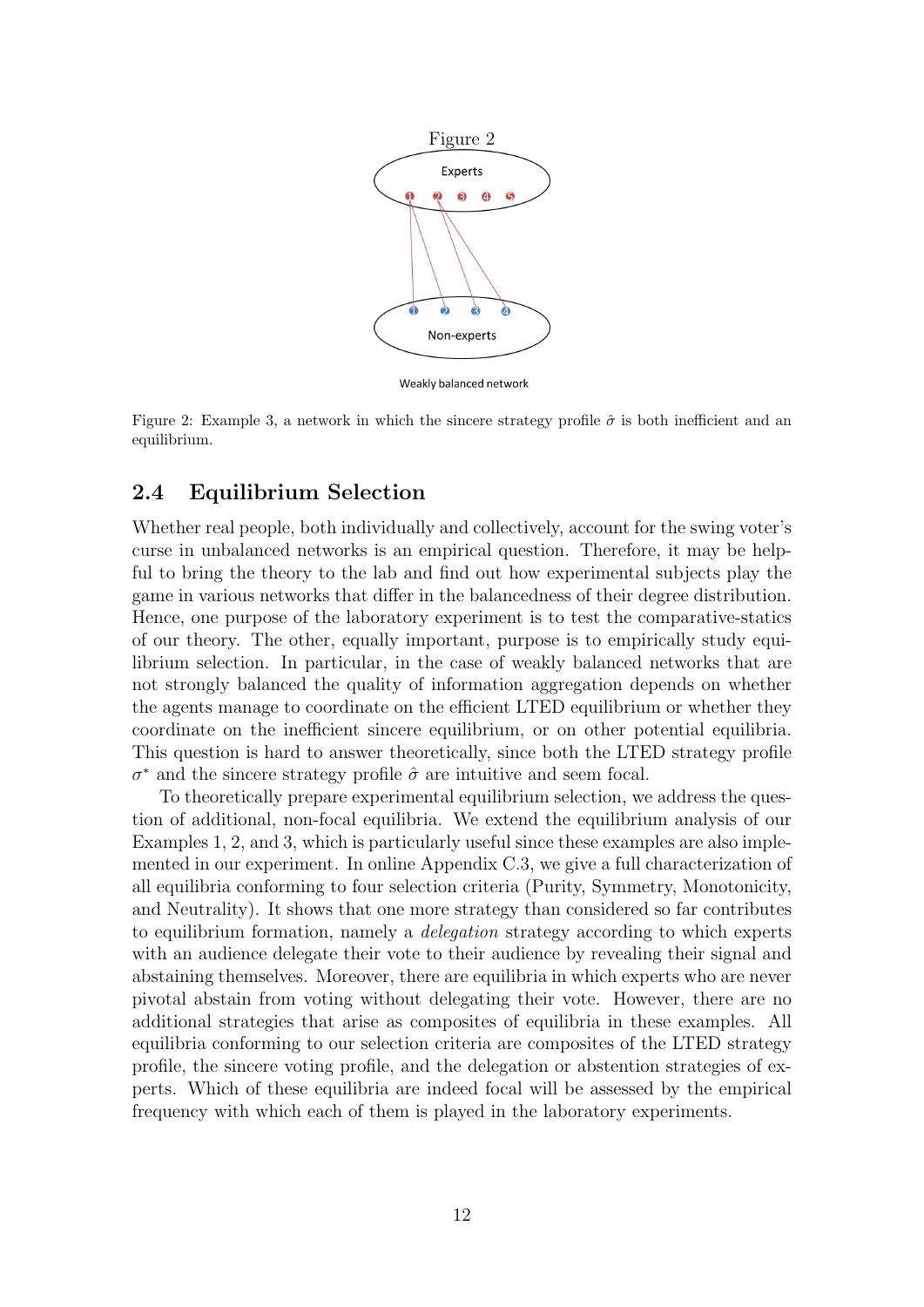### 3 Experimental Design

We conducted two experimental studies. In Study I, we implement the empty network, in which communication is precluded, and the three examples – Example 1, 2, and 3 – analyzed above. The empty network serves as a benchmark, since the sincere strategy profile  $\hat{\sigma}$  is impossible to play in the empty network because there are no communication channels. Hence, the LTED equilibrium is the only focal equilibrium in the empty network. The other three networks differ in the way described in section 2.3. Hence, Study I directly tests our simple model.

In Study II, we again implement the empty network and three examples, the latter, however, now belonging to a slightly extended version of our model in Appendix C.1 which includes some biased senders. These four networks differ in the following respects: Network 1 is the *empty network*. Network 2 is the *weakly bal*anced network and is the unique network among the four in which the sincere strategy profile  $\hat{\sigma}$  is both an equilibrium and inefficient, as demonstrated in the proof of Proposition C.3. Network 3, which we call the unbalanced network, makes sender 1 too powerful compared to the other sender, and the strategy profile  $\hat{\sigma}$ , which is again inefficient, is no longer an equilibrium, though possible to play. The same holds true for network 4, the *star network*, which is even more unbalanced.

In total, our experimental design implements the eight different communication networks depicted in Figure 3. Each of these networks corresponds to one experimental treatment; and within each study, treatments are varied within subjects (i.e., all participants in a given session of one study play the communication and voting game in all four networks) in random order. Voter groups - i.e., subject groups interacting in one network - consist of five experts and four non-experts in study I and of three experts, four computerized partisans, and four non-experts in Study II. The four partisans divide into two A-partisans who always communicate and vote A and two B-partisans who always communicate and vote B. In online Appendix C.1, we provide a full description of the model with partisans and show that, unsurprisingly, all theoretical results obtained for the model without partisans (Propositions 2.1-2.3) carry over (Propositions C.1-C.3).

Comparing the networks in Study I with those in Study II, we can summarize that both studies implement the empty network (in which information transmission is precluded), a weakly balanced network (in which  $\hat{\sigma}$  is an equilibrium), and the star network (in which  $\hat{\sigma}$  is not an equilibrium).<sup>18</sup> While Study I accompanies the weakly balanced network with a strongly balanced network to have an example in which  $\hat{\sigma}$  is efficient, Study II accompanies the star network with an unbalanced network that features different sender degrees within one treatment. Apart from the baseline treatment, the empty network, the density of the networks is held constant while the equality of the degree distribution is decreasing. Moreover, the *expected* probability of a message being true in the sincere strategy profile, given that the receiver in Study I knows that he listens to an expert, while the reciever in Study II does not know whether he listens to a partisan or an expert, is approximately equal and hence roughly comparable in both studies. In sum, Study I and Study II are

<sup>18</sup>Note that the second network in Study I and the second network in Study II look quite similar, but are essentially different: The former is strongly balanced, the latter only weakly balanced.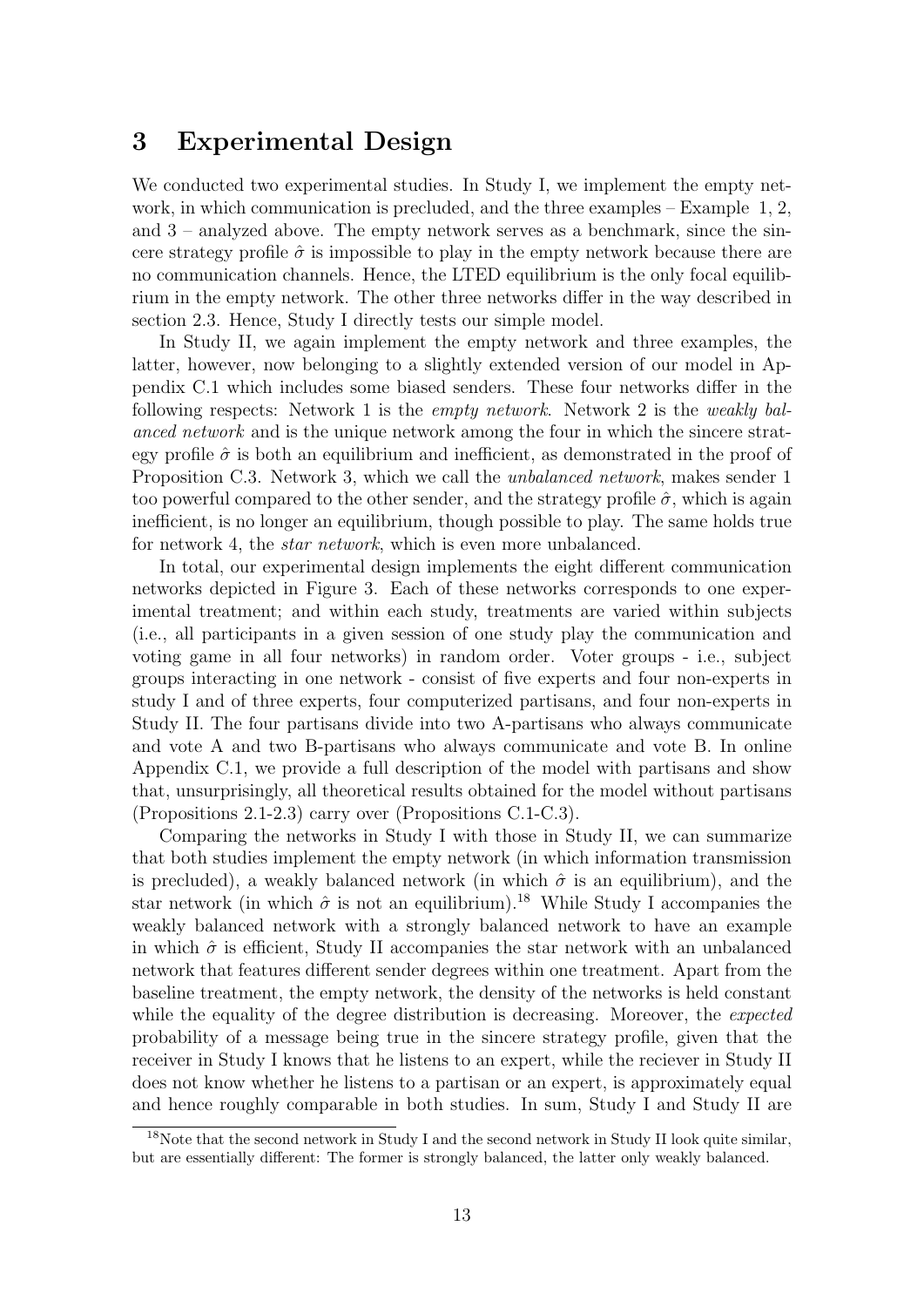not directly comparable, but similar with regard to the non-experts. The clear-cut comparisons are across treatments within each study.



Figure 3: Upper panel: The four treatments of the Study I. Lower panel: The four treatments of the Study II.

The experiments were conducted in the WISO-lab of the University of Hamburg in November 2014 and August and September 2015, using the software z-Tree. We ran seven sessions within Study I and five sessions within Study II with  $3 * 9 = 27$ , respectively  $4 \times 7 = 28$ , participants in each session. All subjects in a session played the game described above in all four networks over 40 rounds in total. At the beginning of each session, subjects randomly received the role of an expert or the role of a non-expert. These roles were fixed throughout the experiment. In each round, subjects were randomly matched into groups of nine in Study I and groups of seven in Study II. At the end of each round, the participants learned the chosen policy, the true state, and the voter turnout in their group. Groups were newly formed each round by random re-matching. Each network game was played in ten rounds in total, but the order of networks across rounds was randomized. Instructions that described the experimental session in detail were handed out at the beginning of each session and were followed by a short quiz that tested the subjects' understanding of the game.<sup>19</sup> Hence, the experiment started only after each subject understood the rules of the game. Moreover, there were four practicing rounds, one for each treatment, that were not payout relevant. During the entire session, each subject

<sup>19</sup>The instructions can be found in Appendix D.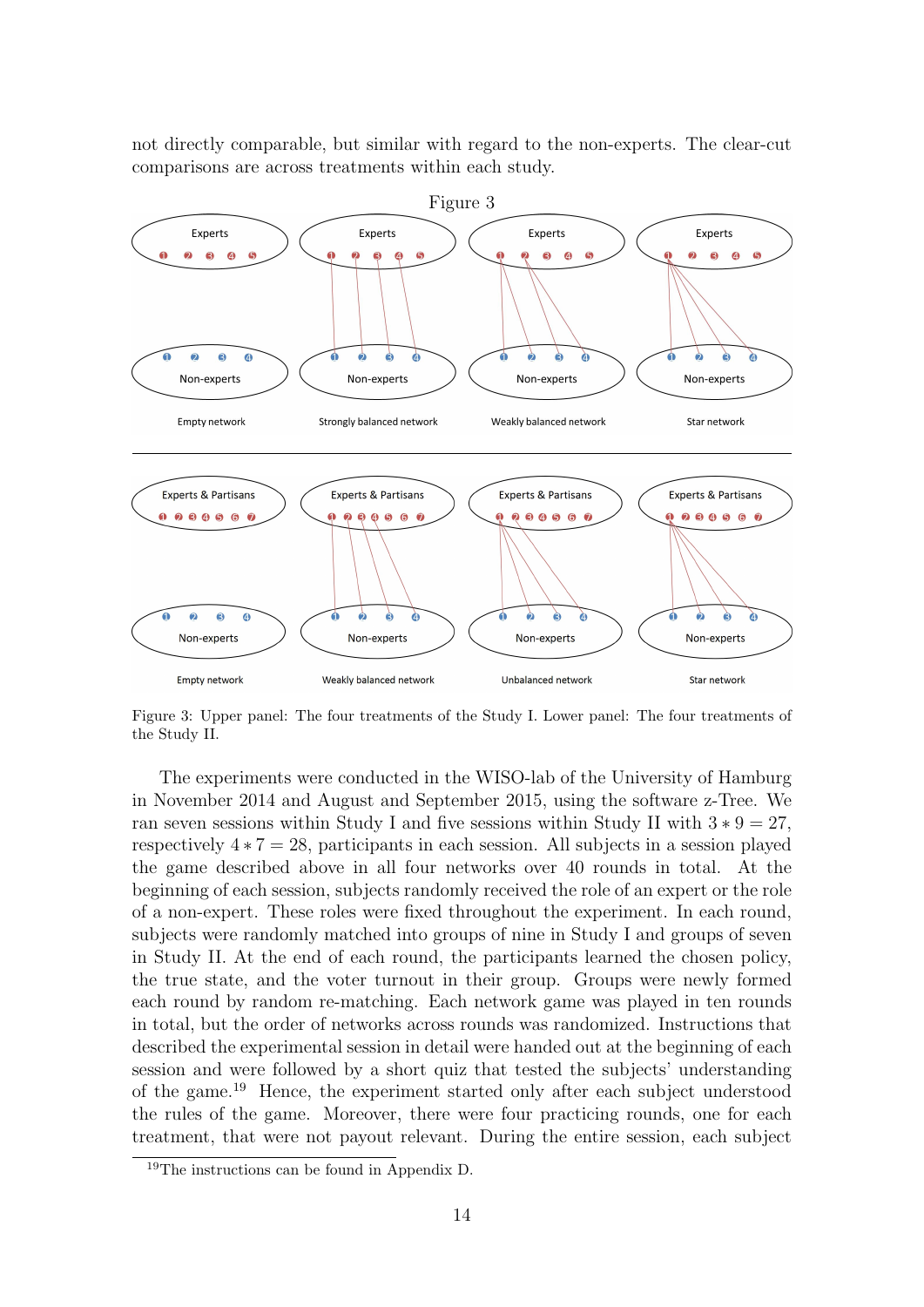always knew his own network position and the structure of the network. The quality of the signal that the experts received was  $p = 0.6$  in Study I and  $p = 0.8$  in Study II which guaranteed that the expected probability of a non-empty message being true under the sincere strategy profile was approximately equal across both studies. At the end of each session, three rounds were randomly drawn and payed out in cash and in private. On average, sessions in Study I and Study II lasted for 1.5 hours and subjects earned EUR 14.3 and EUR 16.7 on average, respectively.<sup>20</sup>

# 4 Experimental Results

Table 1 in Appendix A gives a summary of the number of observations. On the group level we have 840 and 800 observations in Study I and Study II, respectively. On the individual level we have 7,560 (5,600) observations in Study I (II) with 40 decisions per subject. In total, 189 (Study I) and 160 subjects (Study II) participated in the experiments.

Pooling all treatments, experts vote for the signal they received 84% and 92% of all times in Study I and II, respectively. If they have an audience they also communicate their signal 75% and 90% of all times. Those who do not communicate their signal usually send an empty message. Non-experts vote in line with their received message on average 69% and 57% of all times. Those who receive a non-empty message but do not follow it usually abstain. Abstention is also the most common behavior of non-experts who did not receive a message. The behavior of non-experts exhibits more variance than expert behavior, in particular in Study II, but also in Study I. Hence, we examine treatment effects for non-experts and experts sequentially. After analyzing individual behavior in section 4.1, we will turn to the question of equilibrium selection in section 4.2. We will address efficiency in section 4.3. All tables reporting our experimental results can be found in Appendix A.

### 4.1 Results on Individual Behavior Across Networks

First, we analyze under which conditions on the network structure non-experts who receive a vote recommendation follow it, i.e., whether laboratory participants account for our novel form of the "swing voter's curse." Second, we investigate communication behavior of experts, i.e., when participants pass on their signal to their audience.

Following of vote recommendations. Non-experts in our experiments receive vote recommendations. Apart from the empty treatments, every non-expert is linked to an expert sender, who in most cases sends a non-empty message. The equilibrium analysis of our model showed that the vote recommendation of an expert should only be followed if this expert is not "too powerful" (in terms of audience size). More precisely, the sincere strategy profile  $\hat{\sigma}$  in which all non-experts follow their messages is an equilibrium in the strongly and weakly balanced networks of our experiments,

 $^{20}$ The norm in the WISO-lab at the University of Hamburg was EUR 10 per hour.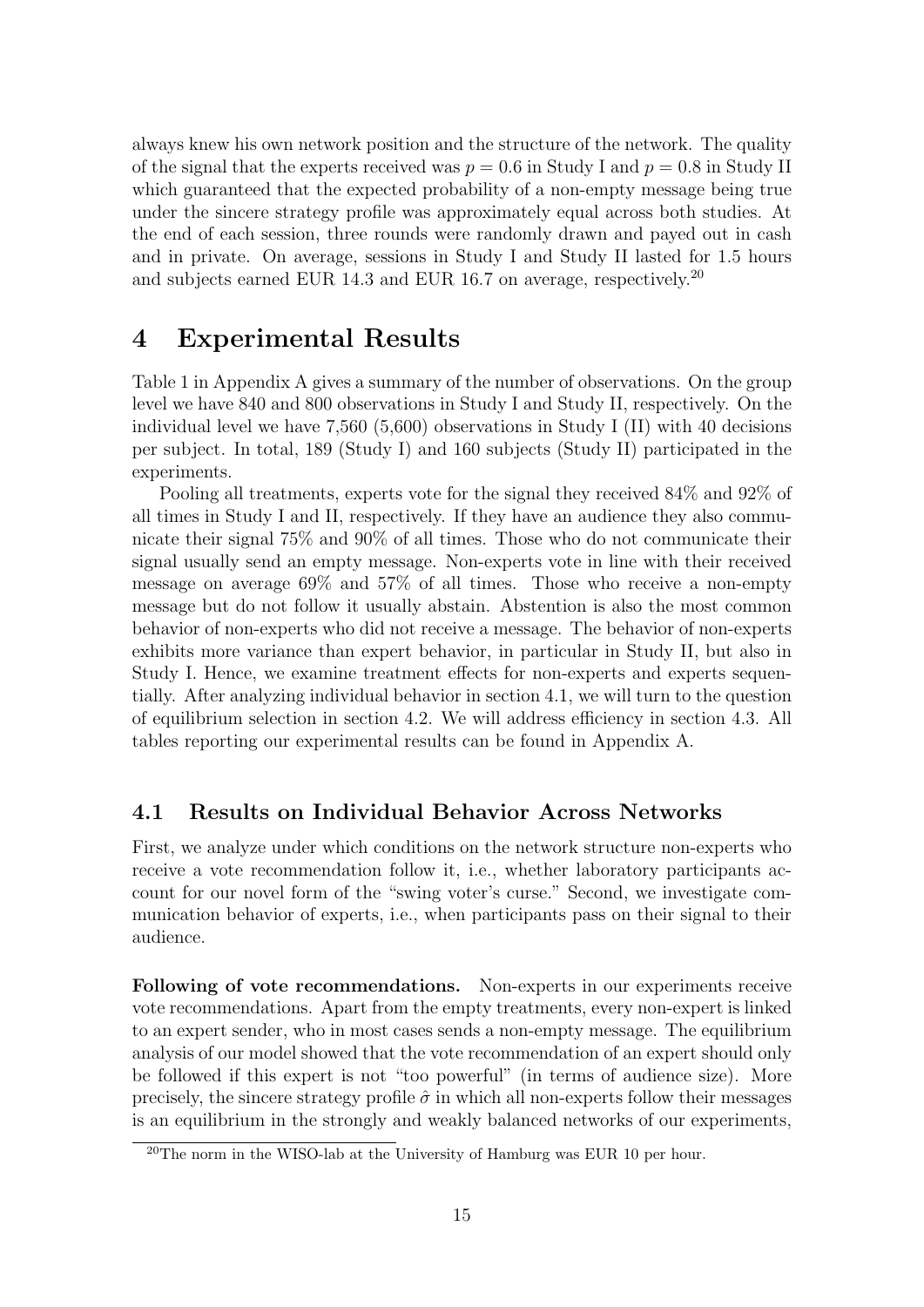

Figure 4: Frequency of non-experts' following behavior by treatment. Vote message means to vote  $A(B)$  when the message received is  $A(B)$ . Vote opposite means to vote  $A(B)$  when the message received is  $B(A)$ . Displayed are responses to non-empty messages. The left panel displays results for Study I. The right panel displays results for Study II.

but not in the unbalanced network and the star network (which is also unbalanced). As displayed in Figure 4 (and in Table 2 in column 'vote message'), in around 70% to 80% of the cases non-experts vote according to their received message in the balanced networks where the sincere strategy profile is an equilibrium, but they do so only in around 50% of the cases in the unbalanced networks such as the star. These differences are highly significant as can be seen from the logistic regressions in Table 3, which take the weakly balanced networks as the baseline category. This holds independent of whether we restrict attention to non-experts who received a non-empty message or whether we also consider abstaining in the case of an empty message as "following." Moreover, regressions in Tables 3a even show that nonexperts tend to follow vote recommendations most often in the strongly balanced network, in which the sincere strategy profile is not only an equilibrium but also efficient.

To get more detailed evidence on when non-experts follow their vote recommendations, we move on to heterogeneity among individual participants. Figure 5 shows how many of the non-experts never and how many always followed their message in a given position. As many as 57%, respectively 46%, of the non-experts always follow their message when they are in the strongly balanced balanced network, respectively the weakly balanced network. For the star network this number reduces to 30% (25%) in Study I (II), strongly suggesting that non-experts react to the relative degree of their sender, as predicted by theory.

To further test this hypothesis, it is useful to observe how the network position affects behavior of the non-experts on top of the network type. We do so by concentrating on the unbalanced network of Study II in which the degree varies across senders. In this network, non-experts in positions 1-3 are linked to a sender with degree three such that following her message is not a best response to the sincere strategy profile  $\hat{\sigma}$ . By contrast, the non-expert in position 4 who is linked to the sender with degree one should best respond to  $\hat{\sigma}$  by following his message. As can also be seen from Figure 5,  $61\%$  of the subjects always follow their message when they listen to the sender with degree one, while only 30% do so when linked to the sender with degree three. Differences in individual behavior across positions are tested with Wilcoxon signed-ranks tests, which are reported in Table 4. When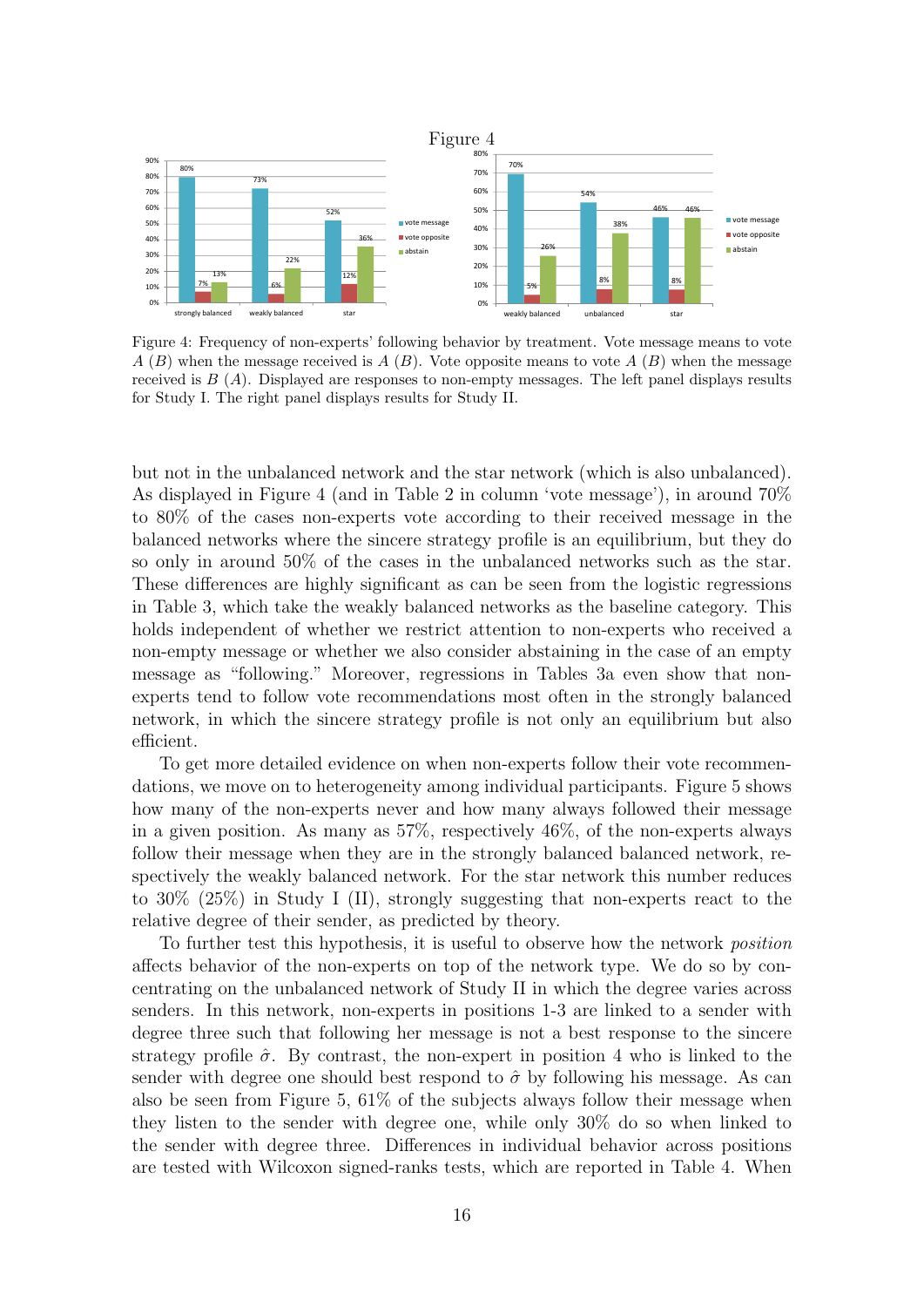

Figure 5: Frequency of individual following behavior by treatment (and position). The variable 'never', respectively 'always,' reports the fraction of individual participants who never respectively always followed the non-empty vote recommendation they received for each network position. The left panel displays results for Study I. The right panel displays results for Study II.

the sender has degree three or four (i.e., in the star network and in the unbalanced network in positions 1-3) the non-experts' following behavior is different from their behavior in all other network positions. When including situations in which individual participants receive an empty message (lower block of Table 4), the same picture arises. Hence, the sender's (relative) degree has a strong influence on following: a substantial fraction of individuals never follows the vote recommendation of too influential senders. However, another substantial fraction always follows.

Non-experts who do not follow a message mostly abstain, as can be seen in Figure 4. Thus, the flipside of a significant decrease in followers is a significant increase in abstentions for the unbalanced networks.

Result 1. Non-experts follow their vote recommendation significantly more often in the (strongly and weakly) balanced networks than in the unbalanced networks (i.e., the star and the unbalanced network). Within a given unbalanced network, nonexperts linked to the sender with the highest degree follow significantly less often than non-experts linked to the sender with the lowest positive degree.

Vote recommendations of experts. As mentioned earlier, around 80% of the time experts vote and communicate in accordance with their signal, which is playing the sincere strategy  $\hat{\sigma}_i$  (Table 5). While experts vote in line with their signal in a large majority of cases, there are some deviations from the sincere strategy profile on the communication stage, as can be seen from Figure 6. Information transmission is lowest in Study I in the star network, where only 61% of the senders communicate their signal, whereas 35% choose the empty message. This is a significant difference in communication behavior, as Table 6a reveals. Moreover, experts send a truthful message more frequently in the strongly balanced network than in the weakly balanced network. These effects are not present in Study II (Table  $6b$ ).<sup>21</sup>

 $21$ The latter effect cannot be addressed by Study II since there is no treatment with a strongly balanced network. The former effect, i.e., the reluctance to send the signal in the star network, may vanish in Study II based on a behavioral reaction to the presence of partisans or to the higher signal quality.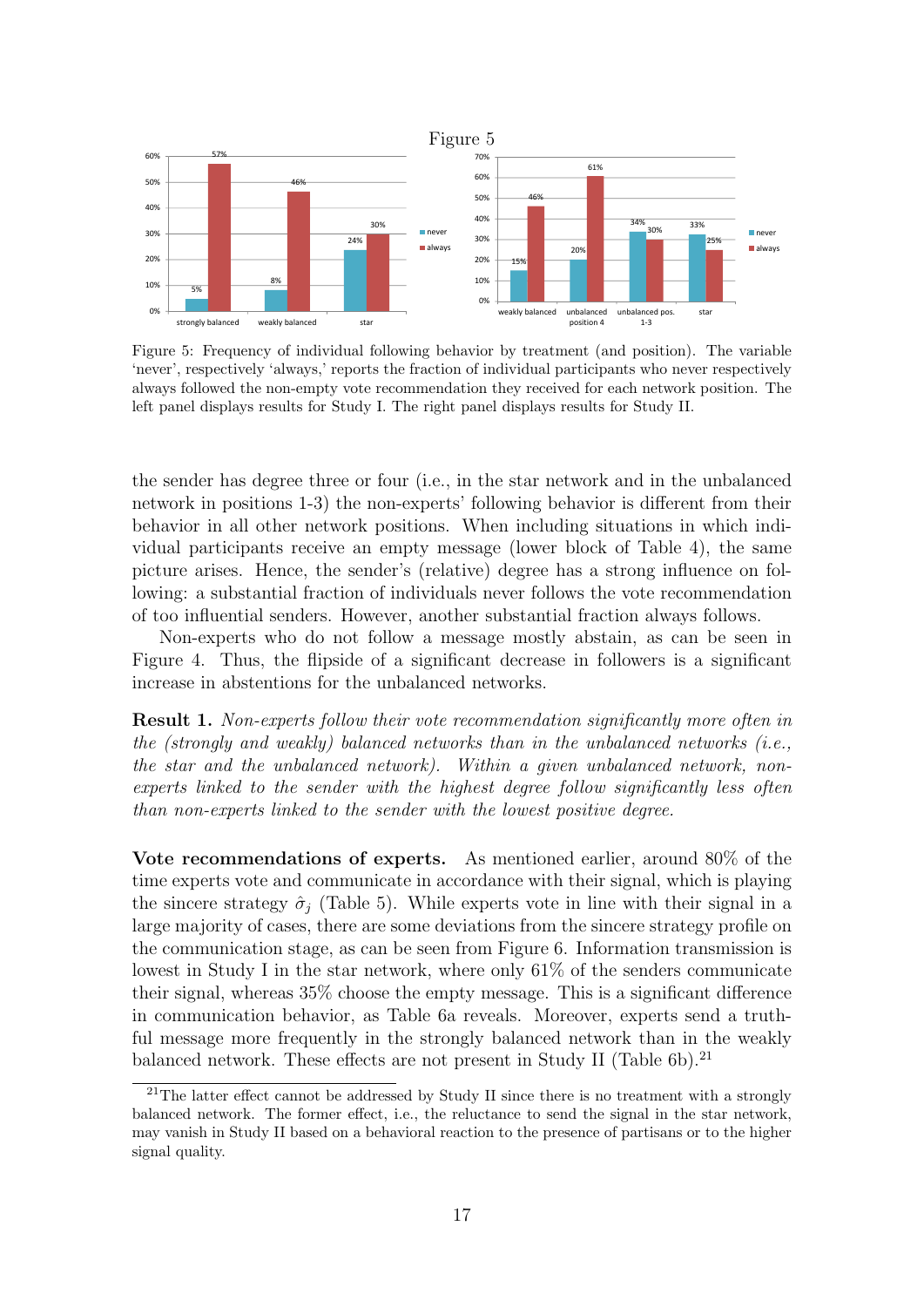

Figure 6: Frequency of experts' communication behavior by treatment. Send signal means to send message  $A(B)$  when the signal received is  $A^* (B^*)$ . Send opposite means to send message  $A(B)$ when the signal received is  $B^*$   $(A^*)$ . The left panel shows results for Study I. The right panel shows results for Study II.

To further analyze whether experts condition their behavior on the network structure and their position, we inspect heterogeneity among individual participants. In Study I, experts' behavior in the star network differs from their behavior in the other treatments, both when comparing only senders, i.e., experts with a link, and only non-senders. This is revealed by Wilcoxon signed-ranks tests (Table 7). Both senders and non-senders are more often sincere in the balanced networks, where this is a best response to the sincere behavior of all others, than in the (unbalanced) star network, where this is not a best response. In particular, around 32% of the senders in the star network never choose the sincere strategy profile in Study I. The fact that in 73% of these latter cases the sender's signal determines her vote and the empty message is chosen is an indication that these experts actively target the LTED equilibrium. Interestingly, this effect cannot be observed in Study II, in which partisans are present and in which signal quality of experts is higher. In Study II, experts are sincere in a large majority of cases and there are no systematic deviations from this strategy.<sup>22</sup>

Thus, although some experts seem to target the LTED equilibrium in the star network in Study I, most of the time experts play sincere, independent of the communication structure. Note that this does not necessarily imply that those experts never target the LTED equilibrium; it might also mean that the subjects in the role of the experts intentionally delegate equilibrium selection (or "strategy profile selection") to the non-experts.<sup>23</sup> As our experimental data reveal, it is indeed the non-experts who strongly condition their behavior on the network structure.

 $22$ The only difference in expert sincerity that is significant on the five percent level in Study II occurs when comparing the unbalanced network with the star network. This effect suggests that experts without a link less often vote in line with their signal in the unbalanced network than in the star network. Since both these networks are unbalanced, the sincere strategy profile is not an equilibrium in any of them and hence the effect is outside of what our theory addresses.

<sup>23</sup>Another reason might be lying aversion which is common in lab experiments. Not sending a message or sending a message that contradicts the own signal might "feel like" lying.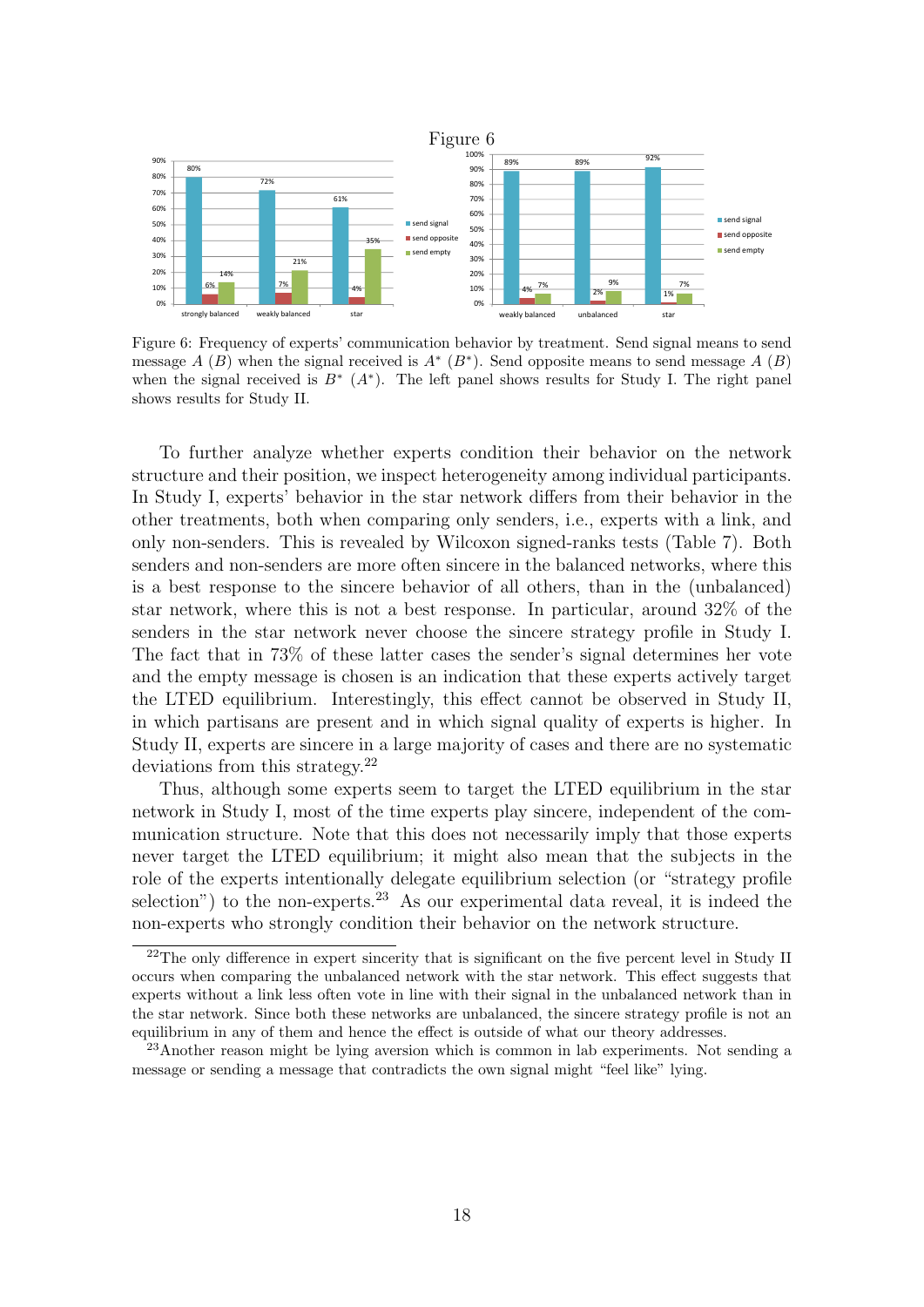### 4.2 Equilibrium Selection

Our setting is prone to give rise to a multiplicity of equilibria. For the Examples 1-3, all equilibria that satisfy our four selection criteria (Purity, Symmetry, Monotonicity, and Neutrality) are reported in online Appendix C.3. In the strongly balanced network there are 19 different equilibria. In the weakly balanced and the star network, we have 9 and 5 different equilibria, respectively. (In the empty network there is only one). In the equilibrium analysis of our model, however, we focused on two pure and symmetric strategy profiles that we consider focal, namely on the sincere profile  $\hat{\sigma}$  and the LTED profile  $\sigma^*$ . Hence, the question arises how often these two strategy profiles are indeed played in the lab, both in general and depending on the network structure.

When checking how frequently actual behavior in a group is consistent with one of the existing equilibrium strategy profiles, it turns out that most of these equilibria are never played. There are two equilibria which are frequently played, however: the sincere and the LTED.<sup>24</sup> Besides these two focal equilibria there is only one more equilibrium that is actually played. This is an equilibrium only in the strongly balanced network, which is highly similar to sincere behavior, but with the difference that one of the four non-experts abstains.<sup>25</sup> Hence, by focusing on the sincere strategy profile and the LTED strategy profile, we do not miss other relevant equilibria.

Table 8 reports in the last column to which extent the two focal strategy profiles can predict the actual outcomes given the actual distribution of signals. In every treatment of both studies more than 80% of the actual outcomes are predicted by at least one of the two focal strategy profiles. Hence, the focus on the two focal equilibria is well justified by the data. It remains to investigate which of the two is played more frequently.

Figure 7 and Table 8 show the frequency with which groups play either LTED  $\sigma^*$  or sincere  $\hat{\sigma}$ . We consider a group as playing almost a strategy profile if at most one of the nine, respectively seven, subjects has chosen a different strategy.<sup>26</sup> In the empty network, in which  $\hat{\sigma}$  cannot be played, we find the highest level of coordination on  $\sigma^*$ . Considering the networks in which both profiles are possible to play, a decrease in network balancedness leads to a drop in the frequency with which groups coordinate (almost) on the sincere strategy profile  $\hat{\sigma}$  and to a sizable increase in the frequency with which groups coordinate (almost) on the LTED strategy profile  $\sigma^*$ . Fisher exact tests reveal that – apart from the comparison between the strongly and weakly balanced networks in Study I and the unbalanced and star networks in Study II – these differences are significant (Tables 9 and 10).

**Result 2.** In the (strongly and weakly) balanced networks, groups coordinate mostly on the sincere strategy profile  $\hat{\sigma}$ . With decreasing balancedness of the network, groups coordinate less often on  $\hat{\sigma}$  and more often on the LTED equilibrium  $\sigma^*$ . Coordination

<sup>&</sup>lt;sup>24</sup>Sometimes there is more than one equilibrium strategy profile that induces LTED.

<sup>&</sup>lt;sup>25</sup>In online Appendix C.3 this equilibrium is denoted by  $v_1, r = 3$  and illustrated in Figure 11, Panel (a).

<sup>&</sup>lt;sup>26</sup>Recall that every group in Study I consists of nine real subjects, while every group in Study II consists of seven real subjects and four computerized partisans. The partisans play according to  $\sigma^*$  and  $\hat{\sigma}$  by default.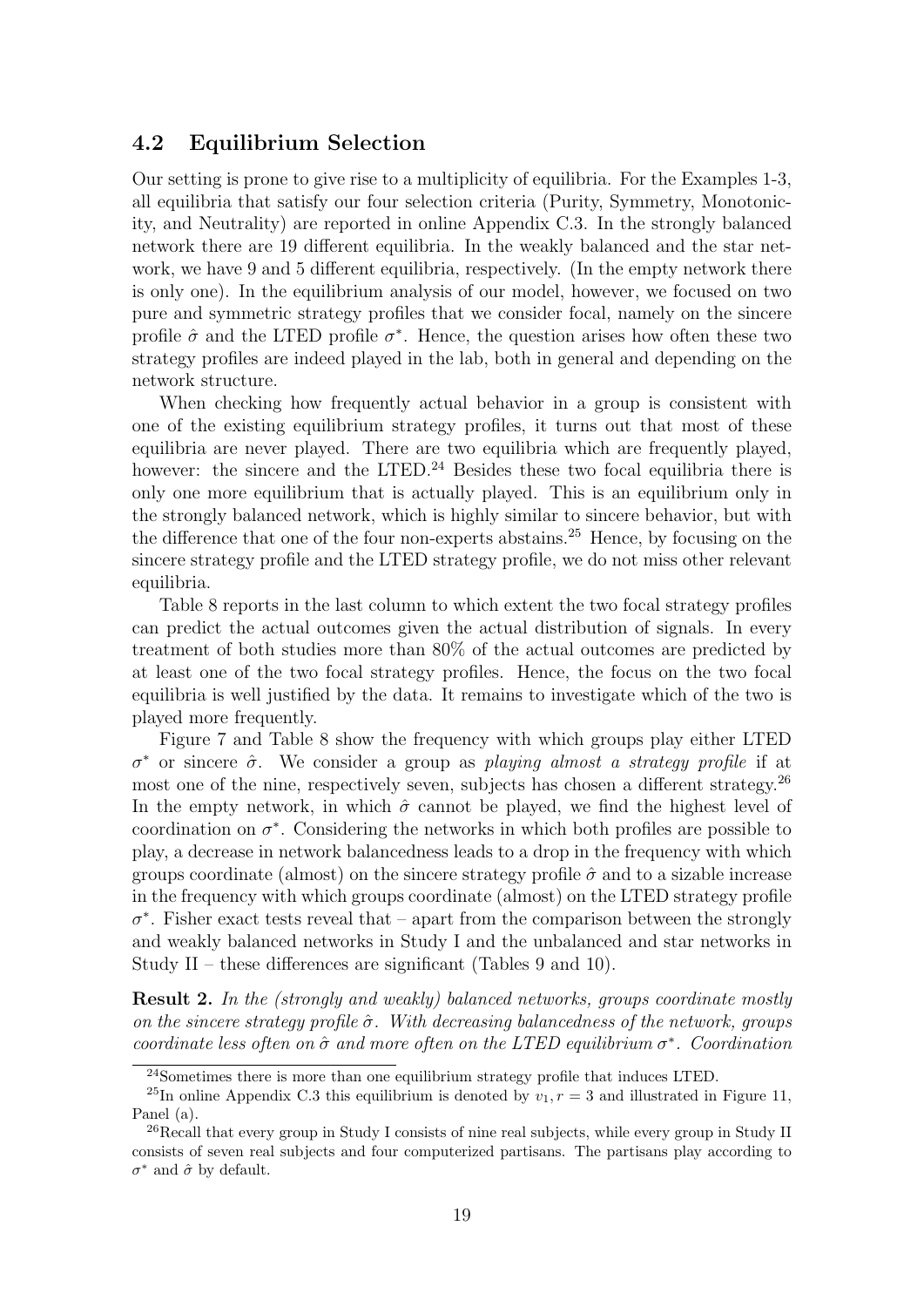

Figure 7: Frequency of behavior consistent with strategy profiles  $\sigma^*$  and  $\hat{\sigma}$  by treatment. A strategy profile is "almost" played if at most one agent has chosen a different strategy. The left panel shows results for Study I. The right panel shows results for Study II.

on  $\sigma^*$  is highest in the empty network. Equilibrium selection in favor of  $\sigma^*$  is mainly driven by non-experts who do not follow their message but also by some experts who send an empty message.

In sum, we find that the comparative-static predictions of the theory are well supported by our experimental findings.

#### 4.3 Efficiency

Before we proceed to our results on the efficiency of information aggregation, a few remarks on uninformed voting are in order.

Uninformed voting. Non-experts who receive no message, either because they are in the empty network or because their sender chose the empty message, are uninformed. In most of these cases the uninformed non-experts abstain, but in a substantial fraction of around 30% of cases there is a vote by the uninformed non-experts, as can be seen from Table 2. This behavior seems independent of the network structure. To explore individual heterogeneity in uninformed voting the histograms in Figure 8 depict the frequency of voting actions as a fraction of an individual's incidences of being uninformed. The distribution of individual uninformed voting is clearly U-shaped with two dominant categories: Around 50% of the participants never vote when uninformed, while there are almost 20% of the participants who always vote when uninformed.

This finding is in line with the literature, since positive rates of uninformed voting are found in all experiments on common-interest voting. Since uninformed votes are no better than flips of a coin, they have detrimental effects on informational efficiency, well documented in the literature.<sup>27</sup> In our experiment, it is the empty network in which all non-experts, trivially, receive no message; hence, if they participate in the vote, this necessarily implies uninformed voting. Consequently, the absolute number of uninformed votes is much higher in the empty network than in

<sup>&</sup>lt;sup>27</sup>Grosser and Seebauer (2016) find a  $30\%$  rate of uninformed voting. Elbittar, Gomberg, Martinelli, and Palfrey (2014) even find that 60% of the uninformed vote.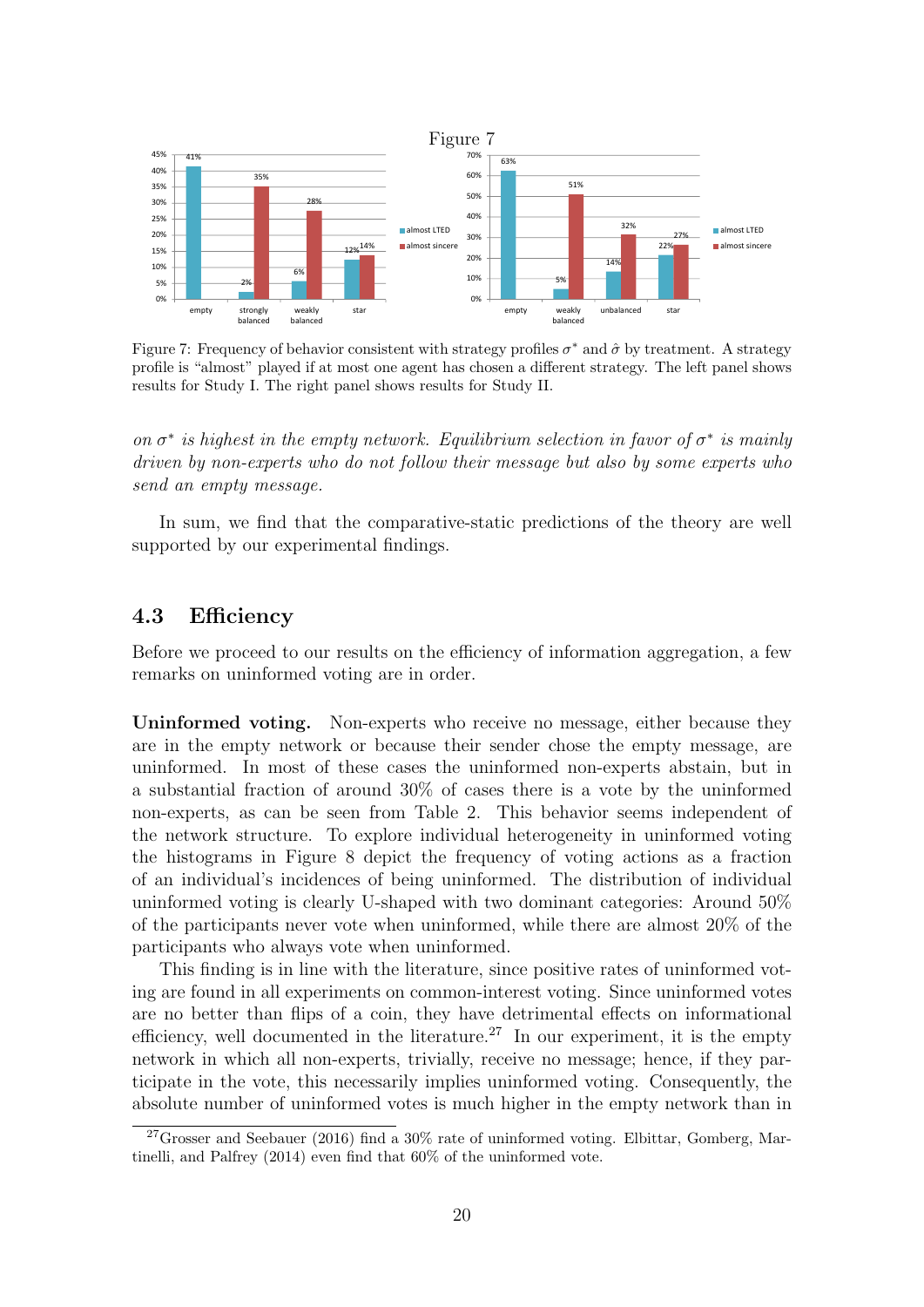

Figure 8: Histogram of individual uninformed voting. For each participant the variable 'individual uninformed voting' counts the number of votes (for A or B) as a fraction of the number of instances where the individual is uninformed. For each non-expert this occurs ten times in the empty treatment and it also occurs in the other treatments when an empty message is received. The left panel displays results for Study I. The right panel displays results for Study II. The size of the bar shows the fraction of participants in percent.

the other networks. Thus, the possibility to communicate may serve informational efficiency by reducing the extent of uninformed voting. However, there might also be detrimental effects of communication as we will see next.

Informational efficiency. Informational efficiency is the higher the more often the signal received by the majority of experts determines the voting outcome. Figure 9 displays the degree of informational efficiency of voting outcomes across networks. As is easy to see, in both experiments the star network performs worst in terms of informational efficiency. Moreover, informational efficiency seems to be decreasing in balancedness of the network structure.

To test whether differences in informational efficiency across networks are significant, we create the variable *efficiency* that takes the value  $-1$  if the voting outcome matches the minority signal, the value 0 if a tie occurs, and the value 1 if the voting outcome matches the majority signal. Fisher exact tests reveal that the star network exhibits significantly less informational efficiency than the weakly balanced and the empty network in Study II, while the null hypothesis cannot be rejected in Study I. Other differences are not significant (except between the empty and the unbalanced network in Study II). Note that efficiency is also heavily affected by signal distributions. If, for instance, the five experts in Study I, or the three experts in Study II, happen to receive the same signal, say  $A^*$ , then it is easier to implement the majority signal  $A^*$  than when there are signals for both  $A$  and  $B$ , where voting errors are more likely to impair informational efficiency. We call a signal distribution of the form "5:0" ("3:0") uniform in Study I (II), a signal distribution of the form "3:2" ("2:1") non-uniform in Study I (II), and a signal distribution of the form "4:1" almost uniform. Controlling for the signal distribution reduces the noise in the analysis of efficiency. Using ordered logit models, we regress *efficiency* on the network type, controlling for the signal distribution. Results are displayed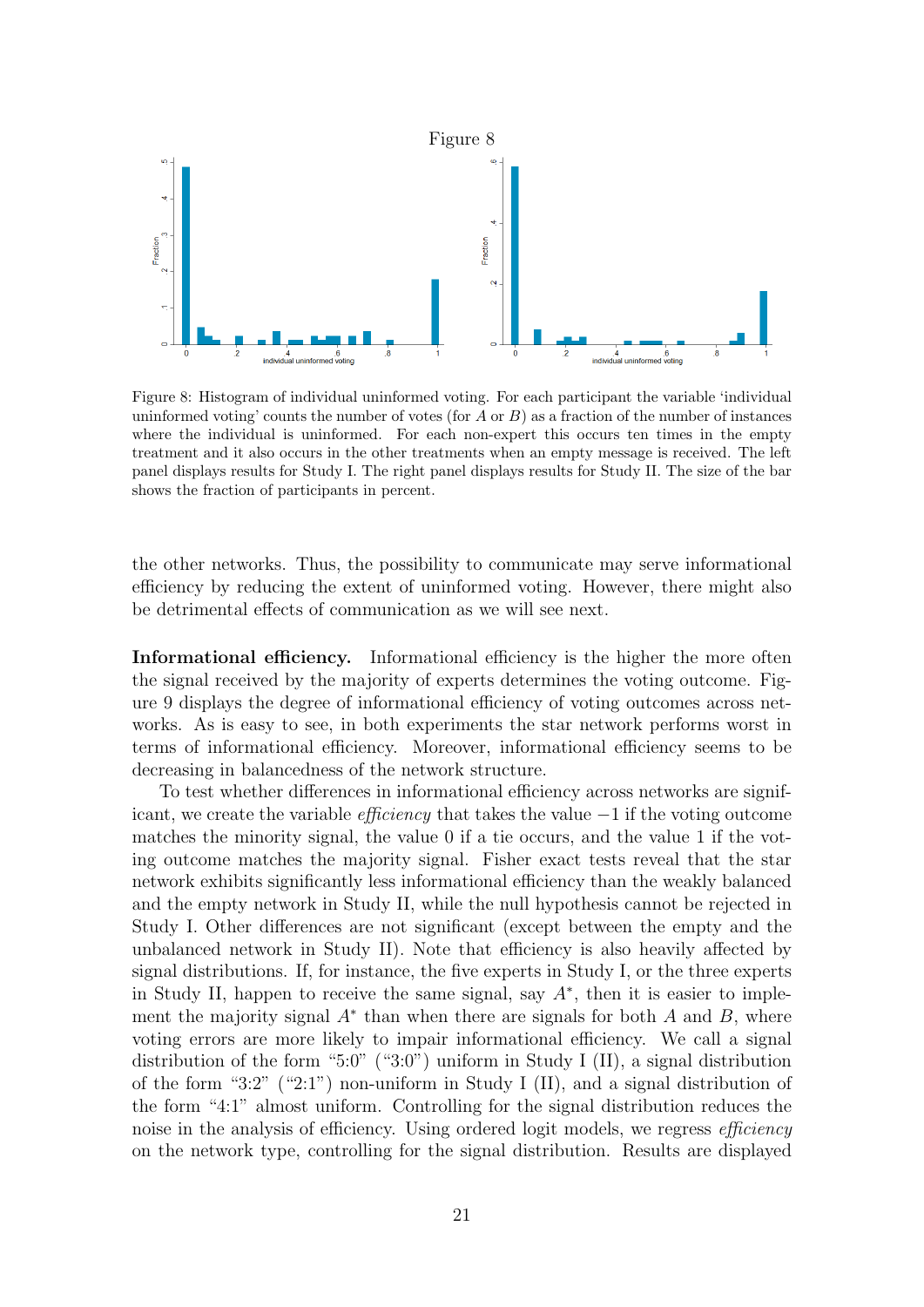

Figure 9: Frequency of informationally efficient group decisions by treatment. Left panel displays results for Study I. Right panel displays results for Study II. 'Win' means that the outcome of voting is the majority signal. 'Tie' means that there were as many votes for  $A$  as for  $B$  such that the outcome is correct with probability one half.

in Table 12. We find again that informational efficiency is lower in the star network than in the empty network in Study II ( $p < 0.05$ ). Additionally, there is some evidence for the same effect in Study I  $(p < 0.1)$ . There is also weak evidence that the unbalanced network is less efficient than the empty network  $(p < 0.1)$ . Moreover, in Study II the star network is also less efficient than the weakly balanced network  $(p < 0.01).^{28}$ 

Result 3. Informational efficiency is lower in the star network, compared to the empty network. In Study II, there is also weak evidence that the unbalanced network exhibits lower informational efficiency than the empty network and evidence that the star network exhibits lower informational efficiency than the weakly balanced network.

The superiority of the empty network compared to the unbalanced networks is so striking because any strategy profile that is possible to play in the empty network is also feasible in these unbalanced networks. Providing participants with the possibility to communicate can hence have a detrimental effect on their voting outcome.

Economic efficiency. To test whether the low informational efficiency in the star network, and probably also in the unbalanced network, affects subjects in an economically meaningful way, we compute the expected payoff EP for each group in each round. If the group decision matches the true state, each member of the group earns 100 points. Hence, the variable  $EP$  coincides with the likelihood (in percentage points) of a correct collective decision, given all signals in the group. For instance in Study I, if four experts have received signal  $A^*$  and one expert  $B^*$ and the outcome of the majority vote is A, then  $EP = \frac{p^4(1-p)}{n^4(1-n)+(1-p)}$  $\frac{p^{4}(1-p)}{p^{4}(1-p)+(1-p)^{4}p} * 100$  which is approximately 77.14 for  $p = 0.6^{29}$  Computing EP by network type yields on

<sup>&</sup>lt;sup>28</sup>This we do not find in Study I probably because one of the differences in behavior between the two experiments is that in Study I several senders in the star network choose the empty message, which mitigates the issue of unbalanced communication.

<sup>&</sup>lt;sup>29</sup>If we consider reasonable values of  $EP$  to lie between the  $EP$  of a dictator who is randomly chosen from M and the  $EP$  of an efficient strategy profile, then the range for Study I is [60, 68.3]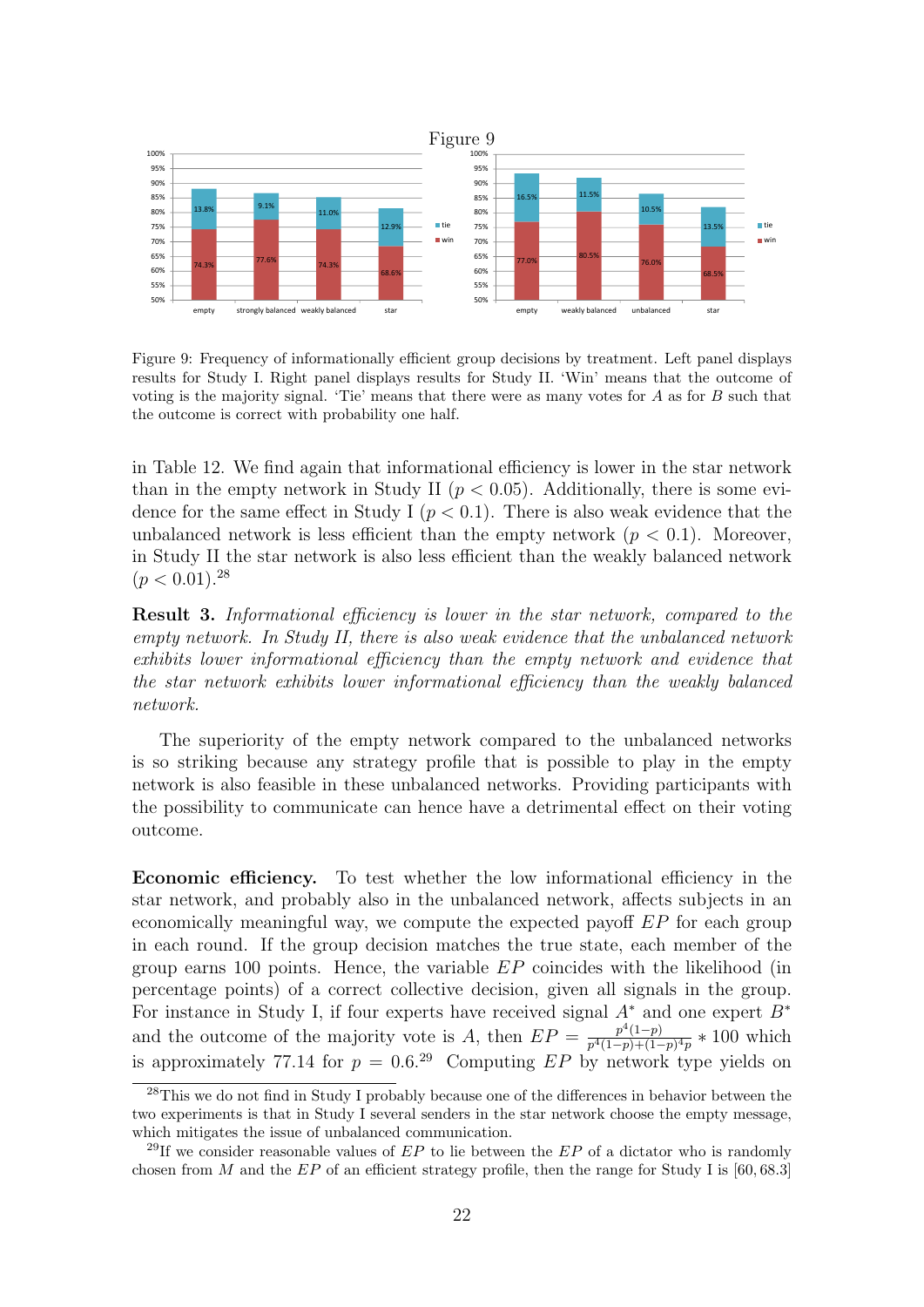average 61 (73) points in the star network in Study I (II) and on average 64 (79) points in the other networks in Study I (II), as displayed in Table 13.<sup>30</sup>

Recall that when not controlling for the distribution of signals, there is additional noise because some treatments might happen to exhibit uniform signals and hence higher expected payoffs more often than others. We test for significant differences using OLS regressions and control for uniformity of signals (Table 14). The findings are analogous to those of Result 3: The inefficiency of the unbalanced networks, in particular of the star network, is confirmed ( $p < 0.1$  in Study I and  $p < 0.05$ , respectively  $p < 0.1$ , in Study II). In addition, there is now evidence in both experiments that the star network exhibits lower efficiency than the weakly balanced network  $(p < 0.1$  in Study I and  $p < 0.05$  in Study II).

Result 4. Expected payoffs are lower in the star network, compared to the empty network. There is also evidence that the unbalanced networks (including the star) exhibit lower expected payoffs than both the empty network and the weakly balanced network.

Result 4 consists of two separate findings. The comparison among the networks in which communication is possible shows that an unbalanced communication structure can be detrimental to efficiency. The comparison of the unbalanced networks with the empty network, where communication is precluded, shows that communication itself can be detrimental to efficiency, confirming Result 3 above.

Propaganda and partisans. In Study II, the expected signal quality of approximately 60% results from experts having a high signal quality of 80% and from partisans whose color coincides with the true state in 50% of the cases. This suggests that a large part of the inefficiency of the pre-vote communication in the star network of Study II can be traced back to partisans in position 1, which is called the center of the star network. Indeed, having a partisan at the center decreases the expected payoff  $EP$  from 80.0 to 67.4 (see Table 13b, rows 5-6), which is a highly significant difference. However, the worst scenario still occurs if an expert with a minority signal is in the center of the star: In these cases, the expected payoff  $(EP)$ is only 37.6 (Table 13b, rows 7-8). This finding is corroborated in Study I where the expected payoff decreases from 65.1 to 53.5 if the expert in the center gets the minority signal. Hence, while the average inefficiency of the star network is mainly due to partisan propaganda sent from the center, the vulnerability of the outcome to one expert's information is due to the network structure alone.

Avoidability of inefficiency. Finally, we consider only the inefficient group decisions and ask how many deviations would have been necessary in order to induce

and the range for Study II is [62.9, 89.6].

<sup>30</sup>Table 13 additionally displays the actual number of correct group decisions ('success'), which is a less reliable measure of economic efficiency than  $EP$  due to the noise induced by imperfect signals. As confirmed by t-tests (not in the appendix) the empirical values of  $EP$  are significantly below the EP of an efficient strategy profile, except for the case of a uniform signal in Study I, i.e., a signal distribution of the form "5:0," which virtually always leads to the efficient majority decision.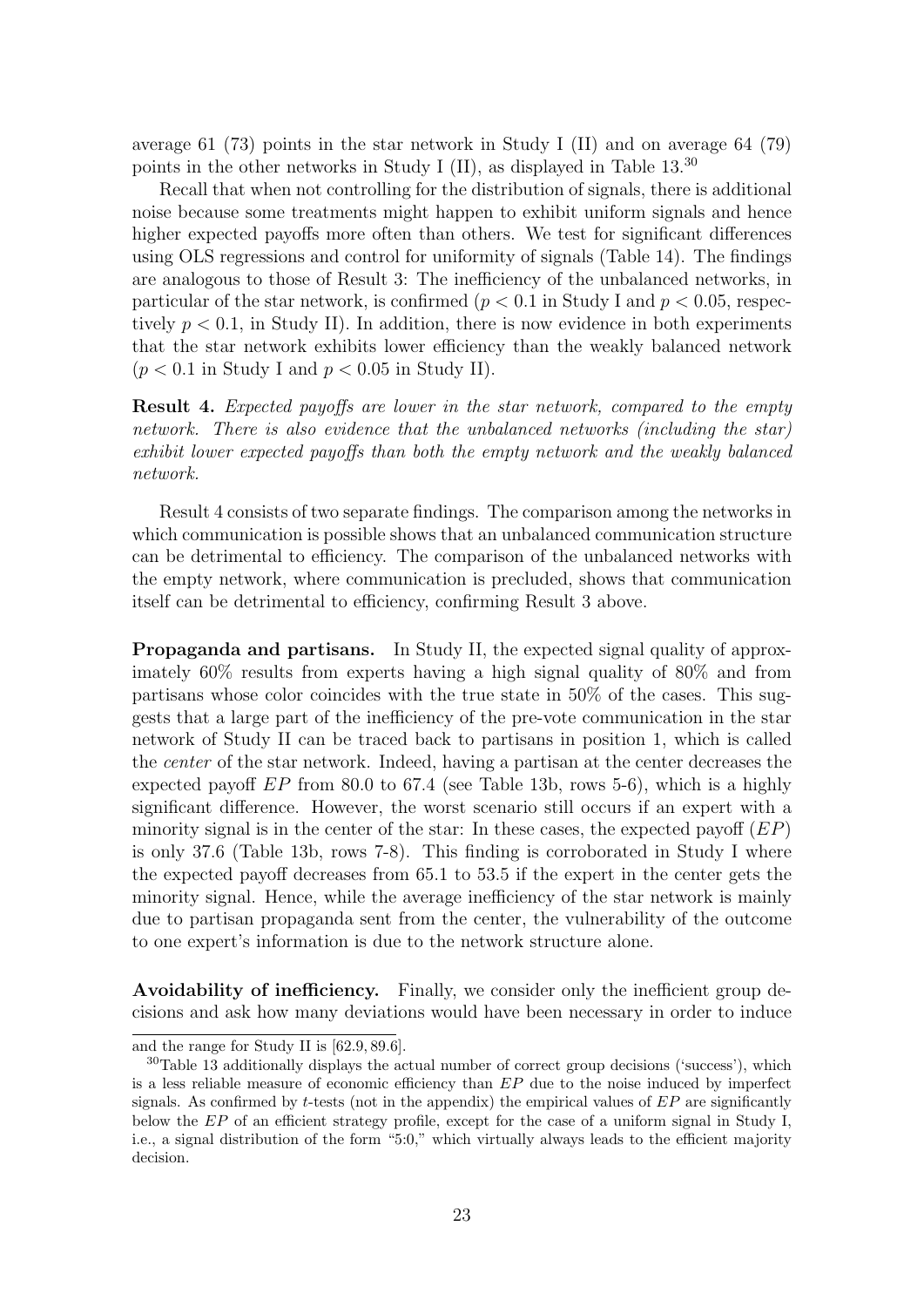the efficient outcome. For this purpose, Table 15 reports how many more votes the minority signal received, compared to the majority signal, when the former determined the voting outcome or when a tie occurred. On average we have a vote difference of 0.68 (1.14) in Study I (II), reflecting that most inefficient outcomes are close calls such as ties (where the vote difference is zero) or wins of the minority signal by one vote (where the vote difference is one). We compare this number to the number of experts and the number of non-experts who voted for the minority signal to see who could have prevented the inefficiency. In the non-empty networks, there are on average roughly two non-experts who voted for the minority signal. If they abstained, the efficient outcome would have been reached in most of the cases. In the empty network, inefficiency frequently means that a tie has been reached. As there is on average roughly one non-expert who, without having any information, voted for the minority signal, we can conclude that also in this network structure inefficiency could have been avoided by more abstention of the non-experts. This observation indicates that there are two sources of inefficiency on the side of the non-experts: First, uninformed voting when communication is missing; and second, following too powerful leaders under unbalanced communication.

To summarize, it appears that a strong decrease in balancedness, i.e., a sizable shift of audience from some senders to one other (or a few others), impairs efficient information aggregation and therefore also voters' welfare. Hence, although we find evidence in favor of the comparative statics of our theory and our subjects do switch from sincere voting to the LTED equilibrium if network balancedness decreases, this switching behavior is not pronounced enough to prevent detrimental effects of unbalanced communication on informational efficiency. If instead, preplay communication is prohibited altogether, voters can indeed be better off.

Despite these deviations, our experimental results confirm that our simple model already captures one important aspect of pre-vote communication in social networks, namely that balancedness of the network structure affects both the choice between sincere behavior and LTED, and efficiency. Moreover, sincere behavior and LTED indeed seem to be the only relevant strategy profiles. To see whether the effects of balancedness are robust if admitting arbitrary network structures and a large population, we now set out to generalize our model.

# 5 The General Model

We now take the model as it is defined in section 2 and integrate the following two extensions. First, we relax the assumptions that only experts receive signals and that all experts' signals are of equal quality  $p$ . Instead we assume that every agent *i* receives a signal with idiosyncratic signal quality  $p_i \in \left[\frac{1}{2}\right]$  $(\frac{1}{2}, 1)$ . Second, we relax the assumptions on the network structure. We now admit arbitrary network structures in which agents can receive multiple messages and be informed by nature in addition.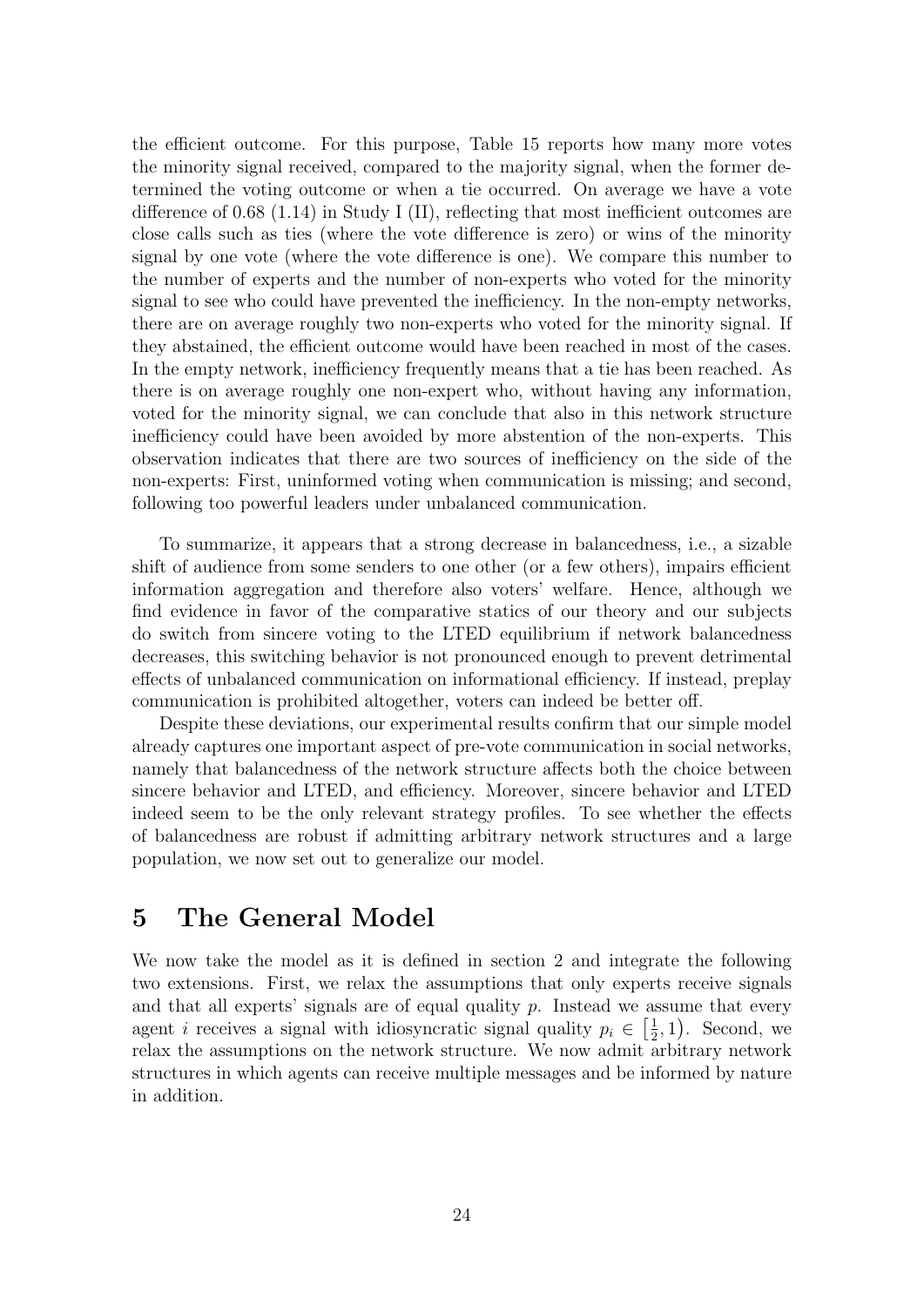### 5.1 Set-Up

As before, nature draws one state of the world  $\omega \in \{A, B\}$  with uniform probability. There is a finite set of voters V. All agents  $i \in V$  receive a private independent signal  $s_i \in \{A^*, B^*\}$  about the true state of the world with quality  $p_i = Pr\{s_i = A^* | \omega = A\} = Pr\{s_i = B^* | \omega = B\} \in \left[\frac{1}{2}\right]$  $(\frac{1}{2}, 1)$ . Let  $g^V$  be the set of all subsets of V of size two. A network  $g \subseteq g^V$  represents the communication structure between the agents. A voter of degree  $d_i \geq 1$  is called sender and all voters linked to her are called her neighbors, who are denoted by  $V_i := \{j \in V | i j \in g\}.$ 

The voting stage and the preferences are as defined in section 2. In particular, after receiving the signal, each agent may send message "A" or message "B" or an empty message  $\emptyset$  to her neighbors. Then, all agents simultaneously participate in the majority vote. Note that senders may be neighbors of other senders now. Strategies can now be defined as follows: A communication strategy  $m_i$  of a voter  $i \in V$  with  $d_i \geq 1$  defines which message to send for each signal received, i.e.  $m_i: \{A^*, B^*\} \to \{A, B, \emptyset\}.$  A voting strategy  $v_i$  of a voter  $i \in V$  defines whether and how to vote for each signal received and for each profile of messages received, i.e.,  $v_i: \{A^*, B^*\} \times \{A, B, \emptyset\}^{d_i} \rightarrow \{A, B, \emptyset\}$  if  $d_i \geq 1$  and  $\sigma_j: \{A^*, B^*\} \rightarrow \{A, B, \emptyset\}$ if  $d_j = 0$ . Again, we denote by  $\sigma_i = (m_i, v_i)$  a communication and voting strategy of a voter and by  $\sigma = (\sigma_i)_{i \in V}$  a strategy profile.<sup>31</sup>

In the general model the definition of experts and non-experts has to be reconsidered. Order the voters by their signal quality in decreasing order such that  $p_1 \geq p_2 \geq ... \geq p_{|V|}$  (in case of equalities fix any such order) and consider the m best informed voters as the experts, i.e. set  $M := \{j_1, j_2, ..., j_m\} \subseteq V$  with  $p_m > \frac{1}{2}$  $\frac{1}{2}$ . Consistently, the LTED strategy profile  $\sigma^{*,m}$  will be parametrized by the number of experts  $m$ , which we require to be odd.<sup>32</sup>

In the simple model with homogeneous signal precision the "expertise" of a set of voters could be assessed simply by the number of signals they have received, which is the number of experts in the set. For idiosyncratic signal precision, each signal must be considered with its quality  $p_i$ , which enters into a group's expertise with its "logodds" weight  $log(\frac{p_i}{1-p_i})$  (e.g., Shapley and Grofman, 1984). Hence, a set of voters S is better informed than another set S' if and only if  $\sum_{i \in S} \log(\frac{p_i}{1-p_i}) > \sum_{j \in S'} \log(\frac{p_j}{1-p_j}),$ which simplifies to  $\prod_{i \in S} \frac{p_i}{1-q}$  $\frac{p_i}{1-p_i} > \prod_{j \in S'}$  $p_j$  $\frac{p_j}{1-p_j}$ .

In this more general set-up the definition of the sincere strategy profile  $\hat{\sigma}$  has to be extended since voters may receive multiple messages, while still all voters with an informative signal communicate their signal. Consistent with the tag "sincere" we assume that agents vote for the message that has the higher posterior probability to coincide with the true state, given their private information, i.e. a voter  $i$  who has received signal  $A^*$  from nature and message A by the subset S of her neighbors  $V_i$ votes for A if and only if  $\sum_{j \in S \cup \{i\}} \log(\frac{p_j}{1-p_j}) > \sum_{k \in V_i \setminus (S \cup \{i\})} \log(\frac{p_k}{1-p_k})$  and abstains if indifferent; and vice versa for a voter who has received signal  $B^*$ . For a voter j who

<sup>&</sup>lt;sup>31</sup>This model nests our model of section 2 as follows. Let experts  $M \subseteq V$  be a subset of voters who receive an informative signal of quality  $p_j = p > \frac{1}{2}$  and let  $N = V \setminus M$  be the non-experts, who receive an informative signal or quality  $p_j - p > 2$  and let  $N - V \setminus M$  be the hon-experts,<br>whose signal is uninformative, i.e.  $p_i = \frac{1}{2}$ . Moreover, we assumed that g is bipartite such that all links involve exactly one expert and one non-expert and that non-experts have at most one link.

<sup>&</sup>lt;sup>32</sup>The profile  $\sigma^{*,m}$  could also be called "let some(!) experts decide."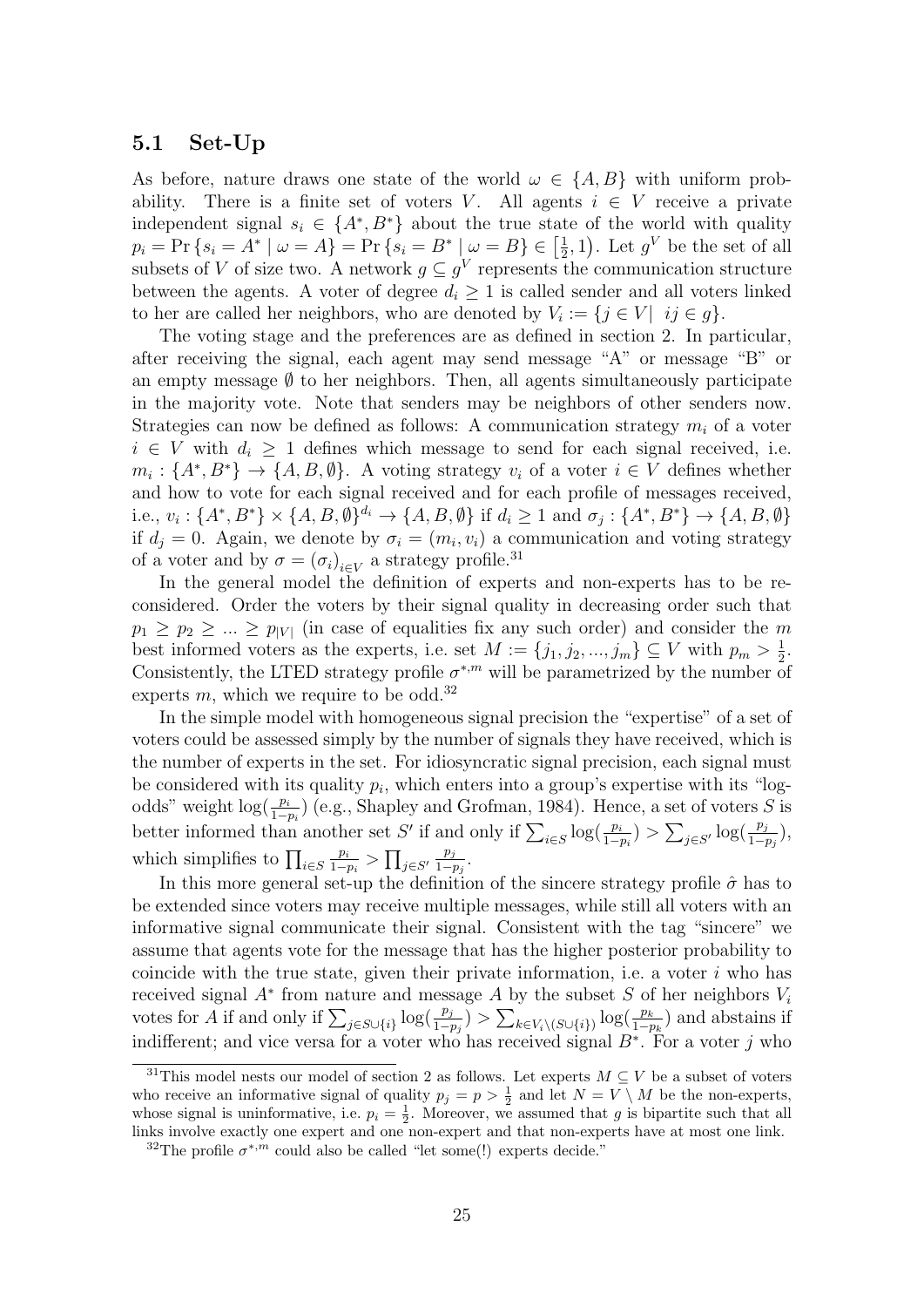talks to agents with a sufficiently low signal quality (i.e.  $\log(\frac{p_j}{1-p_j}) > \sum_{k \in V_i} \log(\frac{p_k}{1-p_k})$ ) this simply means to vote in line with her signal. For a voter without an informative signal who listens to some equally well informed experts,  $\hat{\sigma}$  means to vote in line with the message  $A$  or  $B$  that he has received more often; if both messages have been received equally frequently or if there is no message at all, she abstains. We can now reconsider our three theoretical results, Propositions 2.1 - 2.3, in the more general set-up.

### 5.2 "Let the experts decide" Revisited

Propositions 2.1 shows for the particular model that the LTED strategy profile  $\sigma^*$  is efficient and an equilibrium. In the general model, every odd number  $m = 1, 3, 5, ...$ that is not larger than the number of informed agents defines a LTED strategy profile  $\sigma^{*,m}$ , in which all members of M vote their signal and all voters outside of M abstain. We find that each of these strategy profiles is an equilibrium and that efficiency holds at least asymptotically.

Proposition 5.1 (LTED, general). There exist equilibria for any network structure. For instance, for any odd number m of experts (i.e. m voters with signal precision strictly above  $\frac{1}{2}$  and weakly above all other voters'), the LTED strategy profile  $\sigma^{*,m}$ is an equilibrium for any network structure. This strategy profile is efficient if and only if  $\prod_{j\in M'}$  $p_j$  $\frac{p_j}{1-p_j}$  ≥  $\prod_{k\in V\setminus M'} \frac{p_k}{1-p_k}$  $\frac{p_k}{1-p_k}$ , where  $M' := \{j_{\frac{m+1}{2}}, j_{\frac{m+3}{2}}, ..., j_m\} \subseteq M$  is the set of the  $\frac{m+1}{2}$  experts with the lowest signal precision. Moreover, letting the number of experts m grow in this strategy profile  $\sigma^{*,m}$ , the probability of a correct decision approaches one.

This result shows robustness of the LTED equilibrium to the two extensions. First, trivially, more general network structures cannot affect an equilibrium which does not involve information transmission. Second, the LTED equilibrium extends to heterogeneous signal precisions. Efficiency of LTED, however, only holds in finite populations if even the weakest majority of experts  $(M')$  holds more expertise than the strongest minority of experts together with all non-experts. This means that efficiency in finite populations requires that the experts' signal quality is not too heterogeneous and that the non-experts' signal quality is sufficiently low, compared to the experts'.

However, we show in the proof of Proposition 5.1 (in Appendix B) that the potential inefficiency of LTED vanishes when the absolute number of experts  $m$ grows large. In that sense not only existence, but also efficiency of LTED extends to the general model.

#### 5.3 Sincere Voting Revisited

We now turn to the extension of Propositions 2.2 and hence to the sincere equilibrium  $\hat{\sigma}$ . The intuition that the sincere equilibrium  $\hat{\sigma}$  requires a network structure that balances a group of experts' "expertise" with their "power" fully carries over. We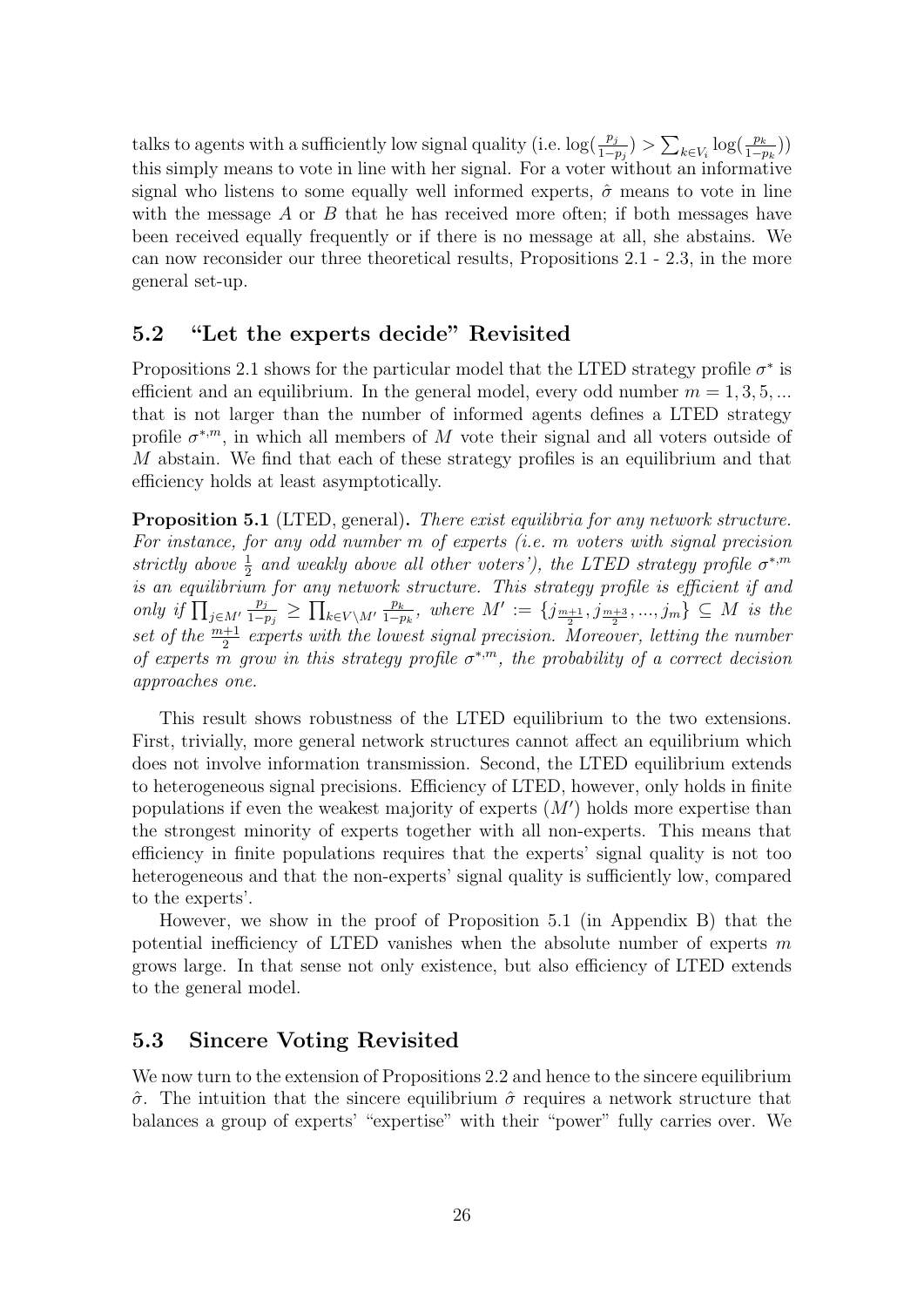only have to extend the notion of balancedness, which requires some additional notation.<sup>33</sup>

For a fixed set of agents  $S \subseteq V$ , partition the voters V into believers  $V^+(S)$ , *non-believers*  $V^-(S)$ , and *neutrals*  $V^0(S)$  as follows: *i* is called a believer of the set S, i.e.  $i \in V^+(S)$ , if, from what i can observe in his neighborhood (V<sub>i</sub> ∪ i), S is better informed than the complementary set, i.e.  $\sum_{j\in (V_i\cup i)\cap S}\log(\frac{p_j}{1-p_j})$  $\sum_{k\in (V_i\cup i)\setminus S}\log(\frac{p_k}{1-p_k})$ . Analogously, i is called a non-believer of the set S, i.e.  $i \in$  $V^-(S)$ , if, from what i can observe in his neighborhood  $(V_i\cup i)$ , S is less well informed than the complementary set, i.e.  $\sum_{j \in (V_i \cup i) \cap S} \log(\frac{p_j}{1-p_j}) < \sum_{k \in (V_i \cup i) \setminus S} \log(\frac{p_k}{1-p_k})$ . Finally, i is called a neutral with respect to the set S, i.e.  $i \in V^0(S)$ , if he is neither a believer nor a non-believer, which happens when the above condition holds with equality. In the special case of homogenous signal precision, the number of links into a given set S determines whether an agent is a believer, a non-believer, or a neutral.

- **Definition 5.1** (Balancedness, general). (a) Given a profile of signal precisions  $p_i$ , a network is called "strongly balanced" if every set of voters which is better informed than the complementary set has more believers than non-believers, *i.e.* ∀S  $\subseteq$   $V$ ,  $\prod_{j \in S}$  $p_j$  $\frac{p_j}{1-p_j}$  >  $\prod_{k\in V\setminus S} \frac{p_k}{1-p_k}$  $\frac{p_k}{1-p_k}$  implies  $|V^+(S)| > |V^-(S)|$ .
	- (b) For a voter  $i \in V$ , let  $S_i$  collect all sets of voters S, of which i is a believer, *i.e.*  $i \in V^+(S)$ , and which have slightly more believers than non-believers, *i.e.*  $|V^+(S)|-|V^-(S)| \in \{0,1,2\}$ . Let  $\mathcal{Q}_i$  collect all subsets of these sets that belong to i's neighborhood, i.e.  $\mathcal{Q}_i := \{Q \subseteq V | Q = (V_i \cup i) \cap S \text{ for some } S \in \mathcal{S}_i\}$ . A network is called "weakly balanced" if for every voter  $i \in V$  and for every  $Q \in$  $\mathcal{Q}_i$ , there is a corresponding set of agents S with  $Q \subseteq S \in \mathcal{S}_i$ , which is weakly better informed than the complementary set, i.e.  $\prod_{j\in S}$  $p_j$  $\frac{p_j}{1-p_j}$  ≥  $\prod_{k\in V\setminus S} \frac{p_k}{1-p_k}$  $\frac{p_k}{1-p_k}$ .

Strong balancedness requires that any group of voters S which is better informed than the complementary set is also considered as better informed by a majority of voters. Weak balancedness addresses groups of voters Q within a given voter's neighborhood, which together with some voters outside of the neighborhood would have slightly more believers than non-believers. When the agent is a believer of such a group  $Q$ , there must be one corresponding group of voters outside the agent's neighborhood such that both groups together are weakly better informed than the complementary set.

**Proposition 5.2.** The sincere strategy profile  $\hat{\sigma}$  is efficient if and only if the network is strongly balanced. The sincere strategy profile  $\hat{\sigma}$  is an equilibrium if (a) the network is strongly balanced and only if (b) the network is weakly balanced.

To interpret Proposition 5.2 part (a), consider first the special case of homogenous signal precision  $p_i = p$  for all voters i. Strong balancedness then means

<sup>&</sup>lt;sup>33</sup>Applying the corresponding upcoming Definition 5.1 to the specific set-up of section 2 leads to a notion of balancedness that is equivalent to Definition 2.2. This is shown in the online Appendix C.4.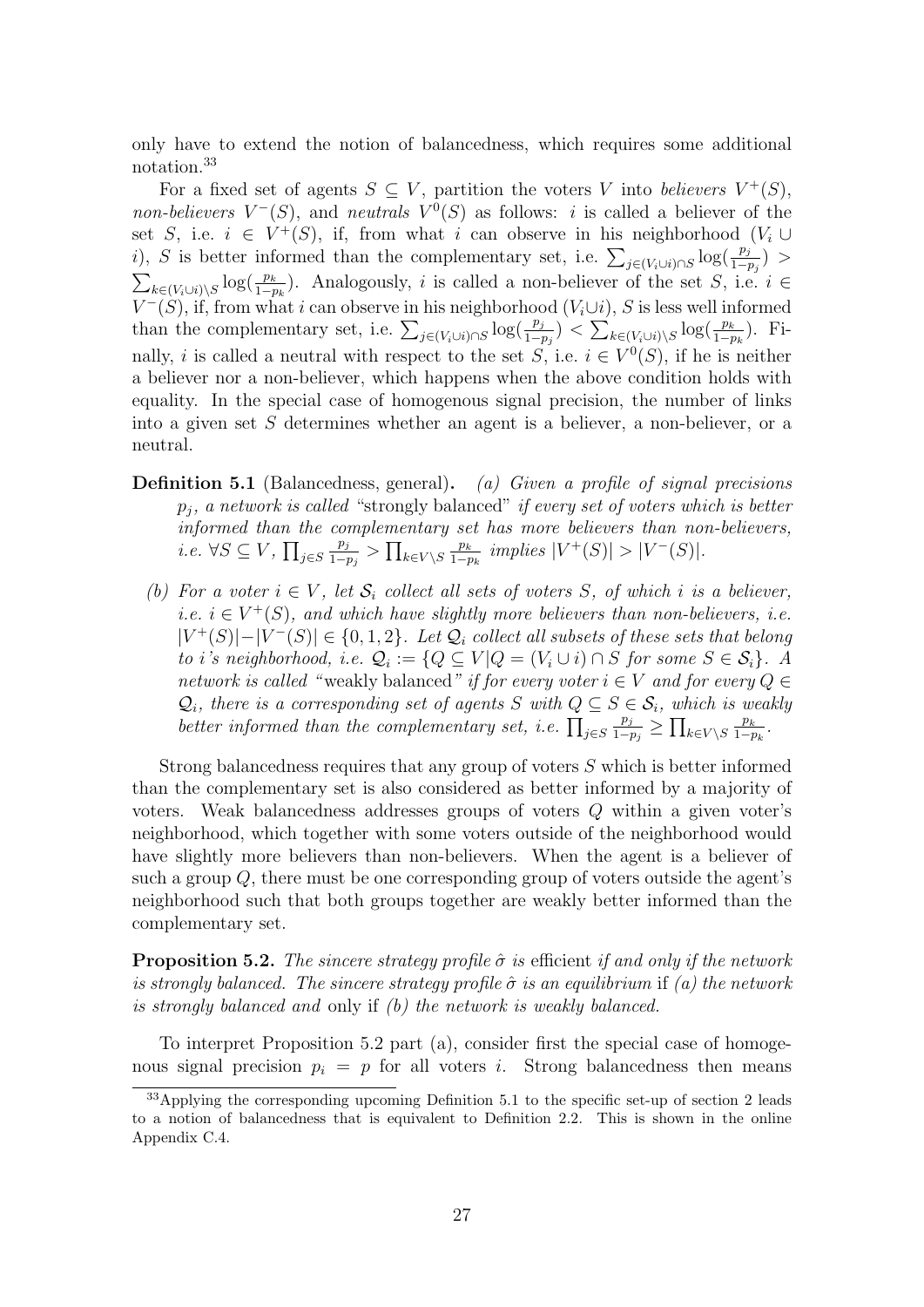that every voter i is equally *powerful.*<sup>34</sup> Turning to heterogeneous signal precision, strong balancedness means that heterogeneity in expertise is matched by the heterogeneity in power. For instance, as we have discussed, in Example 2, the star network, as well as in Example 3, sincere voting is not efficient for homogeneous signal precision. However, in Example 2 sincere behavior  $\hat{\sigma}$  would be efficient if signal precisions were, e.g.,  $(p_1, ..., p_9) = (0.9, 0.6, 0.6, 0.5, 0.5, 0.5, 0.5)$ . Similarly, in Example 3, sincere behavior would be efficient if, e.g., signal precisions were  $(p_1, ..., p_9) = (0.9, 0.9, 0.6, 0.6, 0.5, 0.5, 0.5)$ . Hence strong balancedness does not generally refer to an equality of power, but rather to a *balance of power with expertise*.<sup>35</sup>

To interpret Proposition 5.2 part (b), consider an agent  $i$  who observes message A from all agents in a set  $Q$ , of which i is a believer. Sincere behavior is to follow this message. Deviations from sincere behavior only affect the outcome when the number of A votes under  $\hat{\sigma}$  is slightly larger than the number of B votes. Suppose that in any of those cases A is less likely to be true than  $B$ . Then i can beneficially deviate from  $\hat{\sigma}$  by voting B. We have constructed a violation of weak balancedness and argued that then  $\hat{\sigma}$  is not an equilibrium. In fact, the agent i in the example is "cursed" in the sense that when he follows the vote recommendations of the set Q whenever his vote has an effect, it has the undesirable effect of switching the outcome to the less likely state.

This is illustrated by the following example.

**Example 4** (not weakly balanced). Let  $V = \{i_1, i_2, ..., i_9\}$ , the network g as illustrated in Figure 10, and let the signal precision of all agents i be equal  $p_i = p > \frac{1}{2}$ . This network violates weak balancedness: Consider agent  $i_1$  and set  $Q = \{i_2, i_3\}.$ Agent  $i_1$  is a believer of set  $Q$  since he assigns more expertise to this set than to the complementary set, of which he can only observe himself  $((V \setminus Q) \cap V_1 = \{i_1\}).$ Q together with  $X = \{\emptyset\}$  forms a set  $S = Q \in S_1$ , which has slightly more believers than non-believers since there are five believers  $(\{i_1, i_2, i_3, i_8, i_9\})$  and four non-believers  $({i_4, i_5, i_6, i_7})$ . S is the only extension of Q that has this property. Weak balancedness would require that  $S$  is better informed than the complementary set, but  $S = \{i_2, i_3\}$  is less well informed than  $V \setminus S = \{i_1, i_4, i_5, i_6, i_7, i_8, i_9\}$ . Thus, by Proposition 5.2 part (b), the sincere strategy profile  $\hat{\sigma}$  is not an equilibrium.

In the example, agent  $i_1$  has an incentive to deviate from the sincere strategy profile when he infers from their messages that the agents  $Q = \{i_2, i_3\}$  have received, e.g., signal  $A^*$ , while he has received signal  $B^*$ . Given this private information, A is clearly more likely to be true than B since two out of three "observable" voters have received signal A<sup>∗</sup> . However, conditioning on pivotality implies that at least five voters  $(\{i_1, i_4, i_5, i_6, i_7\})$  must have received signal  $B^*$ . Thus, in this situation the unconditional posterior of voter  $i_1$  differs strongly from the posterior conditional

<sup>34</sup>This result is shown as Proposition C.9 in online Appendix C.5. Power is defined as the Shapley-Shubik index or the Banzhaf index in a cooperative voting game that incorporates how many believers each coalition has. Online Appendix C.5 introduces this framework, provides the result, and also gives some intuition for how individual power is determined by the network structure.

<sup>35</sup>With our experimental design we purposefully keep expertise constant among experts to observe unbalanced power directly in the network structure.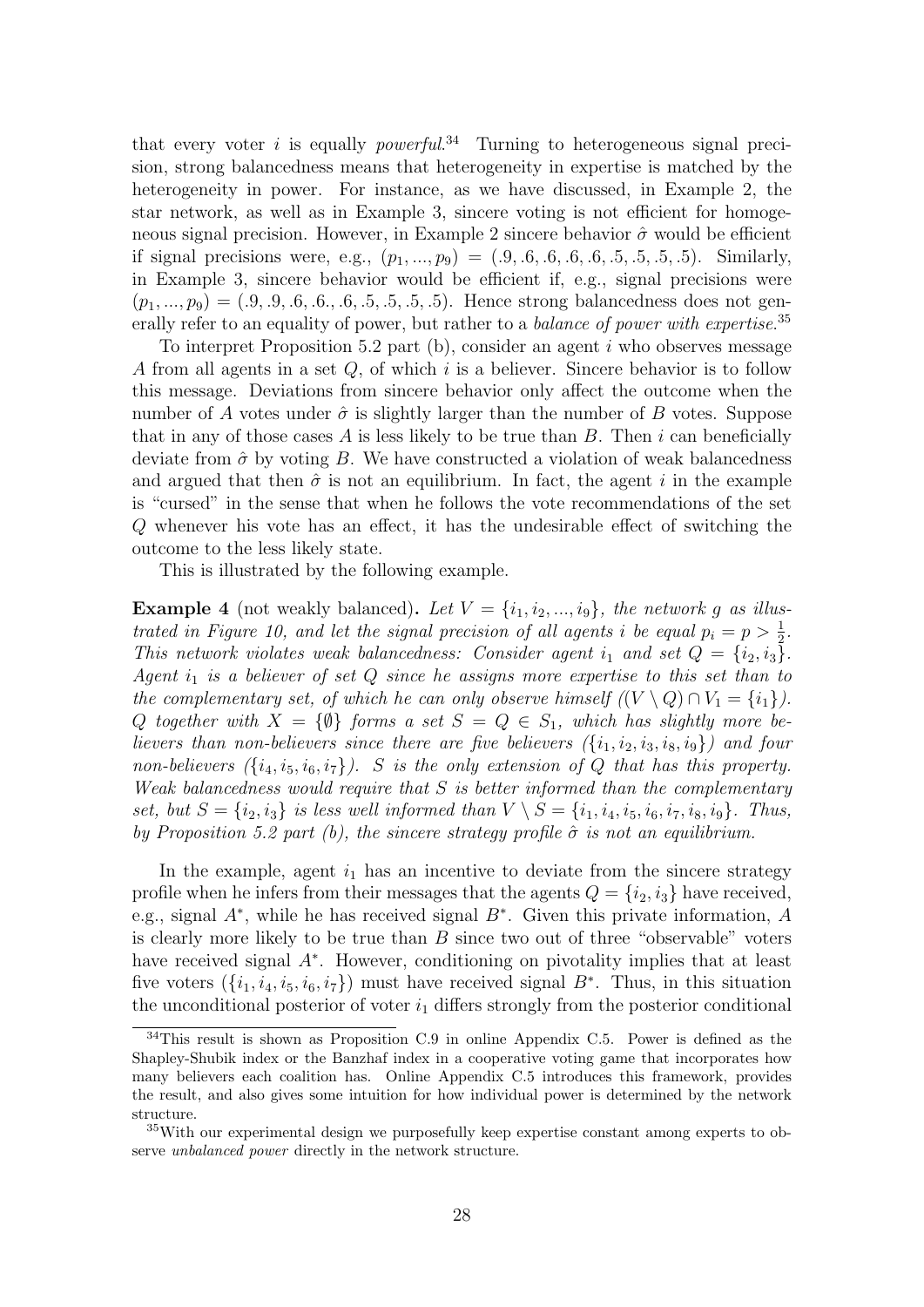

Figure 10: Example 4, a network in which weak balancedness is violated. Voter  $i_1$  is "cursed" if his signal differs from the signals of voters  $i_2$  and  $i_3$ .

on pivotality, which is the reason for the "swing voter's curse." The source of this curse is the power of agents  $i_2$  and  $i_3$  regarding the votes of agents  $i_1$ ,  $i_8$ , and  $i_9$ .

More generally, suppose there is an agent who observes a set of agents Q sending the same message, say A. If for any additional set of agents whose votes for A would render i pivotal (call this set  $X$ ), it holds that these two sets together are less well-informed than the complementary set  $V \setminus (Q \cup X)$ , then voting for A is not a best response.

Inefficient equilibria revisited. Turning to Proposition 2.3, the existence of inefficient equilibria with information transmission trivially extends to the more general framework. Thus, there are network structures and distributions of expertise that lead to inefficient equilibria. However, the question arises whether the inefficiency that we uncovered for unbalanced information transmission vanishes for large electorates, as it does for LTED.

To address this question, reconsider Example 3 and the corresponding network illustrated in Figure 2 and let it grow infinitely in discrete steps  $t = 1, 2, 3, ...$  by adding two non-experts to each audience and two experts without an audience in each step. The t-th network then has two experts of degree 2t and  $2t + 1$  experts of degree zero. This example demonstrates the following proposition (cf. proof of Proposition 5.3).

**Proposition 5.3.** There are networks in which the sincere strategy profile  $\hat{\sigma}$  is both an equilibrium and exhibits informational inefficiency. This inefficiency does not necessarily vanish when the number of experts grows large.

In the empirical part of this paper we have seen that inefficiency does not only arise through inefficiency of equilibria, but also due to inefficiency of focal strategy profiles that are not equilibria. In particular, the sincere strategy profile is played even if inefficient. The proposition above shows that this inefficiency need not vanish when the number of voters grows.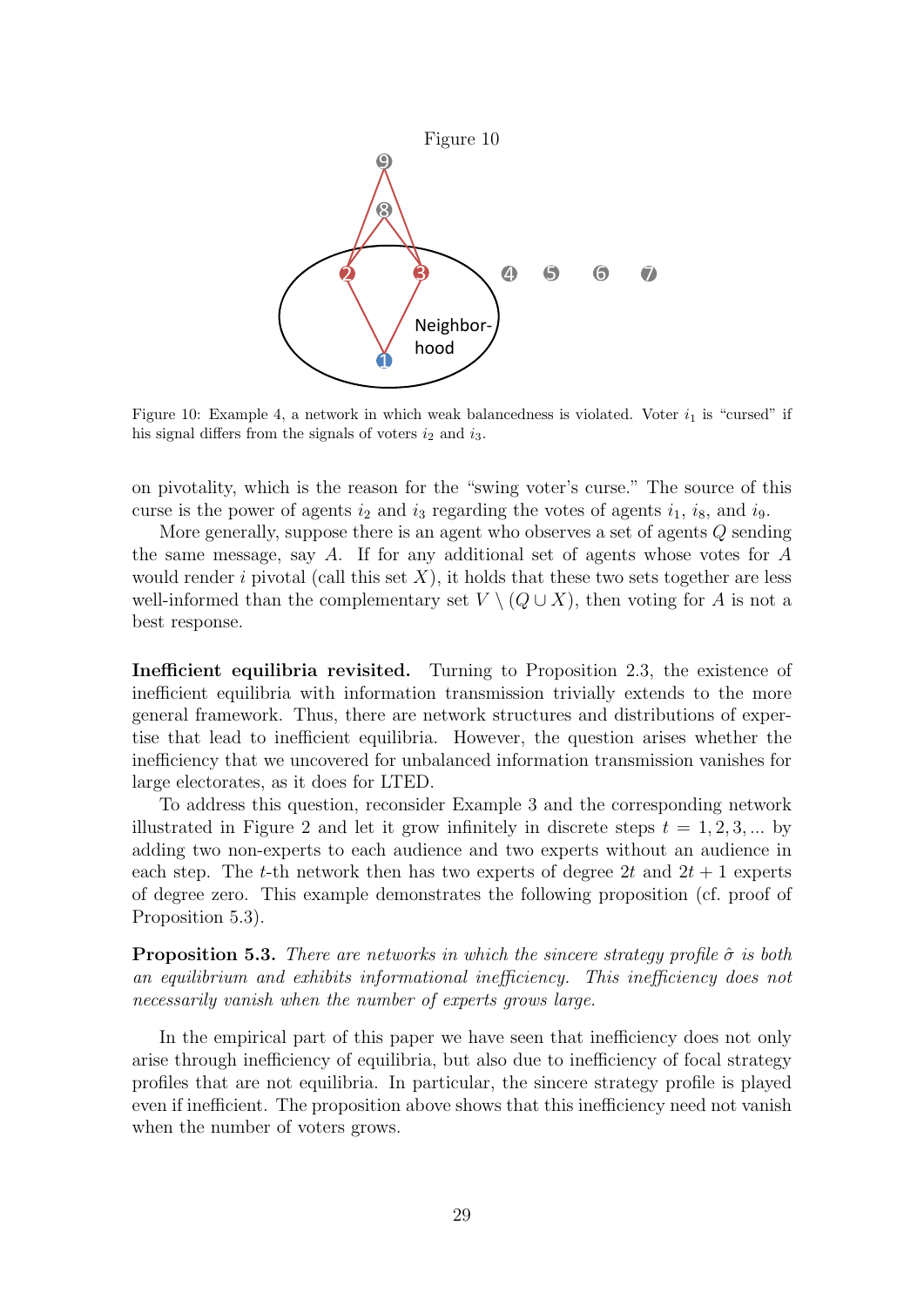### 5.4 Multiplicity

In the sincere strategy profile  $\hat{\sigma}$ , all communication channels, i.e. links in q, are used. Generally, the information transmission network  $g^*$  under some strategy profile  $\sigma$ need not coincide with the exogenous network g, but can be any subnetwork  $(g^* \subseteq g)$ of it, which uses some but not necessarily all of the given communication channels (cf. online Appendix C.3). For instance, any network g that contains a subnetwork  $g' \subseteq$ g which satisfies strong balancedness admits an efficient equilibrium by using the subnetwork as communication network, i.e.,  $g^* = g'$ . Our model extension admits denser networks  $q$  and hence gives rise to many more information transmission networks  $g^* \subseteq g$  than our baseline model. As a consequence, coordination on an efficient equilibrium might become even harder than in the baseline model.

Private versus public communication. With overlapping audiences, we can not only model private communication but also public communication. Communication is fully public if the network g is complete  $(g = g^V)$ , i.e., every voter is linked to every other voter. In that case, the sincere strategy profile  $\hat{\sigma}$  is efficient and an equilibrium. In this *deliberation equilibrium* the optimal alternative can be deduced by every voter such that this information aggregation within each individual determines votes unanimously (and other voting rules than the majority rule would also admit a similar equilibrium, cf. Gerardi and Yariv, 2007). More generally, in every network g, in which a non-empty subset  $S$  of voters is linked to all experts, there are efficient equilibria in which the members of S vote for the more likely alternative. This is how public communication admits efficient information aggregation in the communication stage.

At the other extreme of the spectrum, communication can be fully private as in the model studied in section 2, i.e. when the network  $g$  is bipartite and voters in one group (the non-experts) have at most degree one. There each voter holds at most one piece of information after communication such that information aggregation can only occur in the voting stage. Arguably, in reality communication is neither fully public nor fully private. Receiving multiple messages and an own signal leads to information aggregation already in the communication stage. Participation in a majority election further aggregates information in the voting stage. Whether such institutions are efficient depends on the balancedness of the social network.

# 6 Conclusion

We have analyzed communication in social networks prior to a vote and have shown theoretically and empirically that it can lower efficiency of the voting outcome even in a common-interest setting. In contrast to public communication, where information aggregation occurs in the communication stage, we have studied private communication, which only admits information aggregation in the voting stage. Both scenarios can be considered as extreme cases of more general communication structures, which we have incorporated in the generalization of our model.

If the social network is not balanced, i.e., if it gives too much weight to voters with too little expertise, and if, at the same time, the network is not too unbalanced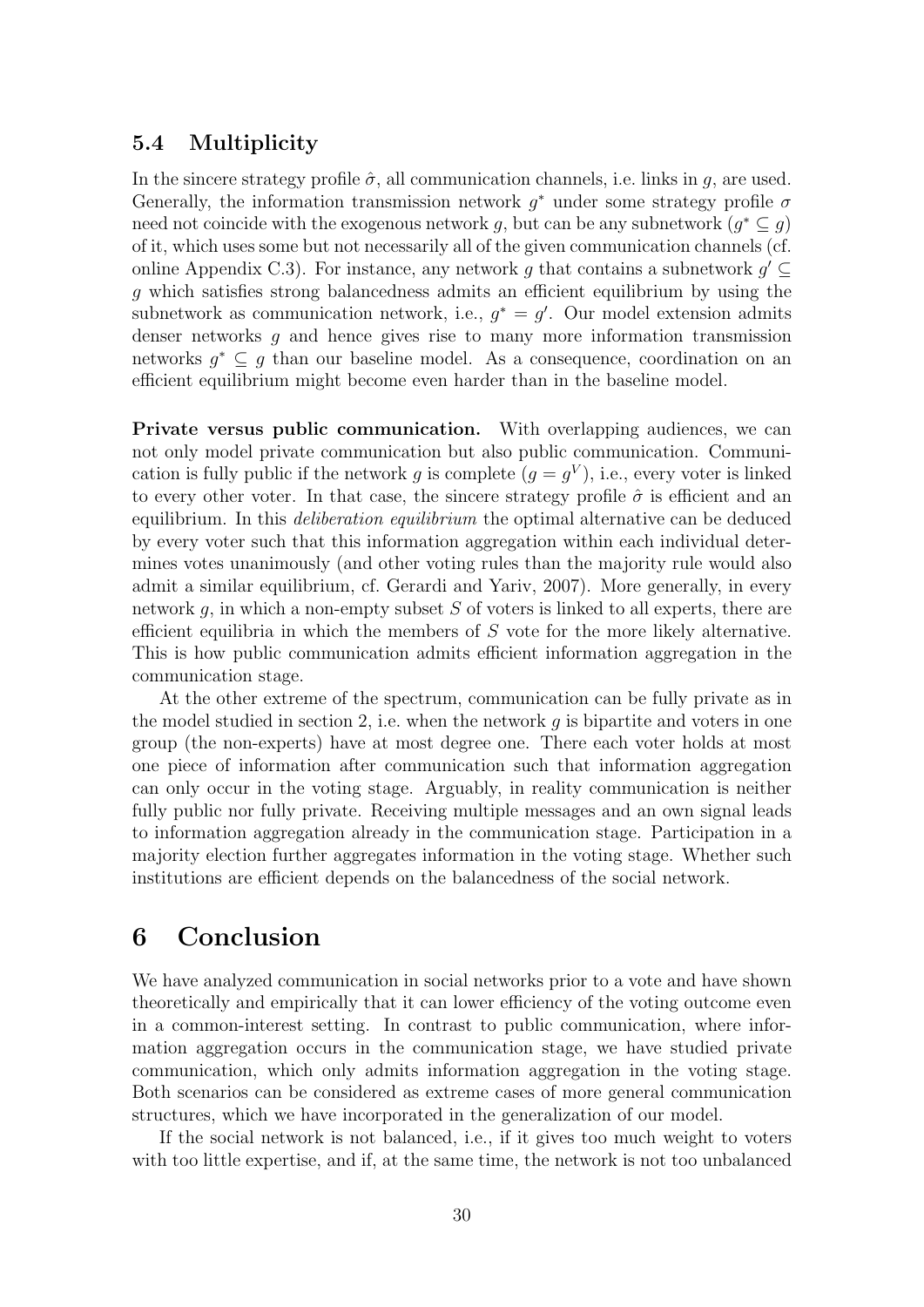either, then it is an equilibrium to give and follow vote recommendations although the resulting outcome of the resulting election is less likely to be optimal than under no communication. We have compared two focal strategy profiles – one without and one with private vote recommendations – in a simple model of communication between imperfectly informed and uninformed voters. In the first strategy profile, the uninformed abstain and the informed vote in line with their own information ("let the experts decide"). In the second strategy profile, the informed report their information to their neighbors in the network and everyone votes according to his or her updated belief (sincere behavior). In two experiments, we have shown that these two strategy profiles are indeed the only relevant ones, and that communication indeed causes inefficiency. We have extended the experimental and theoretical setup to include partisans and propaganda and have shown that unbalanced networks make the voting outcome vulnerable to the influence of propaganda. Finally, we have generalized our model to include pre-vote communication between arbitrary voters with varying levels of expertise and in arbitrary network structures. In the general model, sincere behavior still implies that everyone communicates truthfully and votes in line with his or her updated belief. We demonstrated that the findings from our simple model do not only remain robust but also hold in the limit when the population size converges to infinity. Hence, the structure of social networks and the balance – or the lack thereof – between voters' expertise and the size of their audience in the communication network are important for the functioning of democracy.

# References

- Austen-Smith, D., and J. S. Banks (1996): "Information aggregation, rationality, and the Condorcet jury theorem," American Political Science Review, 90(01), 34–45.
- Austen-Smith, D., and T. J. Feddersen (2006): "Deliberation, preference uncertainty, and voting rules," American Political Science Review, 100(02), 209– 217.
- BATTAGLINI, M. (2016): "Public Protests and Policy Making," The Quarterly Journal of Economics.
- BATTAGLINI, M., R. B. MORTON, AND T. R. PALFREY (2010): "The swing voter's curse in the laboratory," The Review of Economic Studies, 77(1), 61–89.
- Carpini, M. X. D., F. L. Cook, and L. R. Jacobs (2004): "Public deliberation, discursive participation, and citizen engagement: A review of the empirical literature," Annu. Rev. Polit. Sci., 7, 315–344.
- Coughlan, P. J. (2000): "In defense of unanimous jury verdicts: Mistrials, communication, and strategic voting," American Political Science Review, 94(02), 375–393.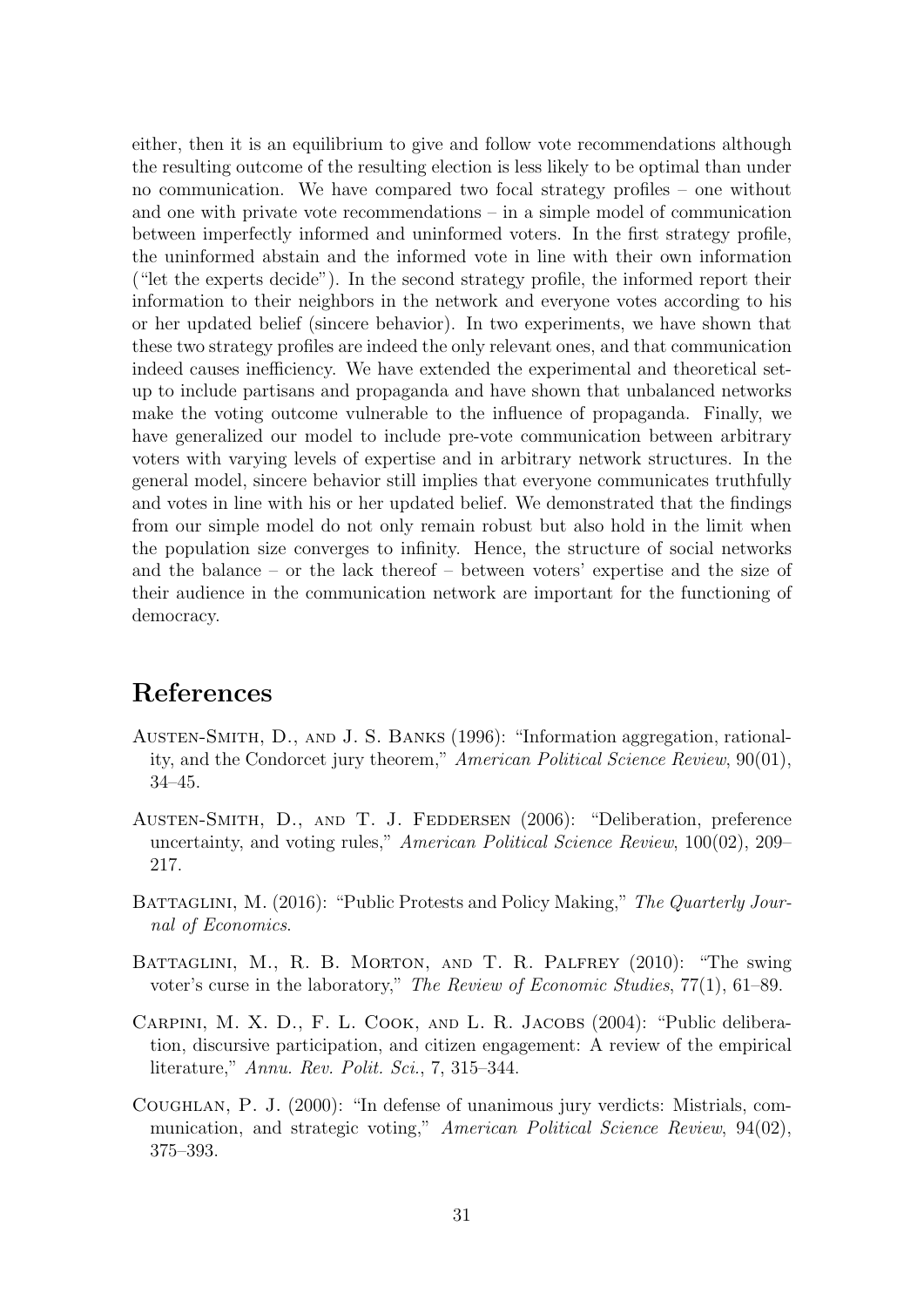- Crawford, V., and J. Sobel (1982): "Strategic Information Transmission," Econometrica, 50(6), 1431–51.
- De Caritat, Marie Jean Antoine Nicolas, M. d. C. (1785): Essai sur l'application de l'analyse à la probabilité des décisions rendues à la pluralité des voix. L'imprimerie royale.
- Elbittar, A., A. Gomberg, C. Martinelli, and T. R. Palfrey (2014): "Ignorance and bias in collective decisions," Discussion paper, California Institute of Technology.
- FEDDERSEN, T., AND W. PESENDORFER (1996): "The swing voter's curse," American Economic Review, pp. 408–424.
	- (1997): "Voting behavior and information aggregation in elections with private information," Econometrica, pp. 1029–1058.
	- (1998): "Convicting the innocent: The inferiority of unanimous jury verdicts under strategic voting," American Political Science Review, pp. 23–35.
- GERARDI, D., AND L. YARIV (2007): "Deliberative voting," Journal of Economic Theory, 134(1), 317–338.
- GOEREE, J. K., AND L. YARIV (2011): "An experimental study of collective deliberation," Econometrica, 79(3), 893–921.
- GROSSER, J., AND M. SEEBAUER (2016): "The curse of uninformed voting: An experimental study," Games and Economic Behavior, 97, 205–226.
- Kawamura, K., and V. Vlaseros (2016): "Expert Information and Majority Decisions," Discussion paper, Scottish Institute for Research in Economics (SIRE).
- Levy, G., and R. Razin (2015): "Correlation Neglect, Voting Behavior, and Information Aggregation," American Economic Review, 105(4), 1634–45.
- Lu, L., Y. C. YUAN, AND P. L. McLEOD (2012): "Twenty-five years of hidden profiles in group decision making a meta-analysis," Personality and Social Psychology Review, 16(1), 54–75.
- McLennan, A. (1998): "Consequences of the Condorcet jury theorem for beneficial information aggregation by rational agents," American Political Science Review, 92(02), 413–418.
- Morton, R. B., and J.-R. Tyran (2011): "Let the experts decide? Asymmetric information, abstention, and coordination in standing committees," Games and Economic Behavior, 72(2), 485–509.
- ROTH, A. E. (1988): The Shapley value: essays in honor of Lloyd S. Shapley. Cambridge University Press.
- SHAPLEY, L., AND B. GROFMAN (1984): "Optimizing group judgmental accuracy in the presence of interdependencies," Public Choice, 43(3), 329–343.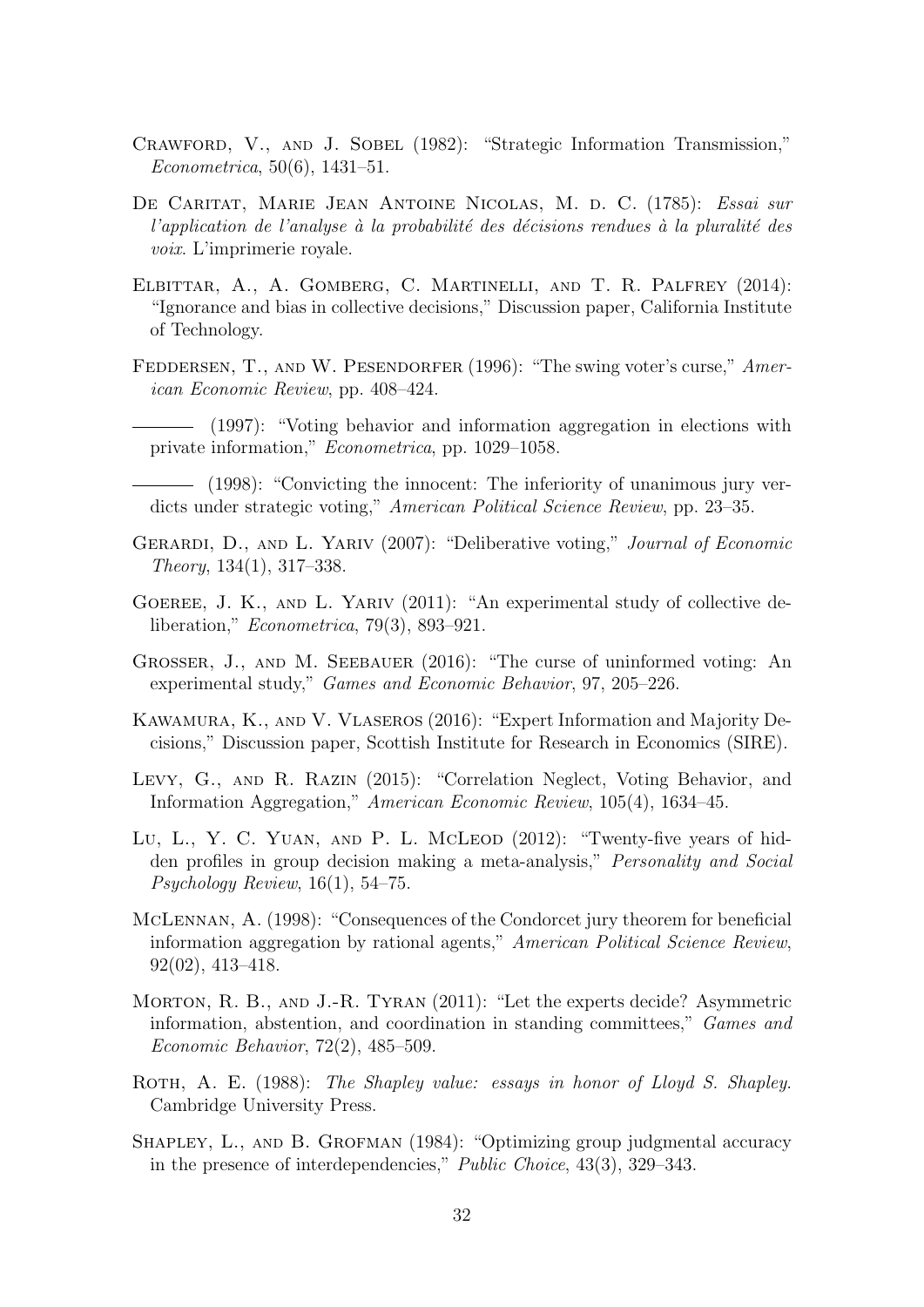# A Appendix: Tables

| treatment         | groups | experts | non-experts | senders | receivers |  |  |  |
|-------------------|--------|---------|-------------|---------|-----------|--|--|--|
| empty             | 210    | 1,050   | 840         |         |           |  |  |  |
| strongly balanced | 210    | 1,050   | 840         | 840     | 840       |  |  |  |
| weakly balanced   | 210    | 1,050   | 840         | 420     | 840       |  |  |  |
| star              | 210    | 1,050   | 840         | 210     | 840       |  |  |  |
| Total             | 840    | 4,200   | 3,360       | 1.470   | 2,520     |  |  |  |

#### Table 1a. Observations

Table 1a: Number of observations in Study I. Senders are experts who are in a network position with an audience. Non-experts are receivers if they are linked to a sender.

| treatment       | groups | experts | non-experts | senders | receivers |
|-----------------|--------|---------|-------------|---------|-----------|
| empty           | 200    | 600     | 800         |         |           |
| weakly balanced | 200    | 600     | 800         | 347     | 800       |
| unbalanced      | 200    | 600     | 800         | 178     | 800       |
| star            | 200    | 600     | 800         | 83      | 800       |
| $\text{Total}$  | 800    | 2,400   | 3,200       | 608     | 2,400     |

Table 1b. Observations

Table 1b: Number of observations in Study II. Senders are experts who are in a network position with an audience. The number of partisan senders is not displayed. Non-experts are receivers if they are linked to a sender (expert or partisan).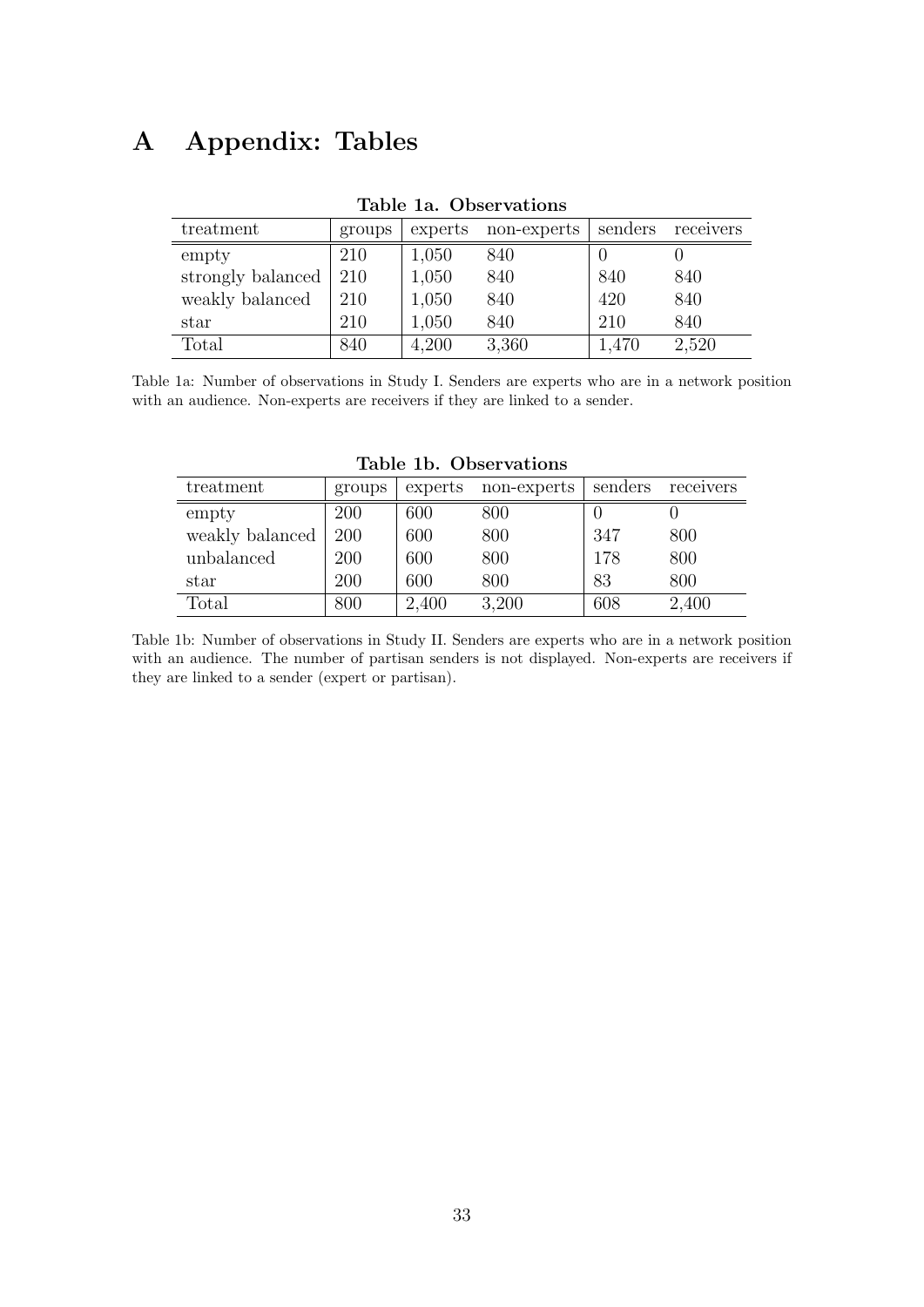|                | vote message | vote opposite | vote uninformed | sincere |
|----------------|--------------|---------------|-----------------|---------|
| empty          |              |               | 265             | 575     |
| $(N = 840)$    |              |               | 31.6%           | 68.5%   |
| s. balanced    | 577          | 52            | 29              | 664     |
| $(N = 840)$    | 79.7%        | $7.2\%$       | 25.0%           | 79.1%   |
| w. balanced    | 480          | 37            | 49              | 609     |
| $(N = 840)$    | 72.5%        | $5.6\%$       | 27.5%           | 72.5%   |
| star           | 286          | 66            | 108             | 470     |
| $(N = 840)$    | 52.2%        | 12.0%         | 37.0%           | 56.0%   |
| Total          | 1,343        | 155           | 451             | 2,318   |
| $(N = 3, 360)$ | 69.4%        | 8.0%          | 31.6%           | 69.0%   |

Table 2a. Behavior of non-experts

Table 2a: Behavior of non-experts by treatment in Study I. In the empty network all non-experts are uninformed. In the other networks this happens only if an expert sender chose the empty message. The action 'vote message' means that  $A(B)$  is voted after message  $A(B)$  has been received. In addition to the displayed categories 'vote message' and 'vote opposite' non-experts who received message  $A$  or  $B$  could abstain. In addition to the displayed category 'vote uninformed' non-experts who received an empty message could abstain. Non-experts with no message or an empty message are sincere if they abstain. Non-experts with message  $A(B)$  are sincere if they vote  $A(B)$ .

|                 | vote message | vote opposite | vote uninformed | sincere |
|-----------------|--------------|---------------|-----------------|---------|
| empty           |              |               | 220             | 580     |
| $(N = 800)$     |              |               | 27.5%           | 72.5%   |
| weakly balanced | 540          | 37            | 6               | 557     |
| $(N = 800)$     | 69.5%        | 4.8%          | 26.1%           | 69.6%   |
| unbalanced      | 417          | 61            | 11              | 438     |
| $(N = 800)$     | 54.3%        | 7.9%          | 34.4%           | 54.8%   |
| position $1-3$  | 278          | $52^{\circ}$  | 9               | 293     |
| $(N = 600)$     | 48.3%        | $9.0\%$       | 37.5%           | 48.8%   |
| position 4      | 139          | 9             | $\overline{2}$  | 145     |
| $(N = 200)$     | 72.4%        | $4.7\%$       | $25.0\%$        | 72.5%   |
| star            | 360          | 59            | 7               | 377     |
| $(N = 800)$     | 46.4%        | 7.6%          | 29.2%           | 47.1%   |
| Total           | 1,317        | 157           | 244             | 1,952   |
| $(N = 3, 200)$  | 56.7%        | 6.76%         | 27.8%           | 61.0%   |

Table 2b. Behavior of non-experts

Table 2b: Behavior of non-experts by treatment (and position) in Study II. The network positions in the unbalanced network refer to Figure 3. In the empty network all non-experts are uninformed. In the other networks this happens only in 79 cases, where an expert sender chose the empty message. The action 'vote message' means that  $A(B)$  is voted after message  $A(B)$  has been received. In addition to the displayed categories 'vote message' and 'vote opposite' non-experts who received message A or B could abstain. In addition to the displayed category 'vote uninformed' non-experts who received an empty message could abstain. Non-experts with no message or an empty message are sincere if they abstain. Non-experts with message  $A(B)$  are sincere if they vote  $A(B)$ .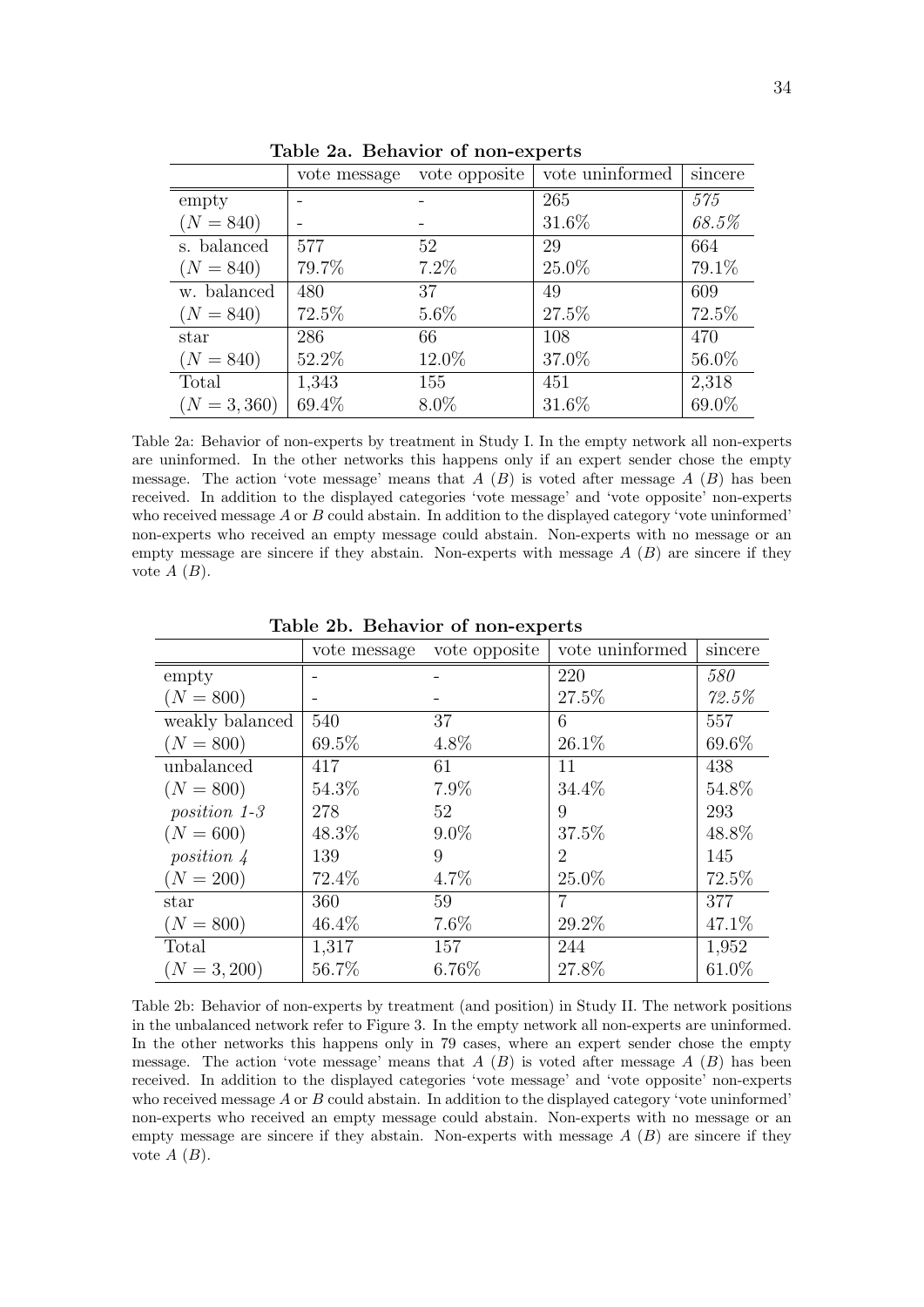| Table 3a. Dependent variable. Following of hon-experts |                                           |             |             |             |  |  |  |
|--------------------------------------------------------|-------------------------------------------|-------------|-------------|-------------|--|--|--|
|                                                        | Logit 1                                   |             | Logit 2     |             |  |  |  |
| Variable                                               | Coefficient                               | (Std. Err.) | Coefficient | (Std. Err.) |  |  |  |
| strongly balanced                                      | $0.398*$                                  | (0.215)     | $0.358**$   | (0.174)     |  |  |  |
| star                                                   | $-0.882***$                               | (0.181)     | $-0.730***$ | (0.139)     |  |  |  |
| Intercept                                              | $0.970***$                                | (0.193)     | $0.969***$  | (0.152)     |  |  |  |
| N                                                      |                                           | 1,934       | 2,520       |             |  |  |  |
| Log-likelihood                                         |                                           | $-1133.96$  | $-1501.53$  |             |  |  |  |
| Wald $\chi^2_{(2)}$                                    | 38.48                                     |             | 45.48       |             |  |  |  |
| <i>p</i> -value Wald test                              | 0.000                                     |             | 0.000       |             |  |  |  |
|                                                        | $*_p$ < 0.10,** $p$ < 0.05,*** $p$ < 0.01 |             |             |             |  |  |  |

Table 3a. Dependent variable: Following of non-experts

Table 3a: Estimation results for Study I: Logistic regression with decision to follow message as dependent variable. Robust standard errors in parentheses adjusted for subjects. Baseline category is the weakly balanced network. Model 1 restricts attention to non-experts who received message A or B. Model 2 also considers non-experts who received an empty message, for which following means abstention. Following coincides with sincere behavior of non-experts.

|                                                | . .         |             |             |             |
|------------------------------------------------|-------------|-------------|-------------|-------------|
|                                                |             | Logit 1     | Logit 2     |             |
| Variable                                       | Coefficient | (Std. Err.) | Coefficient | (Std. Err.) |
| unbalanced                                     | $-0.651***$ | (0.170)     | $-0.639***$ | (0.164)     |
| star                                           | $-0.968***$ | (0.193)     | $-0.945***$ | (0.186)     |
| Intercept                                      | $0.824***$  | (0.200)     | $0.830***$  | (0.194)     |
| N                                              |             | 2,321       | 2,400       |             |
| Log-likelihood                                 |             | $-1543.26$  | $-1595.30$  |             |
| Wald $\chi^2_{(2)}$                            | 25.61       |             | 25.91       |             |
| <i>p</i> -value Wald test                      |             | 0.000       | 0.000       |             |
| *n $\lt$ 0.10 ** n $\lt$ 0.05 *** n $\lt$ 0.01 |             |             |             |             |

Table 3b. Dependent variable: Following of non-experts

 ${}^*p$  < 0.10, ${}^*p$  < 0.05, ${}^*{}^*p$  < 0.01

Table 3b: Estimation results for Study II: Logistic regression with decision to follow message as dependent variable. Robust standard errors in parentheses adjusted for subjects. Baseline category is the weakly balanced network. Model 1 restricts attention to non-experts who received message A or B. Model 2 also considers non-experts who received an empty message, for which following means abstention. Following coincides with sincere behavior of non-experts.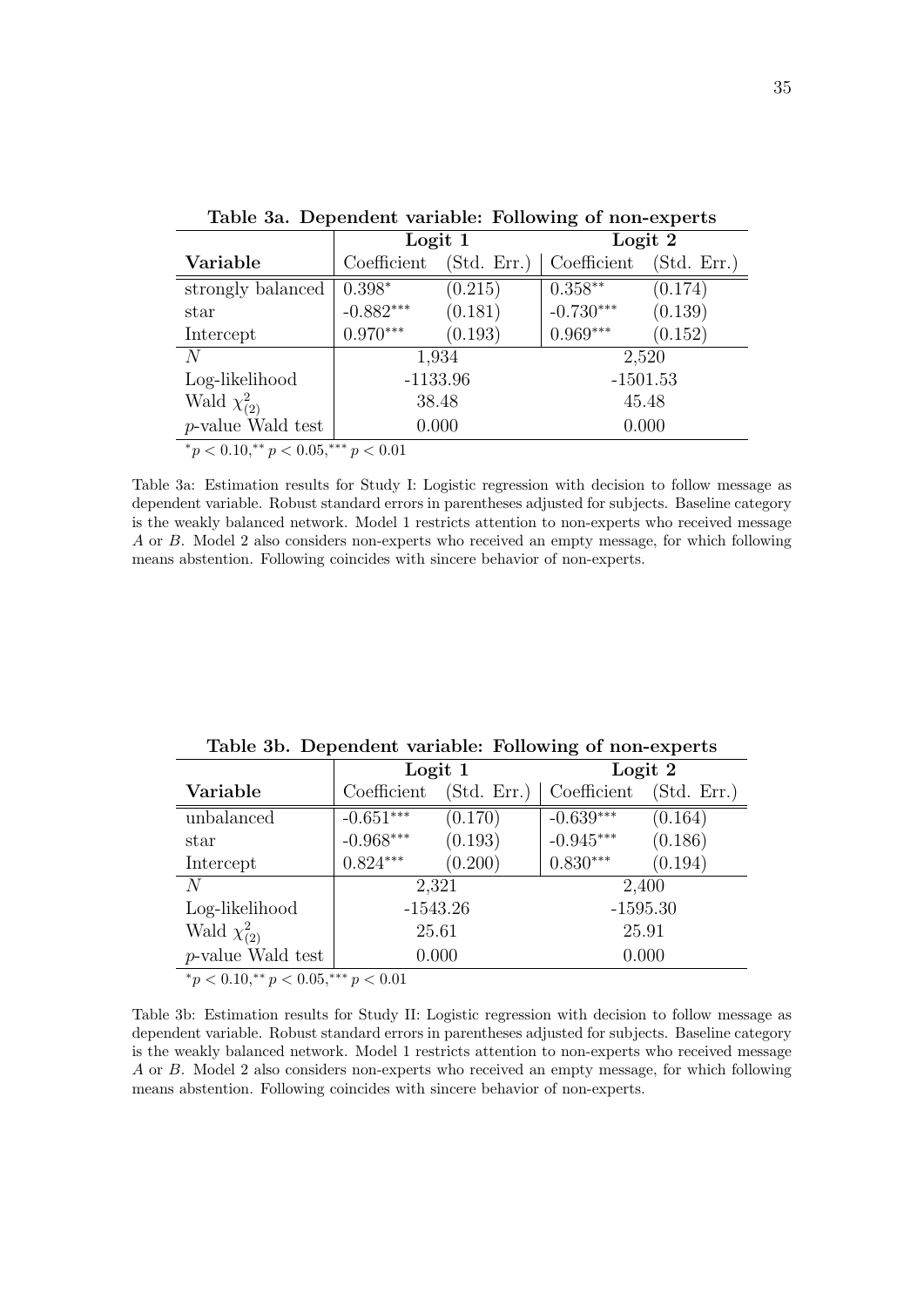|             | never    | always   |       | s. balanced w. balanced | star  |
|-------------|----------|----------|-------|-------------------------|-------|
| s. balanced | $4.8\%$  | 57.1\%   |       | 0.127                   | 0.000 |
| w. balanced | 8.33%    | 46.43%   |       |                         | 0.000 |
| star        | 23.8%    | 29.8%    |       |                         |       |
| empty       | $19.1\%$ | 54.8%    | 0.033 | 0.545                   | 0.032 |
| s. balanced | $1.2\%$  | 51.2%    |       | 0.008                   | 0.000 |
| w. balanced | $0.0\%$  | $31.0\%$ |       |                         | 0.000 |
| star        | 1.2%     | 16.7%    |       |                         |       |

Table 4a. Individual sincere behavior of non-experts by position

Table 4a: Individual behavior of non-experts by position in Study I: for each individual in each network position (he is in) there is a variable capturing the frequency of sincere actions. The first block restricts attention to instances in which a non-empty message is received and thus reports on following of non-empty vote recommendations. The second block considers all ten decisions of each individual in each position. In the empty network a non-expert never receives a message. Column 2 and 3 report the fraction of participants who *never* respectively *always* chose the sincere strategy in the given position. Columns  $4-6$  of the table show the p-values of Wilcoxon matched-pairs signed-ranks test.

|                                 | never | always   | empty | w. balanced | unbalanced | star  |
|---------------------------------|-------|----------|-------|-------------|------------|-------|
| w. balanced                     | 15.0% | $46.3\%$ |       |             |            | 0.000 |
| unbalanced <i>pos.</i> $\angle$ | 20.3% | 60.8%    |       | 0.855       |            | 0.000 |
| unbalanced <i>pos.</i> $1-3$    | 33.8% | $30.0\%$ |       | 0.000       | $0.001^a$  | 0.533 |
| star                            | 32.5% | 25.0%    |       |             |            |       |
| empty                           | 17.5% | 60.0%    |       | 0.572       |            | 0.001 |
| w. balanced                     | 11.3% | 43.8%    |       |             |            | 0.000 |
| unbalanced <i>pos.</i> $\angle$ | 17.6% | 59.5%    | 0.873 | 0.964       |            | 0.000 |
| unbalanced <i>pos.</i> $1-3$    | 22.5% | 25.0%    | 0.003 | 0.000       | $0.001^a$  | 0.444 |
| star                            | 21.3% | 18.8%    |       |             |            |       |

Table 4b. Individual sincere behavior of non-experts by position

Table 4b: Individual behavior of non-experts by position in Study II: for each individual in each network position (he is in) there is a variable capturing the frequency of sincere actions. The network positions refer to the lower panel of Figure 3. The first block restricts attention to instances in which a non-empty message is received and thus reports on following of non-empty vote recommendations. The second block considers all decisions of each individual in each position. In the empty network a non-expert never receives a message. Column 2 and 3 report the fraction of participants who never respectively always chose the sincere strategy in the given position. Columns 4-6 of the table show the p-values of Wilcoxon matched-pairs signed-ranks test. Note a: This is the comparison between non-experts in network positions 1-3 and network position 4 in the unbalanced treatment.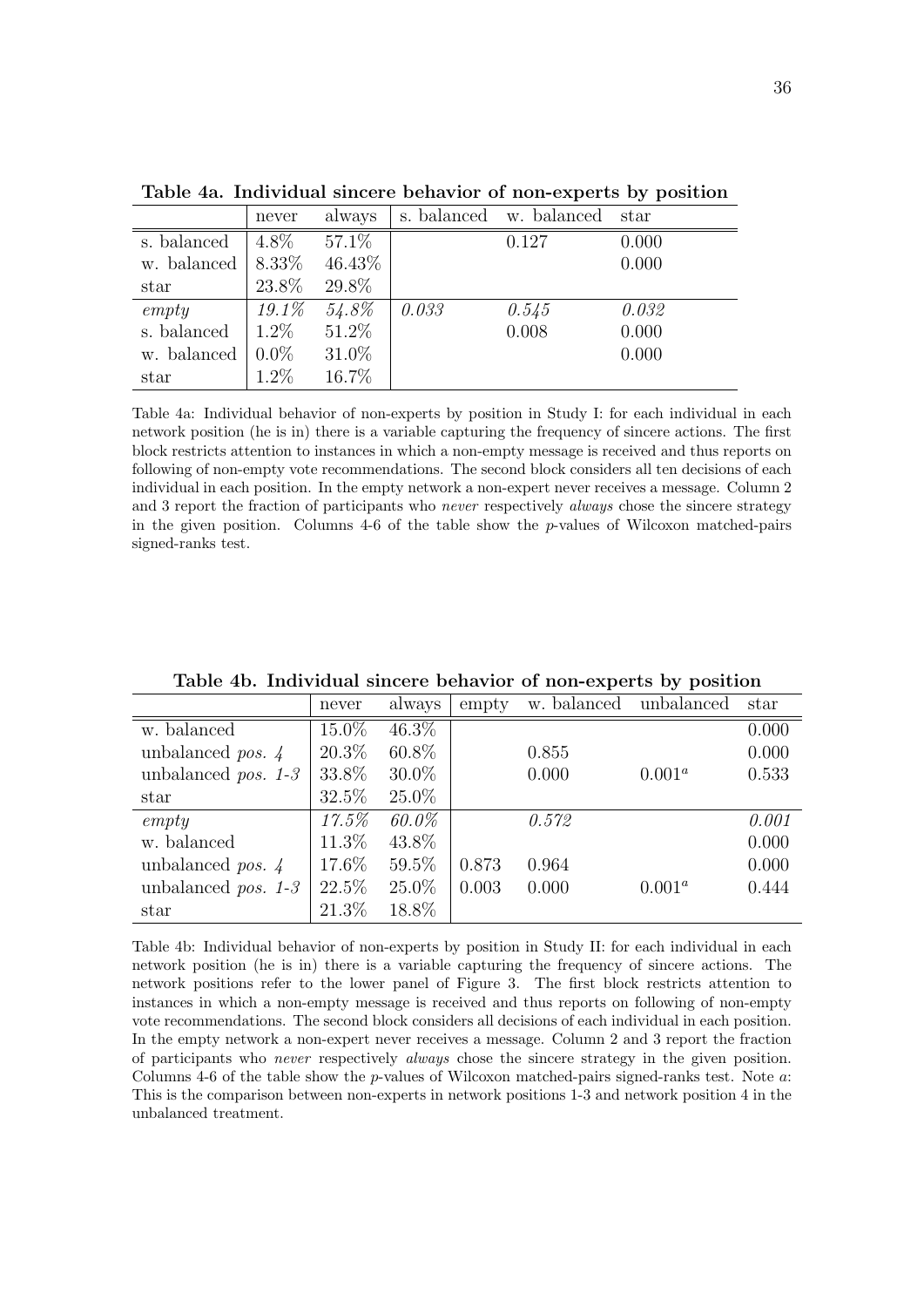|                   | vote signal | vote opposite |       | send signal send opposite | sincere |
|-------------------|-------------|---------------|-------|---------------------------|---------|
| empty             | 919         | 62            |       |                           | 919     |
| $(N = 1,050)$     | 87.5%       | $5.9\%$       |       |                           | 87.5%   |
| strongly balanced | 884         | 75            | 671   | 53                        | 798     |
| $(N = 1,050)$     | 84.2%       | 7.1%          | 79.9% | $6.3\%$                   | 76.0%   |
| weakly balanced   | 878         | 74            | 301   | 30                        | 803     |
| $(N = 1,050)$     | 83.6%       | 7.1%          | 71.7% | $7.1\%$                   | 76.5%   |
| star              | 854         | 84            | 128   | 9                         | 794     |
| $(N = 1,050)$     | 81.3%       | $8.0\%$       | 61.0% | $4.3\%$                   | 75.6%   |
| Total             | 3,535       | 295           | 1,100 | 92                        | 3,314   |
| $(N = 4, 200)$    | 84.2%       | $7.0\%$       | 74.8% | 6.3 $%$                   | 78.9%   |

Table 5a. Behavior of experts

Table 5a: Behavior of experts by treatment in Study I. The action 'vote (send) opposite' means vote (send message) A when signal is  $B^*$  and vice versa. In addition to the displayed categories 'vote signal' and 'vote opposite' experts could abstain. In addition to the displayed categories 'send signal' and 'send opposite' experts could send an empty message. Experts without an audience are sincere if they vote their signal. Experts with an audience are sincere if they vote their signal and also send it.

|                 | vote signal | vote opposite | send signal | send opposite | sincere  |
|-----------------|-------------|---------------|-------------|---------------|----------|
| empty           | 560         | 21            |             |               | 560      |
| $(N = 600)$     | 93.3%       | $3.5\%$       |             |               | 93.3%    |
| weakly balanced | 550         | 31            | 309         | 15            | 530      |
| $(N = 600)$     | 91.7%       | $5.2\%$       | 89.1%       | $4.3\%$       | 88.3%    |
| unbalanced      | 552         | 22            | 158         | 4             | 534      |
| $(N = 600)$     | 92.0%       | 3.7%          | 88.8%       | $2.3\%$       | 89.0%    |
| star            | 556         | 27            | 76          |               | 550      |
| $(N = 600)$     | 92.7%       | $4.5\%$       | 91.6%       | $1.2\%$       | 91.7%    |
| Total           | 2,218       | 101           | 543         | 20            | 2,174    |
| $(N = 2, 400)$  | 92.4%       | $4.2\%$       | 89.3%       | $3.3\%$       | $90.6\%$ |

Table 5b. Behavior of experts

Table 5b: Behavior of experts by treatment in Study II. The action 'vote (send) opposite' means vote (send message) A when signal is  $B^*$  and vice versa. In addition to the displayed categories 'vote signal' and 'vote opposite' experts could abstain. In addition to the displayed categories 'send signal' and 'send opposite' experts could send an empty message. Experts without an audience are sincere if they vote their signal. Experts with an audience are sincere if they vote their signal and also send it.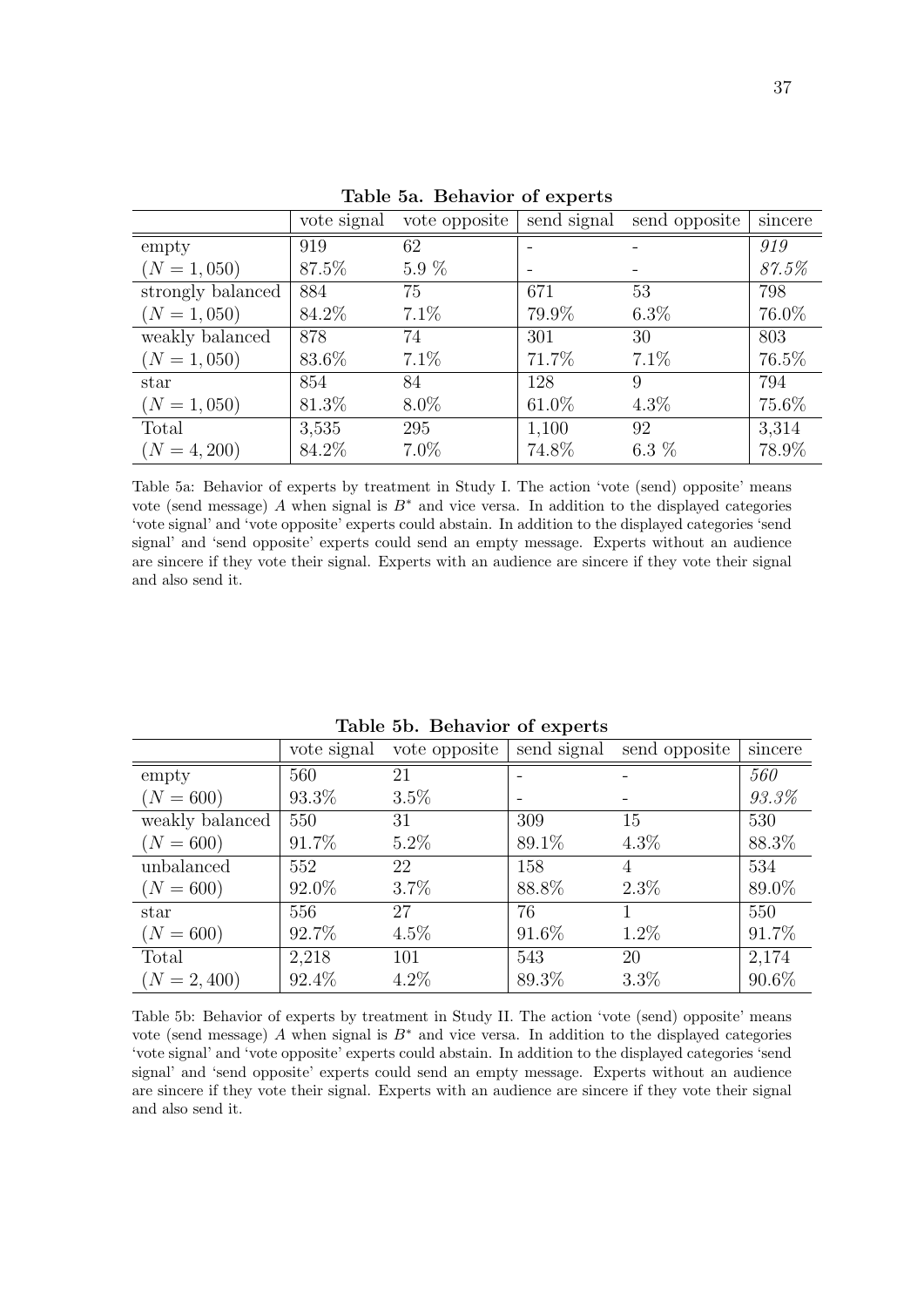|                                           |             | Logit 1: Send Signal | Logit 2: Sincere |             |  |  |
|-------------------------------------------|-------------|----------------------|------------------|-------------|--|--|
| Variable                                  | Coefficient | (Std. Err.)          | Coefficient      | (Std. Err.) |  |  |
| strongly balanced                         | $0.451***$  | (0.166)              | $0.505***$       | (0.159)     |  |  |
| star                                      | $-0.483**$  | (0.200)              | $-0.486***$      | (0.186)     |  |  |
| Intercept                                 | $0.928***$  | (0.161)              | $0.619***$       | (0.159)     |  |  |
| N                                         |             | 1,470                | 1,470            |             |  |  |
| Log-likelihood                            |             | $-812.55$            | $-884.94$        |             |  |  |
| Wald $\chi^2_{(2)}$                       | 15.68       |                      | 20.39            |             |  |  |
| <i>p</i> -value Wald test                 | 0.000       |                      | 0.000            |             |  |  |
| $*_p$ < 0.10,** $p$ < 0.05,*** $p$ < 0.01 |             |                      |                  |             |  |  |

Table 6a. Sincere senders

Table 6a: Estimation results for Study I: Logistic regression sincere senders by treatment. Senders are experts with at least one link. Dependent variable in Model 1 is 'send signal,' which is 1 if the expert's message equals her signal (and zero otherwise). Dependent variable in Model 2 is sincere behavior, which equals 1 if sender both sends and votes her signal. Robust standard errors in parentheses adjusted for subjects. Baseline category is the weakly balanced network.

|                                           |             | Logit 1: Send Signal | Logit 2: Sincere |             |  |  |
|-------------------------------------------|-------------|----------------------|------------------|-------------|--|--|
| Variable                                  | Coefficient | (Std. Err.)          | Coefficient      | (Std. Err.) |  |  |
| unbalanced                                | $-0.029$    | (0.286)              | 0.080            | (0.293)     |  |  |
| star                                      | 0.289       | (0.341)              | 0.506            | (0.359)     |  |  |
| Intercept                                 | $2.096***$  | (0.264)              | 1.878***         | (0.253)     |  |  |
| N                                         |             | 608                  | 608              |             |  |  |
| Log-likelihood                            |             | $-206.44$            | $-226.34$        |             |  |  |
| Wald $\chi^2_{(2)}$                       | 1.03        |                      | 2.27             |             |  |  |
| $p$ -value Wald test                      | 0.598       |                      | 0.322            |             |  |  |
| $*_p$ < 0.10,** $p$ < 0.05,*** $p$ < 0.01 |             |                      |                  |             |  |  |

Table 6b. Sincere senders

Table 6b: Estimation results for Study II: Logistic regression sincere senders by treatment. Senders are experts with at least one link. Dependent variable in Model 1 is 'send signal,' which is 1 if the expert's message equals her signal (and zero otherwise). Dependent variable in Model 2 is sincere behavior, which equals 1 if sender both sends and votes her signal. Robust standard errors in parentheses adjusted for subjects. Baseline category is the weakly balanced network. Observe that models are not well-specified according to Wald test.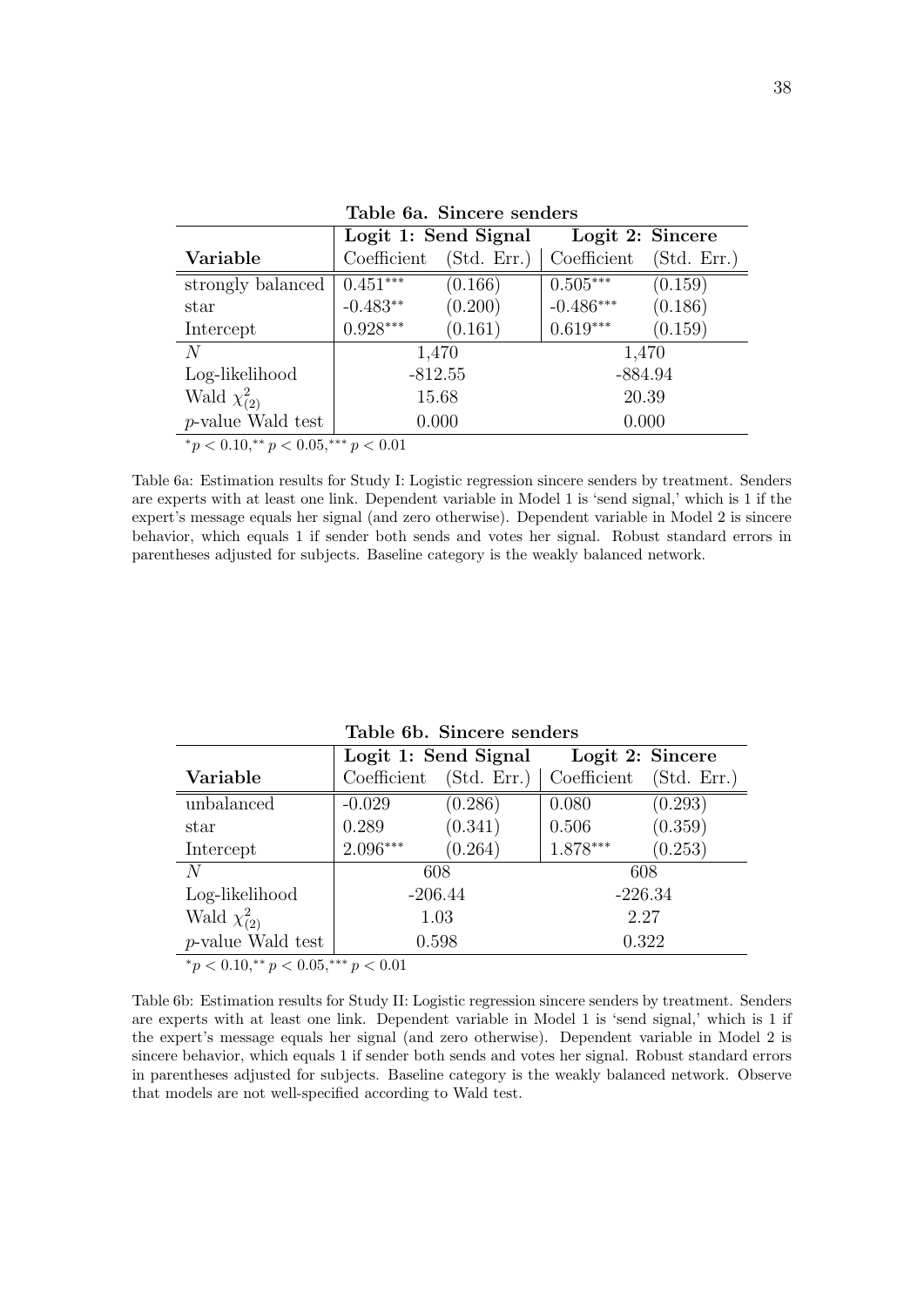|                         | never   | always   |       | s. balanced w. balanced | star  |
|-------------------------|---------|----------|-------|-------------------------|-------|
| empty: $pos. 1-5$       | $1.9\%$ | $59.1\%$ | 0.161 | 0.450                   | 0.000 |
| s. balanced: $pos. 5$   | 12.6\%  | 70.5%    |       | 0.353                   | 0.715 |
| w. balanced: $pos. 3-5$ | $2.9\%$ | 61.9%    |       |                         | 0.047 |
| star: $pos. 2-5$        | $1.9\%$ | 52.4%    |       |                         |       |
| s. balanced: $pos. 1-4$ | $4.8\%$ | $49.5\%$ |       | 0.039                   | 0.003 |
| w. balanced: $pos. 1-2$ | 12.5%   | 43.3%    |       |                         | 0.085 |
| star: $pos. 1$          | 31.6%   | 43.2%    |       |                         |       |

Table 7a. Individual sincere behavior of experts by position

Table 7a: Individual behavior of experts by position in Study I: for each individual in each network position (she is in) there is a variable capturing the frequency of sincere actions. The network positions refer to the upper panel of Figure 3. The first block compares experts who are not senders across treatments. The second block compares experts who are senders across treatments. Experts are at most ten times in each position. Column 2 and 3 report the fraction of participants who never respectively *always* chose the sincere strategy in the given position. Columns 4-6 of the table show the p-values of Wilcoxon matched-pairs signed-ranks test.

|                               | never   | always | empty | w. balanced | unbalanced | star  |
|-------------------------------|---------|--------|-------|-------------|------------|-------|
| empty <i>pos.</i> $1-7$       | $0.0\%$ | 73.3%  |       | 0.755       | 0.157      | 0.485 |
| w. balanced <i>pos.</i> $5-7$ | 1.7%    | 78.3%  |       |             | 0.142      | 0.629 |
| unbalanced pos. $3-7$         | $0.0\%$ | 73.3%  |       |             |            | 0.026 |
| star pos. $2-7$               | $0.0\%$ | 76.7%  |       |             |            |       |
| w. balanced <i>pos.</i> $1-4$ | 1.7%    | 68.3%  |       |             |            | 0.334 |
| unbalanced pos. 1             | 11.1%   | 80.0%  |       | 0.914       | $0.503^a$  | 0.954 |
| unbalanced pos. 2             | $8.7\%$ | 87.0%  |       | 0.095       |            | 0.655 |
| star pos. $1$                 | 10.2%   | 85.7%  |       |             |            |       |

Table 7b. Individual sincere behavior of experts by position

Table 7b: Individual behavior of experts by position in Study II: for each individual in each network position (she is in) there is a variable capturing the frequency of sincere actions. The network positions refer to the lower panel of Figure 3. The first block compares experts who are not senders across treatments. The second block compares experts who are senders across treatments. Experts are at most ten times in each position. Column 2 and 3 report the fraction of participants who never respectively always chose the sincere strategy in the given position. Columns 4-6 of the table show the p-values of Wilcoxon matched-pairs signed-ranks test. Note a: This is the comparison between experts in network position 1 and network position 2 in the unbalanced treatment.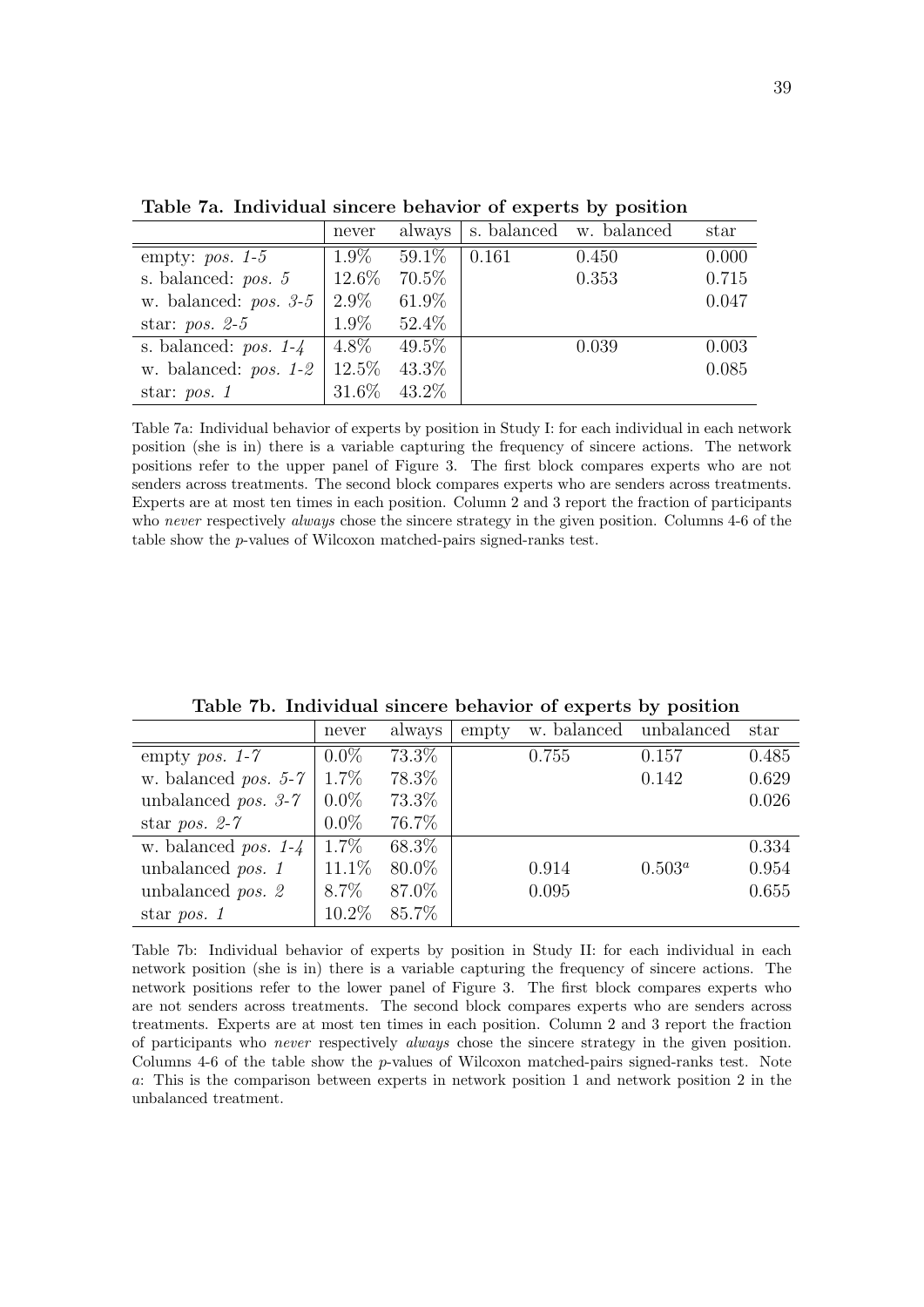| LTED $\sigma^*$ | almost LTED |         |       | explained                             |
|-----------------|-------------|---------|-------|---------------------------------------|
| $11.0\%$        | 41.4%       |         |       | 81.9%                                 |
|                 |             |         |       |                                       |
| $0.0\%$         | $2.4\%$     | 10.0%   | 35.2% | 81.0%                                 |
|                 |             |         |       |                                       |
| $1.0\%$         | $5.7\%$     | $7.6\%$ | 27.6% | 82.9%                                 |
|                 |             |         |       |                                       |
| $2.4\%$         | 12.4%       | $2.4\%$ | 13.8% | $90.5\%$                              |
|                 |             |         |       |                                       |
| $3.6\%$         | 15.5%       | $6.7\%$ | 25.6% | 84.0%                                 |
|                 |             |         |       |                                       |
|                 |             |         |       | sincere $\hat{\sigma}$ almost sincere |

Table 8a. Strategy profiles

Table 8a: Frequency of strategy profiles. A group plays "almost" a strategy profile if there is at most one player whose strategy differs from the profile. An outcome is explained if the actual outcome in a group (i.e. majority decision A or  $B$ ) is predicted by at least one of the two strategy profiles, given the distribution of signals.

|                 | LTED $\sigma^*$ | almost LTED | sincere $\hat{\sigma}$ | almost sincere | explained |
|-----------------|-----------------|-------------|------------------------|----------------|-----------|
| empty           | 21.5%           | 62.5%       |                        |                | 83.0%     |
| $(N=200)$       |                 |             |                        |                |           |
| weakly balanced | $0.0\%$         | $5.5\%$     | 16.0%                  | 51.0%          | 89.5%     |
| $(N=200)$       |                 |             |                        |                |           |
| unbalanced      | $1.5\%$         | $13.5\%$    | $3.0\%$                | 31.5%          | 94.5%     |
| $(N=200)$       |                 |             |                        |                |           |
| star            | 5.5%            | 21.5%       | 5.5%                   | $26.5\%$       | 95.5%     |
| $(N=200)$       |                 |             |                        |                |           |
| Total           | $7.1\%$         | 25.8%       | $8.2\%$                | 36.3%          | 90.6%     |
| $(N=800)$       |                 |             |                        |                |           |

Table 8b. Strategy profiles

Table 8b: Frequency of strategy profiles. A group plays "almost" a strategy profile if there is at most one player whose strategy differs from the profile. An outcome is explained if the actual outcome in a group (i.e. majority decision  $A$  or  $B$ ) is predicted by at least one of the two strategy profiles, given the distribution of signals.

Table 9a. Fisher exact tests on almost  $\sigma^*$ 

|                   | strongly balanced weakly balanced star |       |       |
|-------------------|----------------------------------------|-------|-------|
| empty             | 0.000                                  | 0.000 | 0.000 |
| strongly balanced |                                        | 0.135 | 0.000 |
| weakly balanced   |                                        |       | 0.026 |

Table 9a: p-values of Fisher exact tests comparing the frequency of the "LTED" strategy profile  $\sigma^*$  between two treatments in Study I. A group plays "almost"  $\sigma^*$  if there is at most one player whose strategy differs from the profile.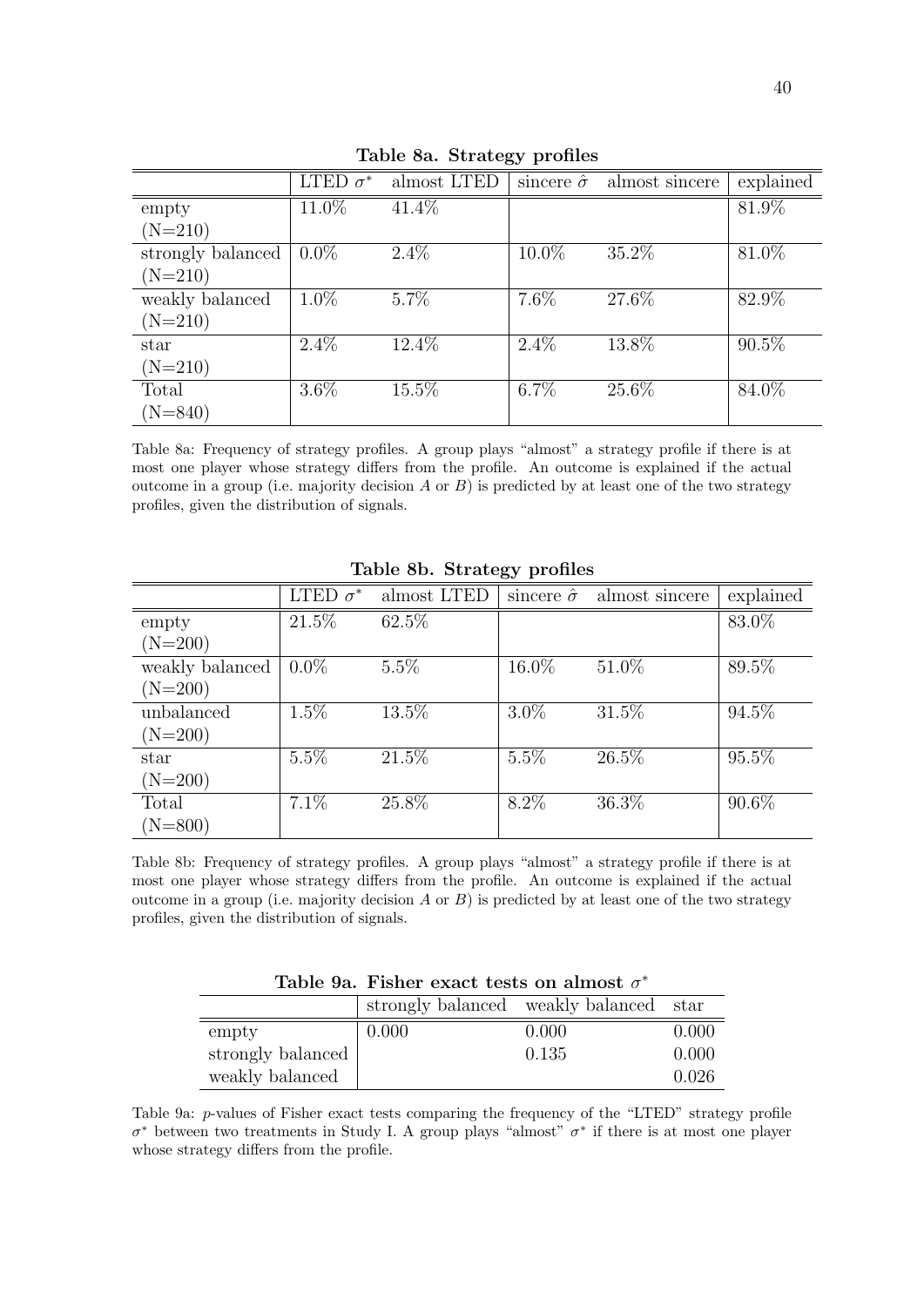|                 | weakly balanced unbalanced star |       |       |
|-----------------|---------------------------------|-------|-------|
| empty           | 0.000                           | 0.000 | 0.000 |
| weakly balanced |                                 | 0.010 | 0.000 |
| unbalanced      |                                 |       | 0.048 |

Table 9b. Fisher exact tests on almost  $\sigma^*$ 

Table 9b: p-values of Fisher exact tests comparing the frequency of the "LTED" strategy profile  $σ^*$  between two treatments in Study II. A group plays "almost"  $σ^*$  if there is at most one player whose strategy differs from the profile.

Table 10a. Fisher exact tests on almost  $\hat{\sigma}$ 

|                                 | weakly balanced star |       |
|---------------------------------|----------------------|-------|
| strongly balanced $\vert$ 0.115 |                      | 0.000 |
| weakly balanced                 |                      | 0.001 |

Table 10a: p-values of Fisher exact tests comparing the frequency of the sincere strategy profile  $\hat{\sigma}$  between two treatments (in the empty network  $\hat{\sigma}$  cannot be played) in Study I. A group plays "almost"  $\hat{\sigma}$  if there is at most one player whose strategy differs from the profile.

|                                     | unbalanced star |       |
|-------------------------------------|-----------------|-------|
| weakly balanced $\vert 0.000 \vert$ |                 | 0.000 |
| unbalanced                          |                 | 0.321 |

Table 10b. Fisher exact tests on almost  $\hat{\sigma}$ 

Table 10b: p-values of Fisher exact tests comparing the frequency of the sincere strategy profile  $\hat{\sigma}$  between two treatments (in the empty network  $\hat{\sigma}$  cannot be played) in Study II. A group plays "almost"  $\hat{\sigma}$  if there is at most one player whose strategy differs from the profile.

|                   | strongly balanced weakly balanced star |       |       |
|-------------------|----------------------------------------|-------|-------|
| empty             | 0.299                                  | 0.543 | 0.170 |
| strongly balanced |                                        | 0.705 | 0.117 |
| weakly balanced   |                                        |       | 0.429 |

Table 11a. Fisher exact tests on efficiency

Table 11a: p-values of Fisher exact tests comparing efficiency between two treatments in Study I. Efficiency is 1 if majority signal wins, 0 in case of a tie, and  $-1$  if majority signal loses.

|                 | weakly balanced unbalanced star |       |       |
|-----------------|---------------------------------|-------|-------|
| empty           | 0.323                           | 0.022 | 0.002 |
| weakly balanced |                                 | 0.219 | 0.007 |
| unbalanced      |                                 |       | 0.244 |

Table 11b. Fisher exact tests on efficiency

Table 11b: p-values of Fisher exact tests comparing efficiency of two treatments in Study II. Efficiency is 1 if majority signal wins, 0 in case of a tie, and  $-1$  if majority signal loses.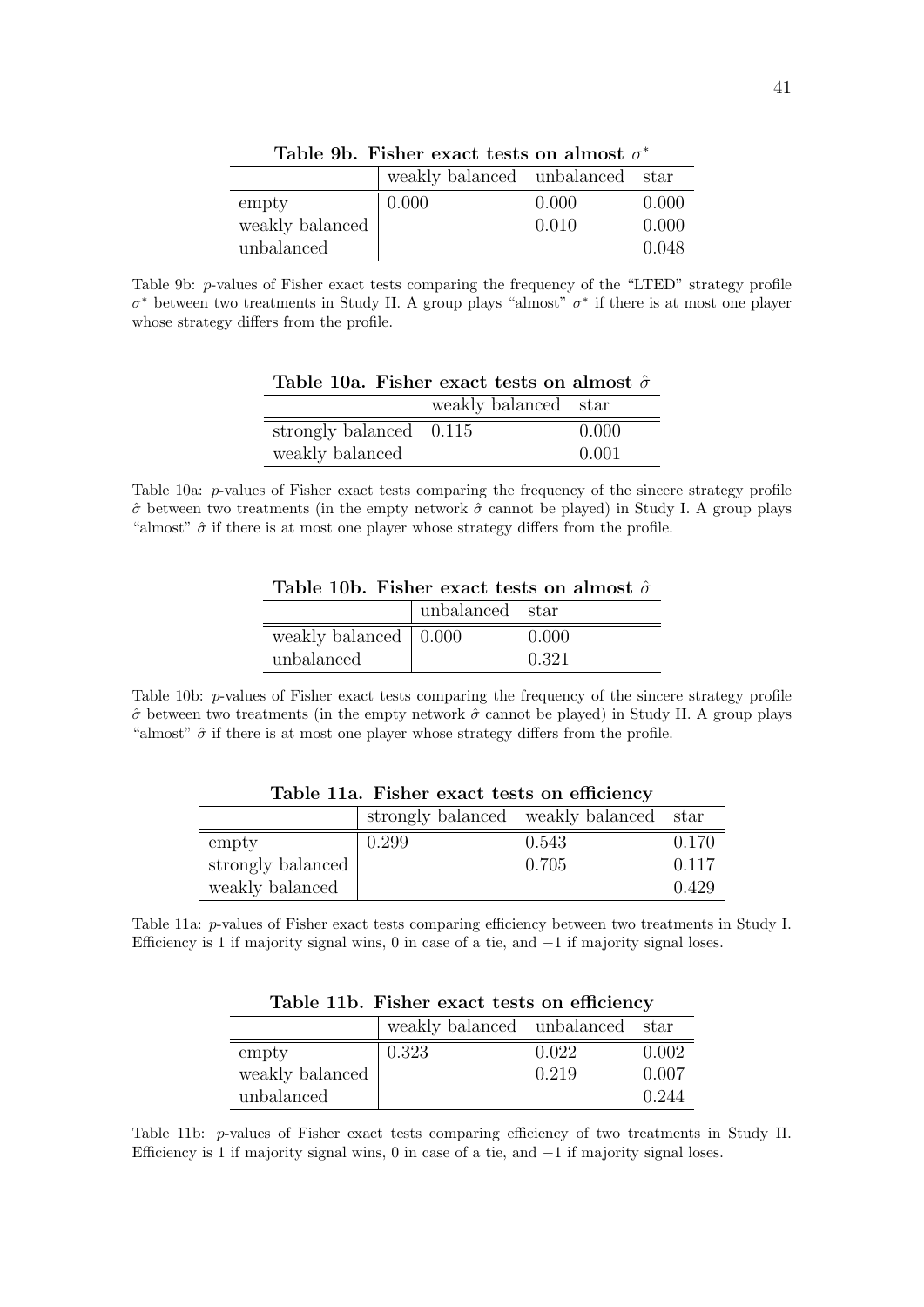|                                                   |            | ologit 1    |            | ologit 2    |
|---------------------------------------------------|------------|-------------|------------|-------------|
| Variable                                          | Coeff.     | (Std. Err.) | Coeff.     | (Std. Err.) |
| empty                                             |            |             | $-0.016$   | (0.185)     |
| strongly balanced                                 | 0.110      | (0.265)     | 0.095      | (0.238)     |
| weakly balanced                                   | 0.016      | (0.185)     |            |             |
| star                                              | $-0.236*$  | (0.141)     | $-0.252$   | (0.174)     |
| uniform signal                                    | $3.173***$ | (0.593)     | $3.173***$ | (0.593)     |
| almost uniform signal                             | $1.579***$ | (0.367)     | $1.579***$ | (0.367)     |
| Intercept cut 1                                   | $-1.296$   | (0.110)     | $-1.311$   | (0.152)     |
| Intercept cut 2                                   | $-0.492$   | (0.121)     | $-0.508$   | (0.126)     |
| N                                                 | 840        |             |            | 840         |
| Log-likelihood                                    | $-580.612$ |             |            | $-580.612$  |
| $*$ $\sim$ 0.10 $**$ $\sim$ 0.0 $***$ $\sim$ 0.01 |            |             |            |             |

Table 12a. Dependent variable: Efficiency

 ${}^*p$  < 0.10, ${}^*p$  < 0.05, ${}^*{}^*p$  < 0.01

Table 12a: Estimation results for Study I: Ordered logit. Efficiency is 1 if majority signal wins, 0 in case of a tie, and −1 if majority signal loses. Robust standard errors in parentheses adjusted for sessions. Less clusters than parameters simply mean that joint significance (Wald test) cannot be tested. The first model uses the empty network as baseline category. The second model uses the weakly balanced network as baseline category.

|                                                                                                                                                  |            | ologit 1    |             | ologit 2    |
|--------------------------------------------------------------------------------------------------------------------------------------------------|------------|-------------|-------------|-------------|
| Variable                                                                                                                                         | Coeff.     | (Std. Err.) | Coeff.      | (Std. Err.) |
| empty                                                                                                                                            |            |             | $-0.059$    | (0.140)     |
| weakly balanced                                                                                                                                  | 0.059      | (0.140)     |             |             |
| unbalanced                                                                                                                                       | $-0.276*$  | (0.164)     | $-0.335$    | (0.210)     |
| star                                                                                                                                             | $-0.711**$ | (0.319)     | $-0.770***$ | (0.243)     |
| uniform signal                                                                                                                                   | $2.027***$ | (0.135)     | $2.027***$  | (0.135)     |
| Intercept cut 1                                                                                                                                  | $-1.611$   | (0.208)     | $-1.670$    | (0.251)     |
| Intercept cut 2                                                                                                                                  | $-0.572$   | (0.122)     | $-0.631$    | (0.179)     |
| N                                                                                                                                                | 800        |             | 800         |             |
| Log-likelihood                                                                                                                                   | $-513.262$ |             | $-513.262$  |             |
| about the company of the standard company of the state of the state of the state of the state of the state of<br>والمنادمات المستحرمات المتحرمات |            |             |             |             |

Table 12b. Dependent variable: Efficiency

 ${}^*p < 0.10, {}^{**}p < 0.05, {}^{***}p < 0.01$ 

Table 12b: Estimation results for Study II: Ordered logit. Efficiency is 1 if majority signal wins, 0 in case of a tie, and −1 if majority signal loses. Robust standard errors in parentheses adjusted for sessions. Less clusters than parameters simply mean that joint significance (Wald test) cannot be tested. The first model uses the empty network as baseline category. The second model uses the weakly balanced network as baseline category.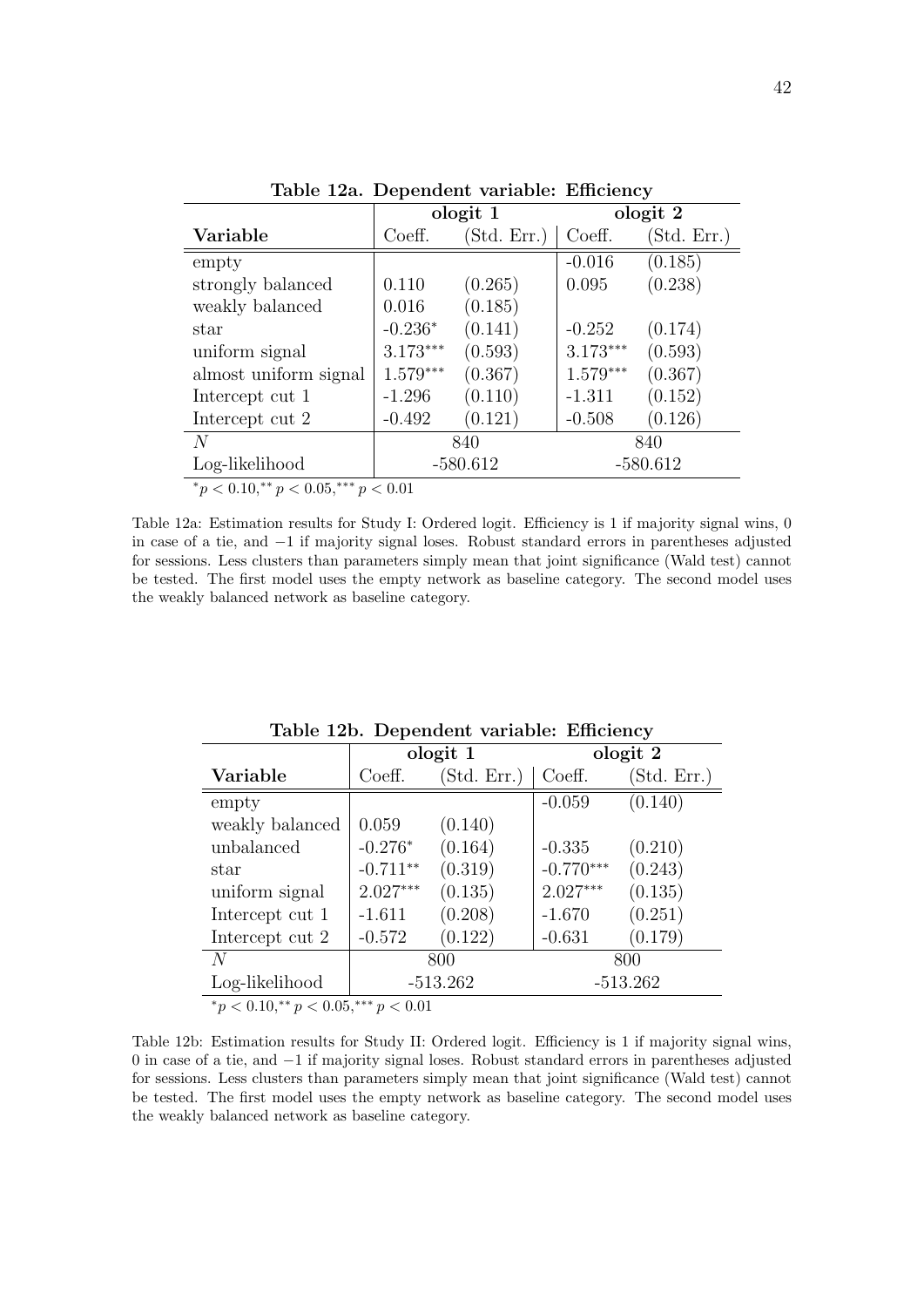| treatment                                              | win   | lose                            | EP | success     |
|--------------------------------------------------------|-------|---------------------------------|----|-------------|
| empty                                                  | 74.3% | $11.9\%$ 64.2 62.9\%            |    |             |
| strongly balanced                                      |       | $77.6\%$ 13.3\% 64.2 65.7\%     |    |             |
| weakly balanced                                        |       | $74.3\%$ 14.8\% 63.7 60.5\%     |    |             |
| star $(N = 210)$                                       |       | $68.6\%$ $18.6\%$   60.8 60.5\% |    |             |
| star with majority signal for position 1 ( $N = 132$ ) |       | $81.1\%$ $9.1\%$   65.1 62.1\%  |    |             |
| star with minority signal for position 1 $(N = 78)$    |       | $47.4\%$ $34.6\%$   53.5 57.7\% |    |             |
| Total                                                  |       | $73.7\%$ 14.6\%                 |    | 63.2 62.4\% |

Table 13a. Efficiency, expected payoff EP and success

Table 13a: Efficiency, expected payoff  $EP$ , and success in Study I. 'Win' (respectively 'lose') means that the outcome of voting is the majority signal (respectively the minority signal); in addition to the displayed categories 'win' and 'lose' the outcome can be a tie. EP can be interpreted as the likelihood in percent that the group decision matches the true state. 'Success' is the fraction of group decisions which were actually correct. If we consider reasonable values of  $EP$  to lie between the  $EP$  of a dictator who is randomly chosen from M and the  $EP$  of an efficient strategy profile, then the reasonable range is [60.0, 68.3].

Table 13b. Efficiency, expected payoff EP and success

| treatment                                             | win      | lose     | EP   | success  |
|-------------------------------------------------------|----------|----------|------|----------|
| empty                                                 | 77.0%    | $6.5\%$  | 79.5 | 70.5%    |
| w.balanced                                            | 80.5%    | $8.0\%$  | 81.0 | 81.5\%   |
| unbalanced                                            | 76.0%    | $13.5\%$ | 77.4 | 78.0%    |
| star $(N = 200)$                                      | 68.5%    | 18.0%    | 72.6 | 70.5\%   |
| star with partisan in position 1 $(N = 117)$          | $60.7\%$ | $20.5\%$ | 67.4 | $65.0\%$ |
| star with real subject in position 1 ( $N = 83$ )     | 79.5%    | 14.5%    | 80.0 | 78.3%    |
| star with majority signal for position 1 ( $N = 66$ ) | 95.5%    | $3.0\%$  | 90.9 | $90.9\%$ |
| star with minority signal for position 1 $(N = 17)$   | 17.7%    | 58.8%    | 37.6 | 29.4\%   |
| Total                                                 | 75.5%    | 11.5%    | 77.6 | 75.1\%   |

Table 13b: Efficiency, expected payoff EP, and correct outcome in Study II. 'Win' (respectively 'lose') means that the outcome of voting is the majority signal (respectively the minority signal); in addition to the displayed categories 'win' and 'lose' the outcome can be a tie. EP can be interpreted as the likelihood in percent that the group decision matches the true state. 'Success' is the fraction of group decisions which were actually correct. If we consider reasonable values of  $EP$ to lie between the  $EP$  of a dictator who is randomly chosen from M and the  $EP$  of an efficient strategy profile, then the reasonable range is [62.9, 89.6].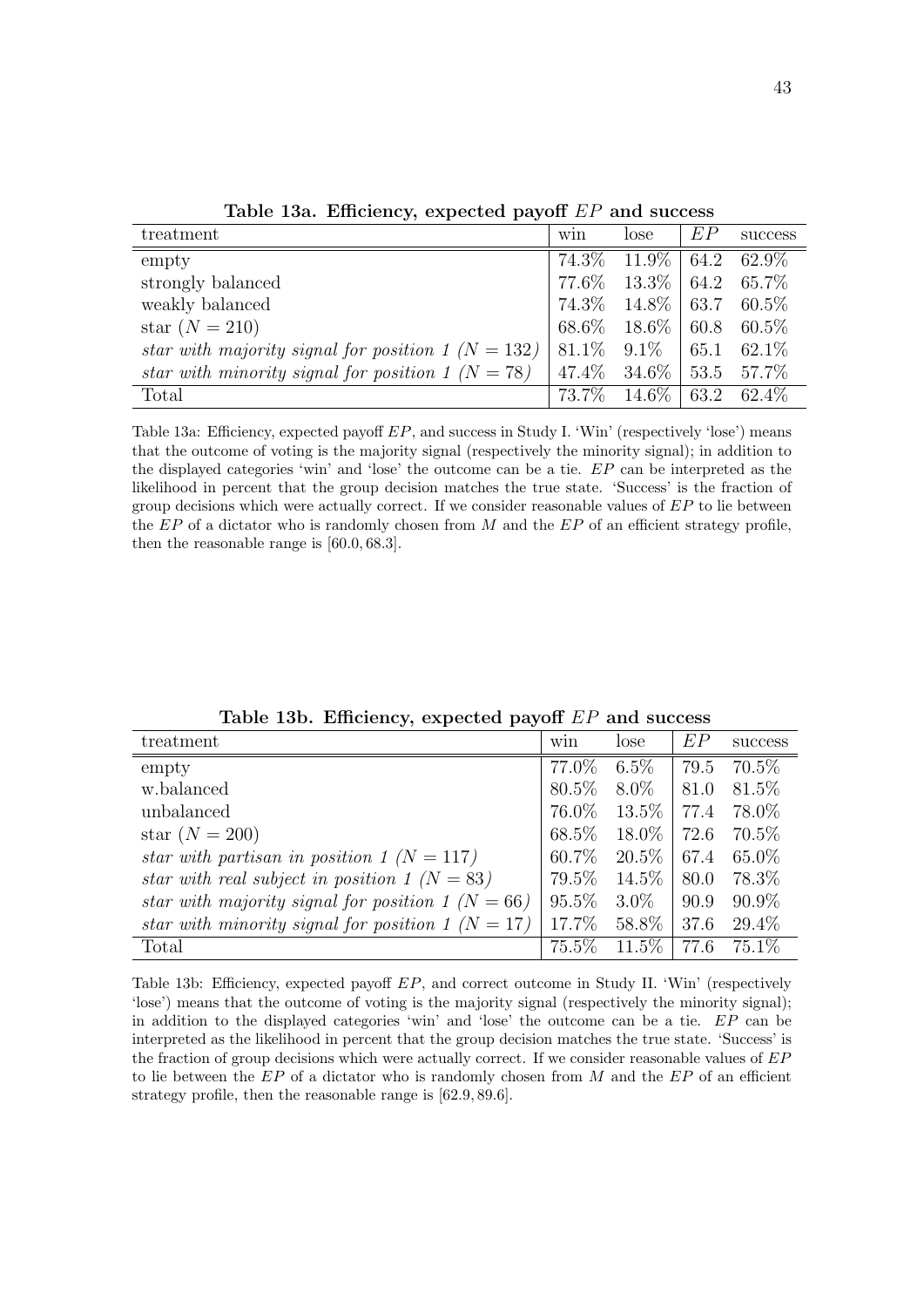|                                                                                             | OLS <sub>1</sub>            |             | OLS <sub>2</sub> |             |
|---------------------------------------------------------------------------------------------|-----------------------------|-------------|------------------|-------------|
| Variable                                                                                    | Coefficient                 | (Std. Err.) | Coefficient      | (Std. Err.) |
| empty                                                                                       |                             |             | $-0.231$         | (0.644)     |
| strongly balanced                                                                           | $-0.110$                    | (1.489)     | $-0.341$         | (1.196)     |
| weakly balanced                                                                             | 0.231                       | (0.644)     |                  |             |
| star                                                                                        | $-1.356*$                   | (0.646)     | $-1.587*$        | (0.678)     |
| uniform signal                                                                              | 33.309***                   | (0.506)     | 33.309***        | (0.506)     |
| almost uniform signal                                                                       | 18.202***                   | (1.680)     | 18.202***        | (1.680)     |
| Intercept                                                                                   | 54.272***                   | (0.567)     | 54.503***        | (0.424)     |
| N                                                                                           | 840                         |             | 840              |             |
| $R^2$                                                                                       | 0.534                       |             | 0.534            |             |
| $p$ -value F-test                                                                           | 0.000<br>0.000              |             |                  |             |
| $\omega$ . $\Omega$ and $\omega$ and $\omega$ . $\Omega$ $\Omega$ $\mathbf{F}$ and $\omega$ | $\sim$ $\sim$ $\sim$ $\sim$ |             |                  |             |

Table 14a. Dependent variable: Expected payoff EP

 ${}^*p$  < 0.10, ${}^*p$  < 0.05, ${}^*{}^*p$  < 0.01

Table 14a: Estimation results for Study I: OLS with expected payoff EP as dependent variable. Robust standard errors in parentheses adjusted for sessions. The first model uses the empty network as baseline category. The second model uses the weakly balanced network as baseline category.

|                                                       | OLS <sub>1</sub> |             | OLS <sub>2</sub> |             |  |
|-------------------------------------------------------|------------------|-------------|------------------|-------------|--|
| Variable                                              | Coefficient      | (Std. Err.) | Coefficient      | (Std. Err.) |  |
| empty                                                 |                  |             | 0.754            | (0.796)     |  |
| weakly balanced                                       | $-0.754$         | (0.796)     |                  |             |  |
| unbalanced                                            | $-3.528**$       | (0.997)     | $-2.773**$       | (0.915)     |  |
| star                                                  | $-7.703*$        | (2.847)     | $-6.949**$       | (2.219)     |  |
| uniform signal                                        | $31.214***$      | (0.844)     | $31.214***$      | (0.844)     |  |
| Intercept                                             | 64.411***        | (1.312)     | 63.656***        | (1.625)     |  |
| N                                                     | 800              |             | 800              |             |  |
| $R^2$                                                 | 0.347            |             | 0.347            |             |  |
| * $\approx 0.10$ ** $\approx 0.05$ *** $\approx 0.01$ |                  |             |                  |             |  |

Table 14b. Dependent variable: Expected payoff EP

 ${}^*p$  < 0.10, ${}^*p$  < 0.05, ${}^*{}^*p$  < 0.01

Table 14b: Estimation results for Study II: OLS with expected payoff EP as dependent variable. Robust standard errors in parentheses adjusted for sessions. The first model uses the empty network as baseline category. The second model uses the weakly balanced network as baseline category.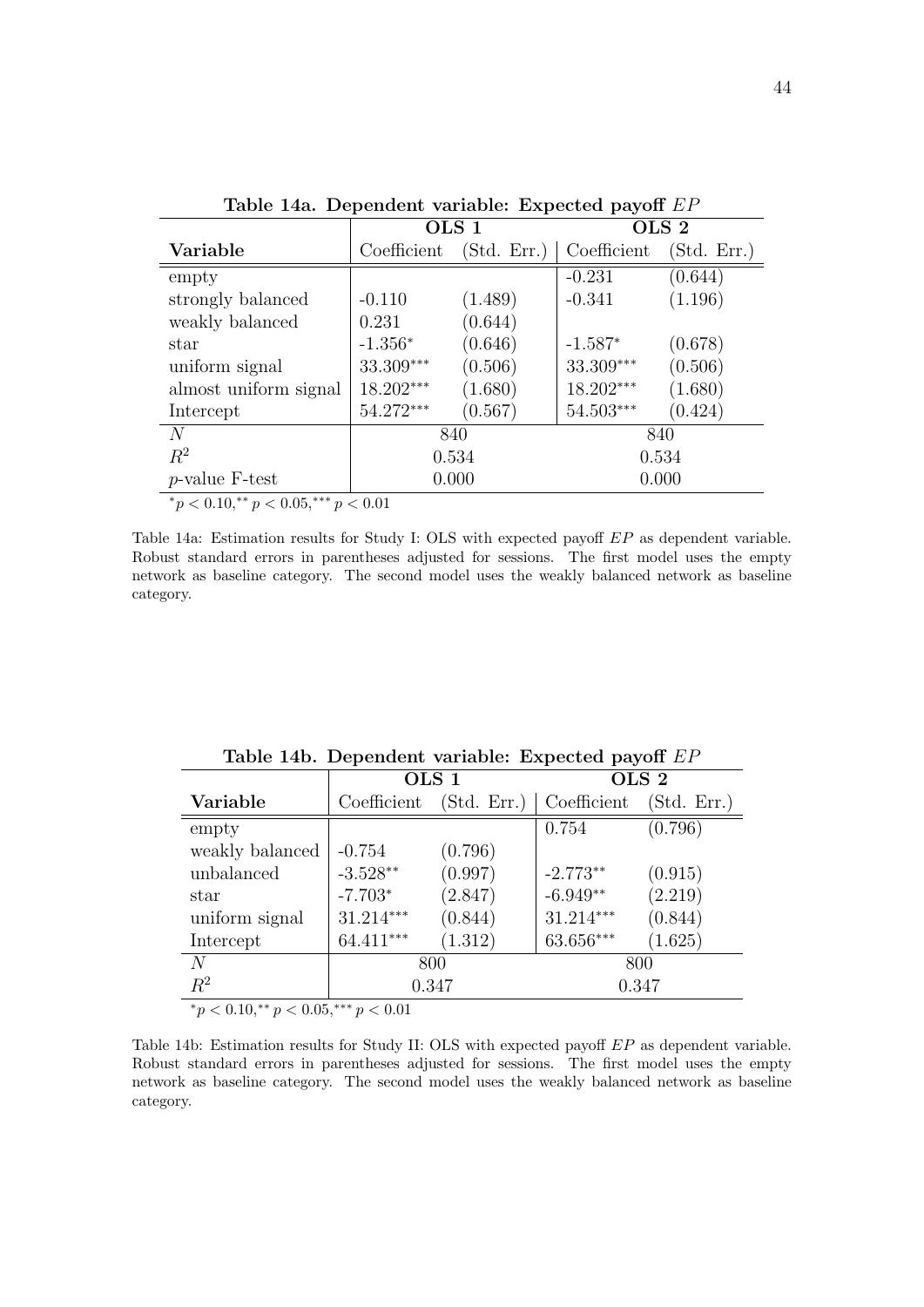|             | vote difference | "wrong" experts | "wrong" non-experts | preventable |
|-------------|-----------------|-----------------|---------------------|-------------|
| empty       | 0.74            | 2.26            | 1.11                | 51.9%       |
| $(N = 54)$  |                 |                 |                     |             |
| s. balanced | 1.09            | 2.19            | 2.04                | 72.3%       |
| $(N = 47)$  |                 |                 |                     |             |
| w. balanced | 1.24            | 2.22            | 1.87                | 59.3%       |
| $(N = 54)$  |                 |                 |                     |             |
| star        | 1.41            | 2.15            | 2.05                | 60.6%       |
| $(N = 66)$  |                 |                 |                     |             |
| Total       | 1.14            | 2.20            | 1.77                | 60.6%       |
| $(N = 221)$ |                 |                 |                     |             |

Table 15a. Avoidability of inefficiency

Table 15a: Avoidability of inefficiency in Study I. The variable 'vote difference' refers to the absolute difference of the number of votes. A vote difference of, e.g., 2 means that the minority signal has received two more votes than the majority signal; and a vote difference of 0 means that a tie has occurred. The label "wrong" refers to an agent who voted for the minority signal. The table reports the mean of these variables over all inefficient cases, i.e., for all groups where the majority signal did not receive a majority of votes. Column 5 'preventable' reports the fraction of groups that would have avoided an inefficient outcome if all "wrong" non-experts abstained.

|             | vote difference | "wrong" experts | "wrong" non-experts | preventable |
|-------------|-----------------|-----------------|---------------------|-------------|
| empty       | 0.33            | 1.09            | 1.13                | $76.1\%$    |
| $(N = 46)$  |                 |                 |                     |             |
| w. balanced | 0.56            | 1.13            | 2.05                | 87.2%       |
| $(N = 39)$  |                 |                 |                     |             |
| unbalanced  | 0.75            | 0.98            | 2.06                | 91.7%       |
| $(N = 48)$  |                 |                 |                     |             |
| star        | 0.95            | 0.90            | 2.30                | 87.3%       |
| $(N = 63)$  |                 |                 |                     |             |
| Total       | 0.68            | 1.01            | 1.92                | 85.7%       |
| $(N = 196)$ |                 |                 |                     |             |

Table 15b. Avoidability of inefficiency

Table 15b: Extent of inefficiency in Study II. The variable 'vote difference' refers to the absolute difference of the number of votes. A vote difference of, e.g., 2 means that the minority signal has received two more votes than the majority signal; and a vote difference of 0 means that a tie has occurred. The label "wrong" refers to an agent who voted for the minority signal. The table reports the mean of these variables over all inefficient cases, i.e., for all groups where the majority signal did not receive a majority of votes. Column 5 'preventable' reports the fraction of groups that would have avoided an inefficient outcome if all "wrong" non-experts abstained.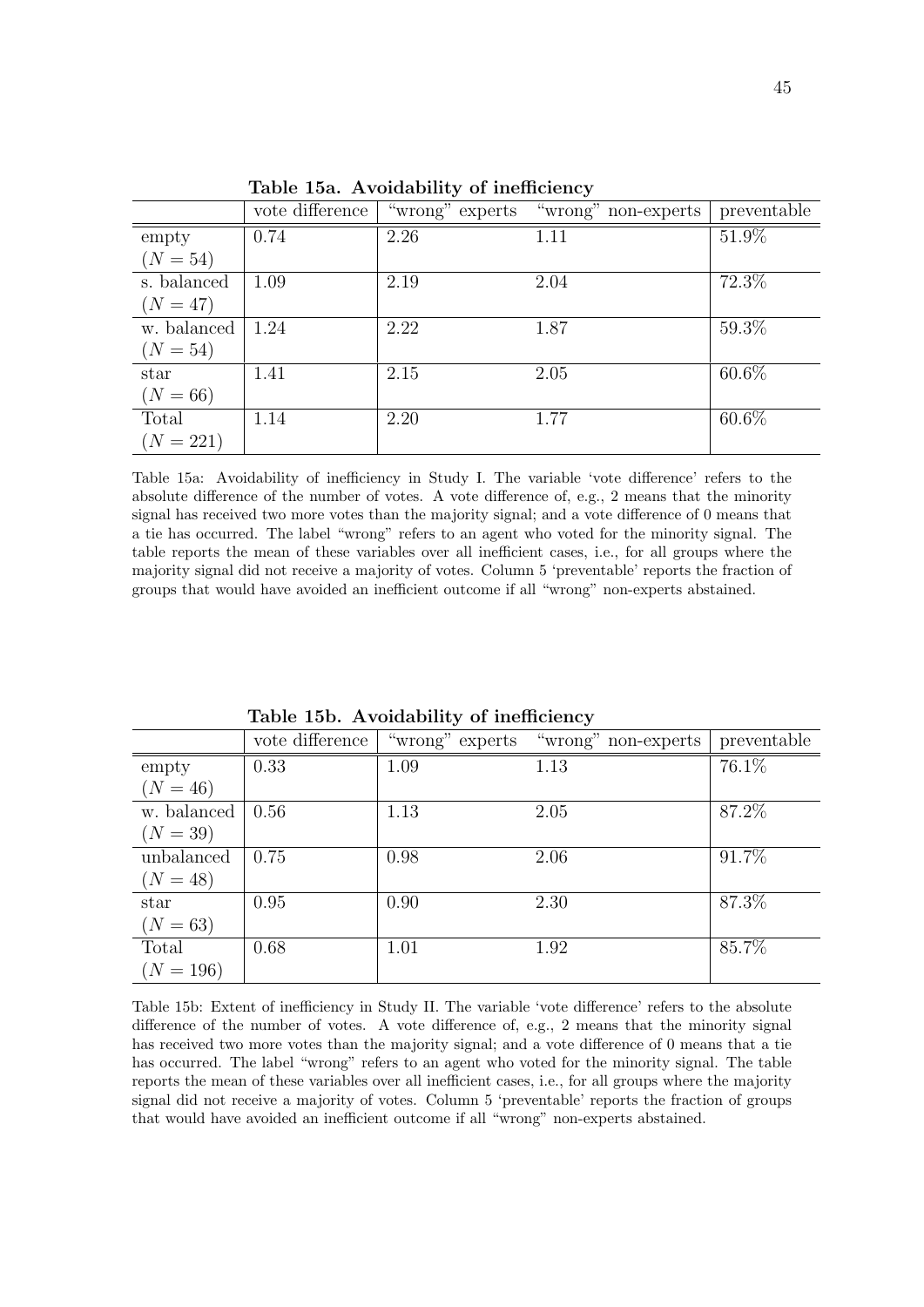# B Proofs

#### Proof of Proposition 5.1

We first show that  $\sigma^{*,m}$  is an equilibrium for any odd m. We start with showing that the experts  $j \in M$  indeed prefer to vote their signal, then we turn to showing that that non-experts indeed prefer to abstain.

W.l.o.g. consider an expert j who has received signal  $A^*$ . He is pivotal if and only if A wins by one vote  $(m \text{ is odd})$ . This happens if and only if there is a set of experts S of size  $\frac{m-1}{2}$  who have received signal  $A^*$  as well, while the  $\frac{m-1}{2}$  remaining experts  $M \setminus (S \cup \overline{j})$  have received the signal  $B^*$ . Given that we are in this case  $(j$  has received signal  $A^*$ , all agents in S have received signal  $A^*$ , and all agents in  $M \setminus (S \cup j)$  have received signal  $B^*$ ), A is weakly more likely to be true than B if and only if

$$
p_j \cdot \sum_{S \subset M \setminus j: |S| = \frac{m-1}{2}} \prod_{i \in S} p_i \cdot \prod_{k \in M \setminus (S \cup j)} (1 - p_k) \ge (1 - p_j) \cdot \sum_{Q \subset M \setminus j: |Q| = \frac{m-1}{2}} \prod_{i \in Q} (1 - p_i) \cdot \prod_{k \in M \setminus (Q \cup j)} p_k.
$$
\n(B.1)

Observing that

$$
\sum_{S \subset M \setminus j:|S|=\frac{m-1}{2}} \prod_{i \in S} p_i \cdot \prod_{k \in M \setminus (S \cup j)} (1-p_k) = \sum_{Q \subset M \setminus j:|Q|=\frac{m-1}{2}} \prod_{k \in M \setminus (Q \cup j)} p_k \cdot \prod_{i \in Q} (1-p_i)
$$

yields that (B.1) holds if and only if  $p_j \geq 1 - p_j$ , which holds by assumption. Thus,  $j \in M$  does not deviate from voting the received signal.

Now, we turn to a non-expert  $i \in V \setminus M$ . Suppose w.l.o.g. that he has received signal  $A^*$ . Then he is pivotal if and only if B wins by one vote under  $\sigma^{*,m}$ . This happens if and only if there is a set of experts  $S \subset M$  of size  $\frac{m-1}{2}$  who has received signal  $A^*$  and the  $\frac{m+1}{2}$  remaining experts  $M \setminus S$  have received signal  $B^*$ . Given that we are in this case (i and all experts in S have received signal  $A^*$  and all experts in  $M \setminus S$  have received signal  $B^*$ ), A is weakly less likely to be true than B if and only if

$$
p_i \cdot \sum_{S \subset M: |S| = \frac{m-1}{2}} \prod_{j \in S} p_j \cdot \prod_{k \in M \setminus S} (1 - p_k) \le (1 - p_i) \cdot \sum_{Q \subset M: |Q| = \frac{m-1}{2}} \prod_{j \in Q} (1 - p_j) \cdot \prod_{k \in M \setminus Q} p_k. \tag{B.2}
$$

For every summand  $S$  on the LHS there is a summand  $Q$  on the RHS which almost coincides but differs in two factors, e.g.

$$
S: p_1p_2...p_{\frac{m-1}{2}} \cdot (1-p_{\frac{m+1}{2}})(1-p_{\frac{m+3}{2}})...(1-p_m) \cdot p_i
$$
  
\n
$$
Q: (1-p_m)(1-p_{m-1})...(1-p_{\frac{m+3}{2}}) \cdot p_{\frac{m+1}{2}}p_{\frac{m-1}{2}}...p_1 \cdot (1-p_i)
$$

differ in the factors  $p_i$  and  $(1 - p_i)$  and the factors  $p_{\frac{m+1}{2}}$  and  $(1 - p_{\frac{m+1}{2}})$ . For a pair S, Q that differs in the factor  $p_k$  and  $(1-p_k)$ , besides  $p_i$  and  $(1-p_i)$ , let  $k(S) := k$  and let  $\alpha(S) > 0$  be the common part common part of S and Q. Then we can reorganize (B.2) by subtracting the right-hand side (RHS) on both sides and expressing the common and different part of each pair as follows:

$$
\sum_{S \subset M:|S|=\frac{m-1}{2}} \alpha(S) \cdot [(1 - p_{k(S)}) \cdot p_i - p_{k(S)} \cdot (1 - p_i)] \le 0.
$$
 (B.3)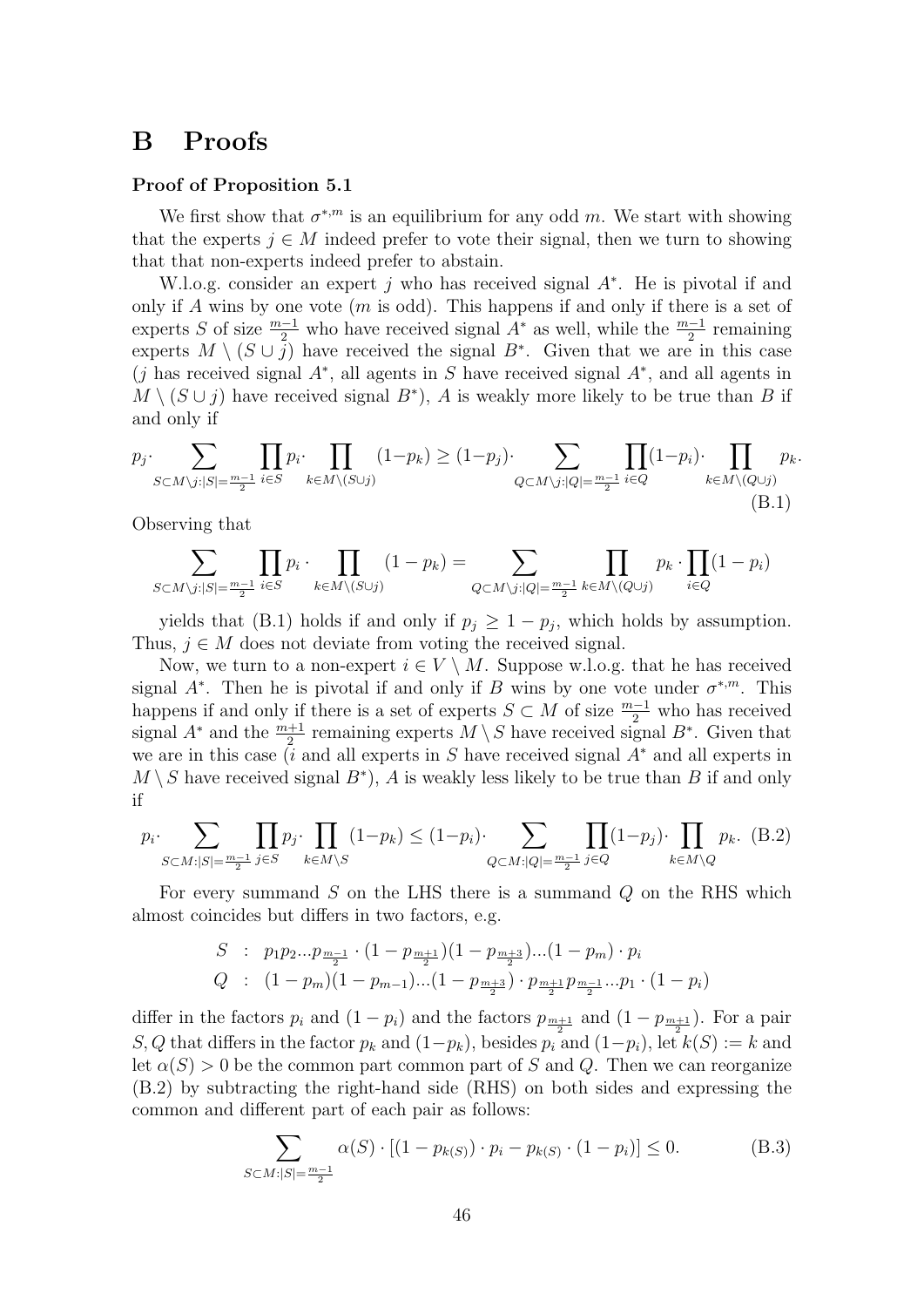We observe that  $(1 - p_{k(S)}) \cdot p_i \leq p_{k(S)} \cdot (1 - p_i)$  for  $p_i \leq p_{k(S)}$ , which holds by assumption because signal precision of non-expert  $i$  is by definition smaller than of any expert  $k(S)$ . Thus, B.3 holds. Hence, for a non-expert i pivotality implies that the outcome of the vote is more likely to be correct than what he can induce with a deviation.

We now show that  $\sigma^{*,m}$  is efficient if and only if the following condition holds: (\*)  $\prod_{j\in M'}$  $p_j$  $\frac{p_j}{1-p_j} \geq \prod_{k \in V \setminus M'} \frac{p_k}{1-p_k}$  $\frac{p_k}{1-p_k}$ , where  $M' := \{j_{\frac{m+1}{2}}, j_{\frac{m+3}{2}}, ..., j_m\} \subseteq M$  is the set of the  $\frac{m+1}{2}$  experts with the lowest signal precision.

For a given draw of nature denote by  $S$  the set of agents who have received signal A∗ . Generally, a strategy profile is efficient if and only if the outcome is A whenever A is more likely to be the true state than B, i.e. whenever

$$
\sum_{j\in S} \log\left(\frac{p_j}{1-p_j}\right) > \sum_{k\in V\setminus S} \log\left(\frac{p_k}{1-p_k}\right) \tag{B.4}
$$

and the outcome is  $B$  whenever inequality  $B.4$  is reversed (e.g., Shapley and Grofman, 1984, Theorem II).

Suppose,  $\sigma^{*,m}$  is efficient. Consider the draw of nature  $S = M'$ , i.e. in which all members of  $M'$  have received signal  $A^*$ , while all others have received signal  $B^*$ . Since  $m' > \frac{m}{2}$  $\frac{m}{2}$ , A wins under  $\sigma^{*,m}$ . By efficiency it must hold that  $\sum_{j\in S}\log(\frac{p_j}{1-p_j}) \ge$  $\sum_{k \in V \setminus S} \log(\frac{p_k}{1-p_k})$ , which is equivalent to  $\prod_{j \in M'}$  $p_j$  $\frac{p_j}{1-p_j}$  ≥  $\prod_{k\in V\setminus M'} \frac{p_k}{1-p_k}$  $\frac{p_k}{1-p_k}$ , i.e. condition  $(*)$  is satisfied.

Now suppose condition  $(*)$  is satisfied. Since M' is the smallest majority of experts with the least expertise, any set  $S \supseteq M'$  holds more expertise than M' such that condition (\*) is equivalent to  $\sum_{j\in S} \log(\frac{p_j}{1-p_j}) \ge \sum_{k\in V\setminus S} \log(\frac{p_k}{1-p_k})$  if and only if  $|M \cap S| > \frac{m}{2}$  $\frac{m}{2}$ . Take any draw of nature and denote by S the set of agents who have received signal A<sup>\*</sup>. Suppose first that inequality B.4 holds. Then by  $(*), |M \cap S| > \frac{m}{2}$ 2 holds. Under  $\sigma^{*,m}$  the outcome is A. Suppose the reverse of inequality B.4 holds. Then by  $(*), |M \cap S| < \frac{m}{2}$  $\frac{m}{2}$  holds and B wins. Hence,  $\sigma^{*,m}$  is efficient.

Finally, we show that letting the number of experts  $m$  grow in this strategy profile  $\sigma^{*,m}$ , the probability of an efficient outcome approaches one.

For every m, the probability of an efficient outcome under  $\sigma^{*,m}$  is larger than in the hypothetical case that every expert in M has signal precision  $p_m > 0.5$  (which is the lowest among the experts) and also votes her signal. For the hypothetical case, the Condorcet Jury theorem applies, showing that the probability of a correct decision approaches one as  $m \to \infty$ . Hence, this is also true for  $\sigma^{*,m}$ .

 $\Box$ 

#### Proof of Proposition 5.2

Strong balancedness. We first show equivalence between strong balancedness and efficiency of  $\hat{\sigma}$ .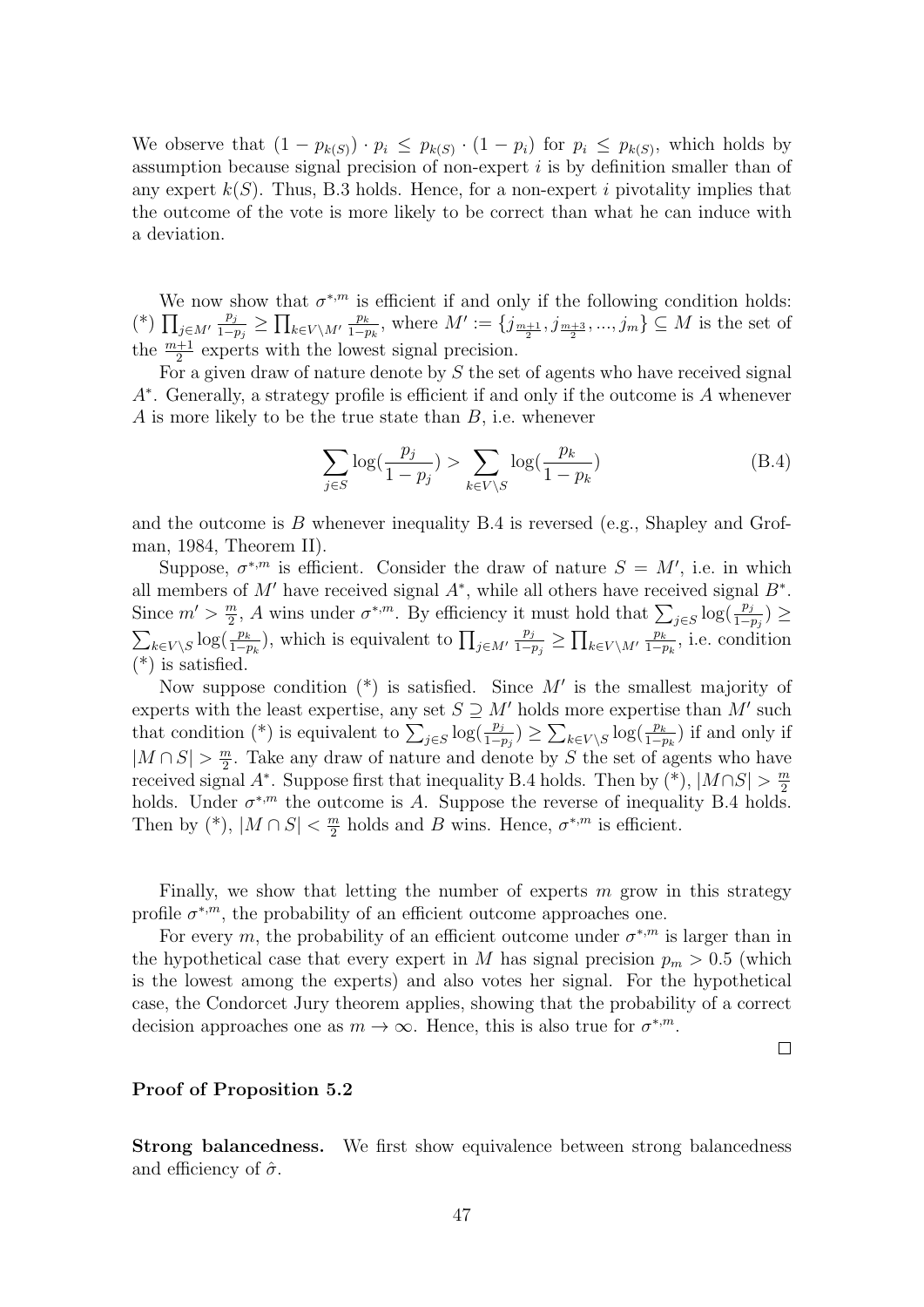For a given draw of nature denote by  $S$  the set of experts who have received signal A<sup>∗</sup> . Generally, a strategy profile is efficient if and only if the outcome is A whenever  $A$  is more likely to be the true state than  $B$ , i.e. whenever

$$
\sum_{j \in S} \log(\frac{p_j}{1 - p_j}) > \sum_{k \in V \setminus S} \log(\frac{p_k}{1 - p_k})
$$
(B.5)

and the outcome is  $B$  whenever inequality  $B.5$  is reversed (e.g., Shapley and Grofman, 1984, Theorem II). Now, consider that under  $\hat{\sigma}$  an agent i votes A if and only if he is a believer of the group S who have received signal  $A^*$ , i.e.  $i \in V^+(S)$ . Indeed, a voter  $i \in V$  votes A if and only if A has the higher posterior probability to be the true state of the world given i's information, which is  $\sum_{j \in (V_i \cup i) \cap S} \log(\frac{p_j}{1-p_j})$  $\sum_{k\in (V_i\cup i)\setminus S}\log(\frac{p_k}{1-p_k}),$  which is the definition of  $i\in V^+(S)$ . Hence, the number of A votes is  $|V^+(S)|$ , while the number of B votes is  $|V^-(S)|$  (again, for the draw of nature that gives signal  $A^*$  to S and signal  $B^*$  to  $V \setminus S$ .

If inequality B.5 holds, then strong balancedness implies  $|V^+(S)| > |V^-(S)|$  such that A receives a majority of votes. If inequality B.4 is reversed, then by strong balancedness B receives a majority of votes. If the RHS and LHS of inequality B.5 are equal, then both states of the world are equally likely and any outcome is consistent with efficiency. Hence, strong balancedness implies efficiency of  $\hat{\sigma}$ .

 $\sum_{i\in S}\log(\frac{p_i}{1-p_i})$  >  $\sum_{j\in V\setminus S}\log(\frac{p_j}{1-p_j})$ , but  $|V^+(S)| \leq |V^-(S)|$ . Suppose all  $i \in S$ Now, suppose that g is not strongly balanced. Then there is a set  $S \subseteq V$  with receive signal  $A^*$  and all  $j \in V \setminus S$  receive signal  $B^*$ . Then  $\hat{\sigma}$  leads to outcome B or to a tie, while A is more likely to be true. Hence, efficiency of  $\hat{\sigma}$  requires strong balancedness. (We have established that  $\hat{\sigma}$  is efficient if and only if the network is strongly balanced.)

Efficiency of a strategy profile implies that it is an equilibrium, since every player's expected utility is maximal.

Weak balancedness. Suppose weak balancedness is violated, i.e. there is a voter  $i \in V$  and a set  $Q \in \mathcal{Q}_i$ , such that there is no corresponding set of agents S with  $Q \subseteq S \in \mathcal{S}_i$  and  $\prod_{j \in S}$  $p_j$  $\frac{p_j}{1-p_j} \geq \prod_{k \in V \setminus S} \frac{p_k}{1-p_k}$  $\frac{p_k}{1-p_k}$ , i.e. which is weakly better informed than the complementary set. Then  $\forall S \in \mathcal{S}_i$ , we have  $\sum_{j \in S} \log(\frac{p_j}{1-p_j}) < \sum_{k \in V \setminus S} \log(\frac{p_k}{1-p_k})$ and  $S_i \neq \emptyset$  because  $\mathcal{Q}_i \neq \emptyset$  by assumption.

Consider a draw of nature such that within  $i$ 's neighborhood all voters in  $Q$  have received signal  $A^*$  and all others  $(V_i \cup i) \setminus Q$  have received signal  $B^*$ . Since  $i \in V^+(S)$ for  $Q \subseteq S \in \mathcal{S}_i$ , it also holds that  $i \in V^+(Q)$ , and i will vote for A under  $\hat{\sigma}$ .

Consider the deviation of  $i$  to vote  $B$  in this case (i.e. when from his own signal and the messages of  $V_i$ , i infers that within  $(V_i \cup i)$  exactly subset Q has received signal  $A^*$ ). Let X denote the set of other agents  $j \in V \setminus (V_i \cup i)$  who have received signal  $A^*$ . If  $(Q \cup X) \notin \mathcal{S}_i$ , then the deviation has not affected the outcome since it is not the case that there is a slight majority for alternative A under  $\hat{\sigma}$ . If  $(Q \cup X) \in \mathcal{S}_i$ , then the deviation has turned the outcome from A to B, or from A to a tie, or from a tie to B. This improves expected utility if the probability that B is the true state is larger than that A is true. By the property that  $\forall S \in \mathcal{S}_i$ , we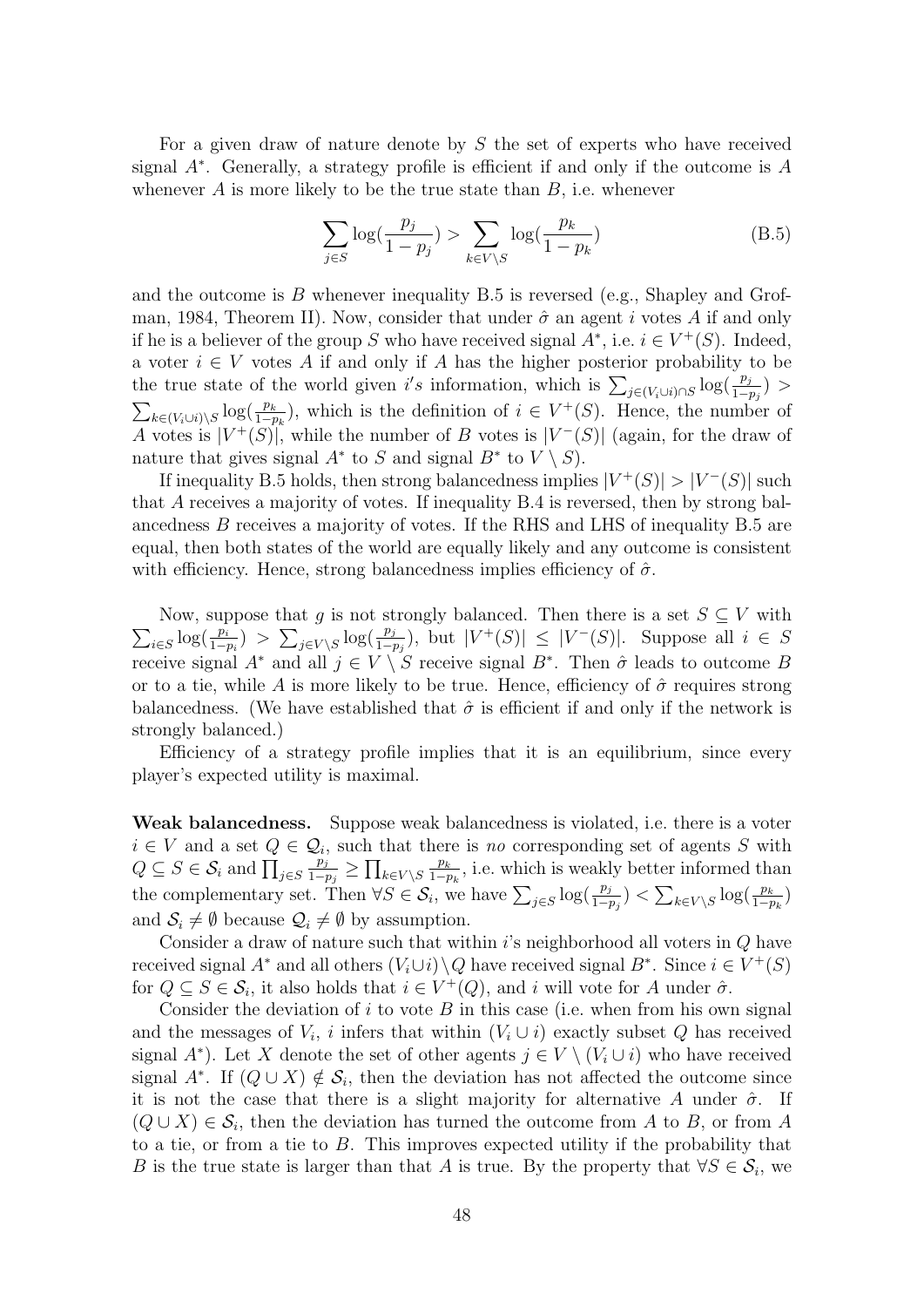have  $\sum_{j\in S} \log(\frac{p_j}{1-p_j}) < \sum_{k\in V\setminus S} \log(\frac{p_k}{1-p_k}), B$  is indeed more likely to be true than A. Hence, when weak balancedness is violated there is a beneficial deviation from  $\hat{\sigma}$ .

 $\Box$ 

#### Proof of Proposition 5.3

We show existence of inefficient strategy profiles with the network introduced in Example 3 and extensions of it. For any  $t = 1, 2, ...$  we consider a network with two experts of degree  $2t$ ,  $1+2t$  experts of degree zero and 4t non-experts of degree one. For  $t = 1$  this is exactly the network depicted in Figure 2. All experts have signal quality  $p_i = p > 0.5$ , all non-experts signal quality  $p_i = 0.5$ . For any  $t = 1, 2, ...,$ denote the corresponding game by  $\Gamma^t$  and the sincere strategy profile in that game by  $\hat{\sigma}^t$ .

Under  $\hat{\sigma}^t$ , 3+6t agents participate in the vote. If the two senders receive the same signal, say  $A^*$ , then A is the outcome since the two senders induce  $2*(1+2t) \geq 2+3t$ A-votes. If both senders receive different signals,  $A^*$  and  $B^*$ , then A wins if and only if A receives  $k \geq 1 + t$  votes of the  $1 + 2t$  experts with degree zero. Supposing that A is the true state, the probability that the outcome is A provides the general probability that the outcome coincides with the true state since  $\hat{\sigma}^t$  treats A and B interchangeably. Thus, under  $\hat{\sigma}^t$  the probability that the outcome coincides with the true state is

$$
EU(\hat{\sigma}^t) = p^2 \ast 1 + 2p(1-p) \sum_{k=t+1}^{2t+1} {2t+1 \choose k} p^k (1-p)^{2t+1-k} + (1-p)^2 \ast 0. \quad (B.6)
$$

**Inefficiency.** We establish inefficiency of  $\hat{\sigma}^t$  for any t and also in the limit. (Recall that a strategy profile is efficient if and only if for any draw of nature it selects the outcome that maximizes the probability to match the true state.) Consider the draw of nature in which both senders receive signal  $A^*$  and all other experts receive signal B<sup>∗</sup>. An efficient strategy profile would implement (the majority signal)  $B^*$ , but  $\hat{\sigma}^t$ leads to A.

For an efficient strategy profile  $\sigma^t$  the probability that the outcome coincides with the true state is below one for finite t, but converges to one for growing t, i.e.  $\lim_{t\to\infty} EU(\sigma^t) = 1$  when  $\sigma^t$  efficient. Under  $\hat{\sigma}^t$ , when both senders happen to receive the incorrect signal, then the outcome does not coincide with the true state. Thus, the probability of implementing the incorrect outcome under  $\hat{\sigma}^t$  is at least  $(1-p)^2$ , which is independent of t. Hence,  $\lim_{t\to\infty} EU(\hat{\sigma}^t) \leq 1-(1-p)^2 < 1$ , i.e. inefficiency does not vanish for growing  $t$ .

Now, we establish that  $\hat{\sigma}^t$  is an equilibrium for any t. We show first that there is no profitable deviation that occurs on the voting stage only. Then we show that there is no profitable deviation that affects both stages voting and communication.

Deviations on the voting stage only. Consider a voter  $i \in V$  who considers to deviate from  $\hat{\sigma}^t$  by changing his voting strategy  $v_i$ . This can be a non-expert who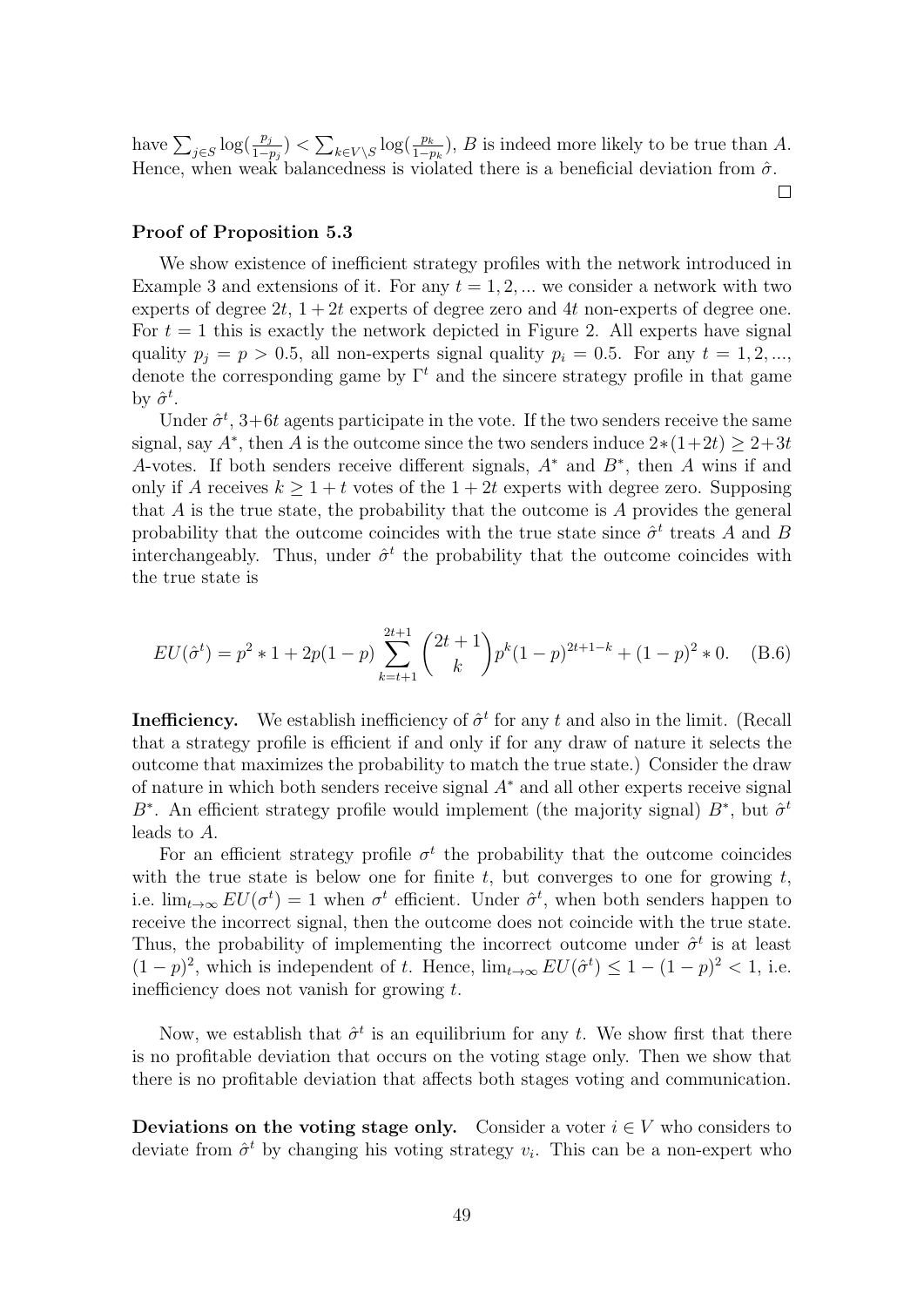does not follow the received message or an expert who does not vote the received signal, but chooses some different strategy instead.

Suppose one sender (i.e. a voter with  $p_j = p > 0.5$  and  $d_j = 2t$ ) receives signal  $A^*$  and the other sender receives signal  $B^*$ . Then A receives more votes than B under  $\hat{\sigma}^t$  if and only if more experts with degree zero (i.e. voters with  $p_j = p > 0.5$ and  $d_j = 0$ ) have received signal  $A^*$ . Hence, when the two senders have not received the same signal, then  $\hat{\sigma}^t$  always implements the majority signal and thus induces the outcome that is more likely to be true. Hence, if there is a beneficial deviation, then it must also change outcomes in which both senders have received the same signal.

Suppose that both senders have received the same signal, say  $A^*$ . Then the number of A-votes under  $\hat{\sigma}^t$  is at least  $2 + 4t$  (since two senders, and  $2 * 2t$  nonexperts vote for A) and the number of B-votes is hence at most  $3+6t-(2+4t)=$  $1 + 2t$ . The number of A-votes thus exceeds the number of B-votes by at least  $2 + 4t - (1 + 2t) = 1 + 2t > 3$  votes. Hence, a single agent who changes her vote cannot affect the outcome if the two senders have received the same signal.

Taken together a deviation that only changes one vote is neither beneficial if both senders have received the same signal nor if they have received different signals. This precludes deviation incentives of non-experts, of experts with degree zero, as well as of senders who consider to deviate in their voting behavior only, i.e. all deviations that happen on the voting stage only. We now turn to deviations that also affect the communication stage, i.e. which involve a sender who does not truthfully transmit her signal, and show that any of those is neither beneficial.<sup>36</sup>

Deviations on both stages. Consider a sender  $j \in V$  with  $d_j > 0$ . This expert has  $(3 \times 3)^2 = 81$  strategies because she chooses one of three messages and one of three voting actions after receiving one of two signals.<sup>37</sup> To evaluate different strategies we can assume w.l.o.g. that the expert has received signal A<sup>∗</sup> because neither the utility function nor the strategy profile depends on the label of the alternatives. This reduces the number of strategies to the following nine:  $(m_j(A^*), v_j(A^*)) \in$  $\{(A, A), (A, B), (A, \emptyset), (B, A), (B, B), (B, \emptyset), (\emptyset, A), (\emptyset, B), (\emptyset, \emptyset)\}.$  The first strategy  $(A, A)$  is sincere and hence not a deviation. The strategies  $(A, B)$  and  $(A, \emptyset)$  only involve deviations on the voting stage and are hence not beneficial by the paragraph above. This leads to the following six remaining deviations  $\tilde{\sigma}$  and their corresponding expected utilities  $EU(\tilde{\sigma}^t)$ :<sup>38</sup>

 $36$ For large t this is simple to show. In the case in which the deviating agent receives the correct signal, say  $A^*$ , and the other sender receives the incorrect signal, the probability that the outcome is  $A$  approaches zero for growing  $t$ . Hence, the expected utility of any such deviation is bounded from above by  $\lim_{t\to\infty} EU(\tilde{\sigma}^t) \leq 1 - p(1-p)^2 < 1 - (1-p)^2 = \lim_{t\to\infty} EU(\hat{\sigma}^t)$ .

<sup>&</sup>lt;sup>37</sup>In general, voters with positive degree  $d_i > 0$  have more pure strategies. In this example, the senders are linked to non-experts (i.e voters i with  $p_i = 0.5$ ) who are assumed by convention not to send a message under  $\hat{\sigma}^t$ . Since a message of an uninformed voter is meaningless, a change of convention would not affect the result.

<sup>38</sup>Deviations that involve to vote and/or communicate an alternative unconditionally, i.e. independent of the signal, need not be considered here because of the symmetry between the alternatives. Indeed, if it is beneficial to vote  $B$  after receiving  $A^*$ , then it is also beneficial to vote A after receiving B<sup>∗</sup> , which is to vote the opposite of the signal. Similarly, there is no need to consider strategies that involve the empty message and/or to abstain only after one of the two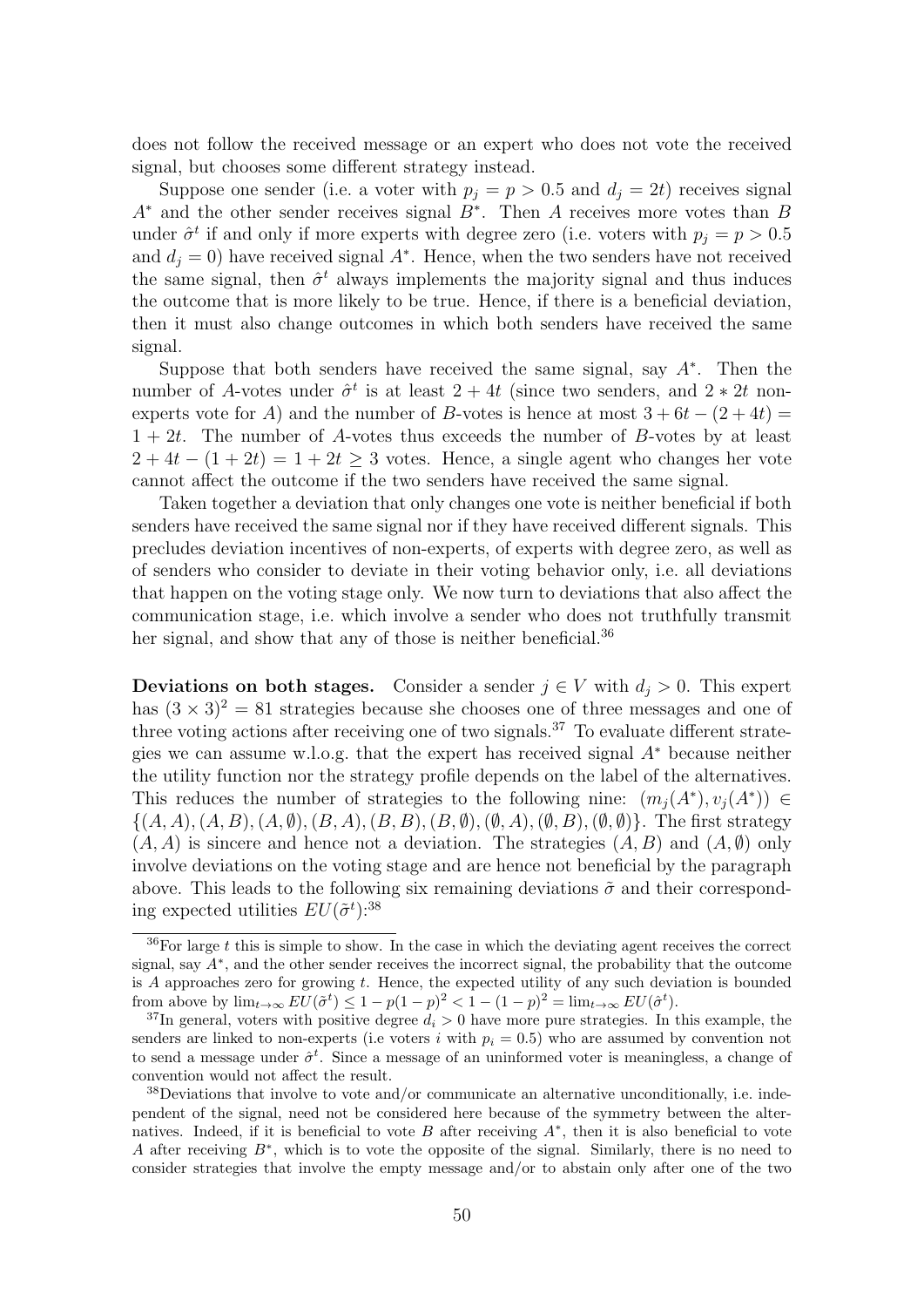1. Sender j sends the opposite message and votes the signal.

$$
EU(\tilde{\sigma}^t) = p^2 \sum_{k=t}^{2t+1} {2t+1 \choose k} p^k (1-p)^{2t+1-k} + p(1-p) + (1-p)^2 \sum_{k=t+2}^{2t+1} {2t+1 \choose k} p^k (1-p)
$$
 (B.7)

2. Sender j sends the opposite message and votes the opposite.

$$
EU(\tilde{\sigma}^t) = [p^2 + (1-p)^2] \sum_{k=t+1}^{2t+1} {2t+1 \choose k} p^k (1-p)^{2t+1-k} + p(1-p) \quad (B.8)
$$

3. Sender j sends the opposite message and abstains.

$$
EU(\tilde{\sigma}^t) = p^2 \left[ \frac{1}{2} \binom{2t+1}{t} p^t (1-p)^{t+1} + \sum_{k=t+1}^{2t+1} \binom{2t+1}{k} p^k (1-p)^{2t+1-k} \right] + p(1-p) + (1-p)^2 \left[ \frac{1}{2} \binom{2t+1}{t+1} p^{t+1} (1-p)^t + \sum_{k=t+2}^{2t+1} \binom{2t+1}{k} p^k (1-p)^{2t+1-k} \right] (B.9)
$$

4. Sender j sends the empty message and votes the signal.

$$
EU(\tilde{\sigma}^t) = p^2 + p(1-p)p^{2t+1} + p(1-p)\sum_{k=1}^{2t+1} {2t+1 \choose k} p^k (1-p)^{2t+1-k}
$$
 (B.10)

5. Sender j sends the empty message and votes the opposite.

$$
EU(\tilde{\sigma}^t) = p^2 \sum_{k=1}^{2t+1} {2t+1 \choose k} p^k (1-p)^{2t+1-k} + p(1-p) + (1-p)^2 p^{2t+1}
$$
 (B.11)

6. Sender j sends the empty message and abstains.

$$
EU(\tilde{\sigma}^t) = p^2[1 - \frac{1}{2}(1-p)^{2t+1}] + p(1-p)\frac{1}{2}p^{2t+1} + p(1-p)[1 - \frac{1}{2}(1-p)^{2t+1}] + (1-p)^2\frac{1}{2}p^{2t+1}
$$
\n(B.12)

The derivation of the expressions (B.7)-(B.12) is shown in online Appendix C.6. We can now compare the expected utility  $EU(\tilde{\sigma}^t)$  of each deviation, which is given by  $(B.7)$ - $(B.12)$ , with the expected utility of the sincere strategy profile  $EU(\hat{\sigma}^t)$ , which is given by (B.6).

Consider, for instance, the fifth deviation: Sender  $j$  sends the empty message and votes the opposite of the signal. There are  $3+4t$  votes and  $2+2t$  is a majority. Denote by  $(s_j, s_k)$  the signals of the two senders. There are four possibilities.

signals. Indeed, if it is beneficial e.g. to abstain after having received signal  $A^*$ , then it is also beneficial to abstain after having received signal  $B^*$ , which is to abstain unconditionally. Hence, if none of the six symmetric deviations is an improvement over  $\hat{\sigma}^t$ , then neither is a deviation that treats the alternatives A and B asymmetrically.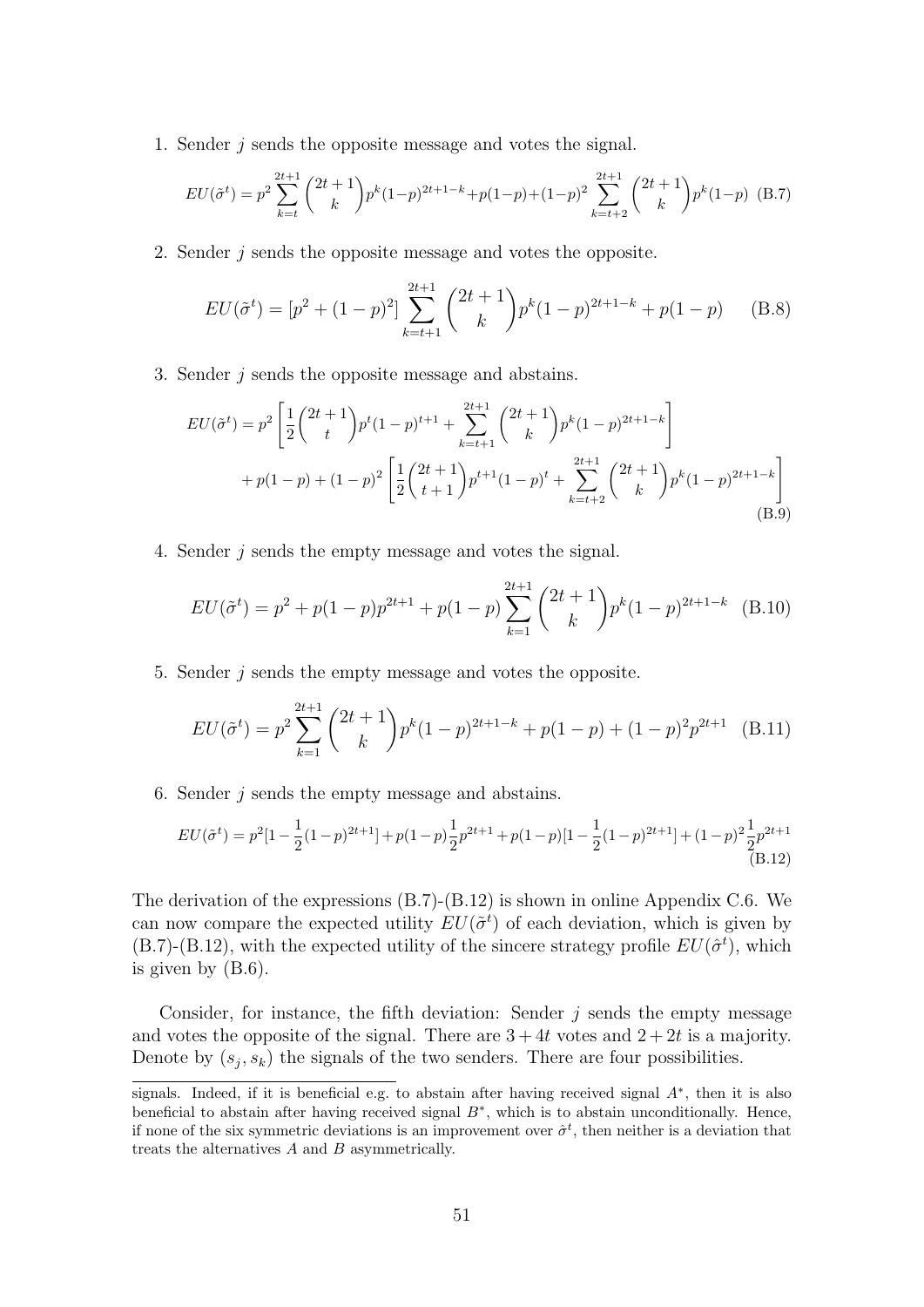- $(A^*, A^*)$ : A wins if there are at least  $2 + 2t (1 + 2t) = 1$  A<sup>\*</sup>-signals among the experts of degree zero.
- $(A^*, B^*)$ : A never wins since B receives at least  $2 + 2t$  votes.
- $(B^*, A^*)$ : A wins since it receives at least  $2 + 2t$  votes.
- $(B^*, B^*)$ : A wins if there are at least  $2+2t-1=2t+1$  A<sup>\*</sup>-signals among the experts of degree zero, i.e. all of them have signal  $A^*$ .

We now show that this deviation is not beneficial by considering the change in expert j's expected utility (which is the expected utility of every agent). Supposing that the true state is  $A$ , the expected utility is the likelihood that  $A$  is indeed implemented. Hence,

$$
EU(\tilde{\sigma}^t) = p^2 \sum_{k=1}^{2t+1} {2t+1 \choose k} p^k (1-p)^{2t+1-k} + p(1-p) * 0 + p(1-p) * 1 + (1-p)^2 p^{2t+1},
$$

which directly simplifies to  $(B.11)$ .

For the upcoming simplifications we use the following two properties:

1. 
$$
\sum_{k=0}^{2t+1} {2t+1 \choose k} p^{k} (1-p)^{2t+1-k} = 1 \text{ and}
$$
  
\n2. 
$$
{2t+1 \choose k} = {2t+1 \choose 2t+1-k} \text{ for any } k = 0, ..., 2t+1.
$$
  
\nLet 
$$
\Delta := EU(\hat{\sigma}^{t}) - EU(\tilde{\sigma}^{t}). \text{ Then}
$$
  
\n
$$
\Delta = p^{2} \left[ 1 - \sum_{k=1}^{2t+1} (...) \right] + p(1-p) \left[ 2 \sum_{k=t+1}^{2t+1} {2t+1 \choose k} p^{k} (1-p)^{2t+1-k} - 1 \right] - (1-p)^{2} p^{2t+1}
$$
  
\n
$$
\Delta = p^{2} \left[ \sum_{k=0}^{2t+1} (...) \right] + p(1-p) \left[ 2 \sum_{k=t+1}^{2t+1} {2t+1 \choose k} p^{k} (1-p)^{2t+1-k} - 1 \right]
$$
  
\n
$$
- (1-p)^{2} p^{2t+1}
$$
  
\n
$$
\Delta = p^{2} (1-p)^{2t+1} + p(1-p) \left[ \sum_{k=t+1}^{2t+1} (...) \right] + p(1-p) \sum_{k=0}^{2t+1} (...) \left[ \sum_{k=t+1}^{2t+1} (\dots) - \sum_{k=0}^{2t+1} (\dots) - (1-p)^{2} p^{2t+1} \right]
$$
  
\n
$$
= - \sum_{k=0}^{t} ... \sum_{k=t+1}^{2t+1} \frac{2t+1}{2t+1} (\dots)
$$

To simplify the last part of the equation notice the following:

- First,  $\sum_{k=t+1}^{2t+1} (p^k(1-p)^{2t+1-k} = \sum_{k=t}^{2t} (p^k(1-p)^{2t+1-k} + \binom{2t+1}{2t+1} p^{2t+1}(1-p)^0$ .
- Second,  $\binom{2t+1}{2t+1} p^{2t+1} (1-p)^0 = p^{2t+1}$ .
- Third,  $p(1-p)p^{2t+1} (1-p)^2p^{2t+1} = [p(1-p) (1-p^2)]p^{2t+1} \ge 0.$